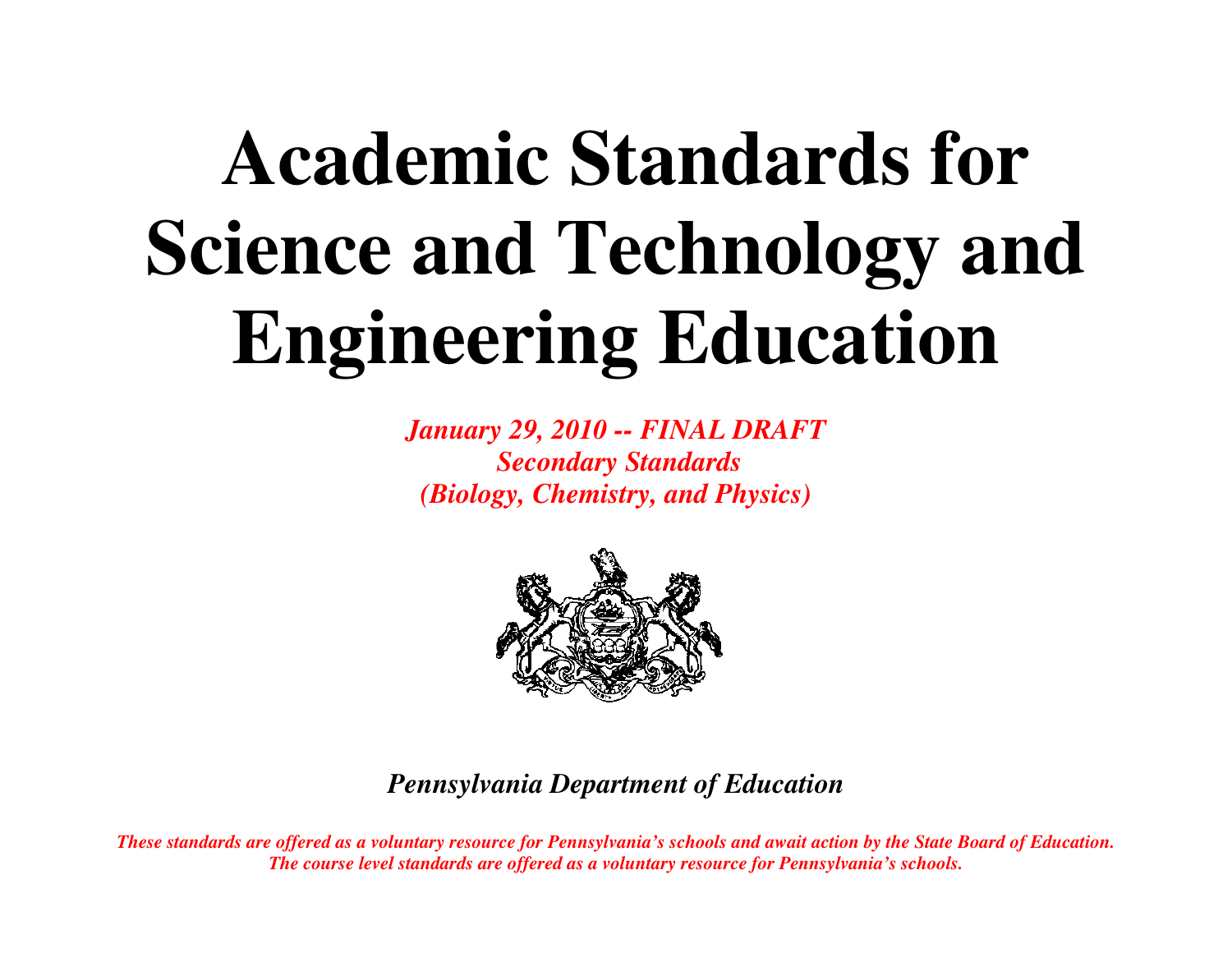### **VII. TABLE OF CONTENTS**

|                                   | VIII. |
|-----------------------------------|-------|
| THE ACADEMIC STANDARDS            |       |
|                                   | 3.1.  |
| A. Organisms and Cells            |       |
| 1. Common Characteristics of Life |       |
| 2. Energy Flow                    |       |
| 3. Life Cycles                    |       |
| 4. Cell Cycles                    |       |
| 5. Form and Function              |       |
| 6. Organization                   |       |
| 7. Molecular Basis of Life        |       |
| 8. Unifying Themes                |       |
| 9. Science as Inquiry             |       |
| <b>B.</b> Genetics                |       |
| 1. Heredity                       |       |
| 2. Reproduction                   |       |
| 3. Molecular Basis of Life        |       |
| 4. Biotechnology                  |       |
| 5. Unifying Themes                |       |
| 6. Science as Inquiry             |       |
| C. Evolution                      |       |
| 1. Natural Selection              |       |
| 2. Adaptation                     |       |
| 3. Unifying Themes                |       |
| 4. Science as Inquiry             |       |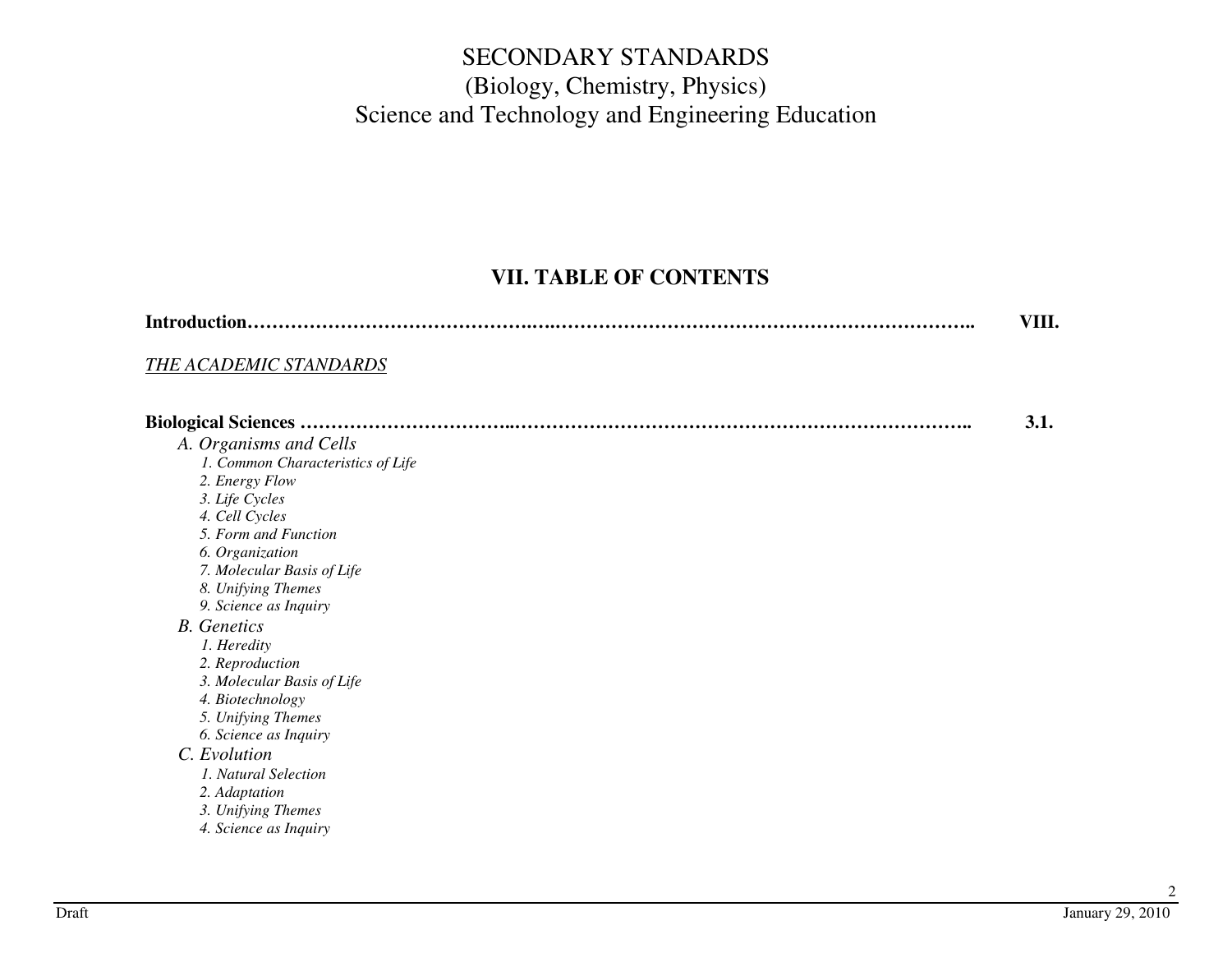*5. Unifying Themes 6. Science as Inquiry* 

 *A. Chemistry* 

### *B. Physics*

 *1. Force & Motion of Particles and Rigid Bodies* 

- *2. Energy Storage and Transformations: Conservation Laws* 
	- *3. Heat / Heat Transfer*

 *1. Properties of Matter 2. Structure of Matter 3. Matter & Energy 4. Reactions* 

- *4. Electrical and Magnetic Energy*
- *5. Nature of Waves (Sound and Light Energy)* 
	- *6. Unifying Themes*
	- *7. Science as Inquiry*

#### **Earth and Space Sciences …………………………….…....................................................................................3.3.**

 *A. Earth Structures, Processes and Cycles* 

- *1. Earth Features and the Processes that Change It*
- *2. Earth's Resources / Materials*
- *3. Earth's History*
- *4. Sciences and Transfer of Energy* 
	- *5. Water*
- *6. Weather and Climate* 
	- *7. Unifying Themes*
	- *8. Science as Inquiry*
	- *B. Origin and Evolution of the Universe* 
		- *1. Composition and Structure*
		- *2. Unifying Themes*
- *3. Science as Inquiry*

**3.2.**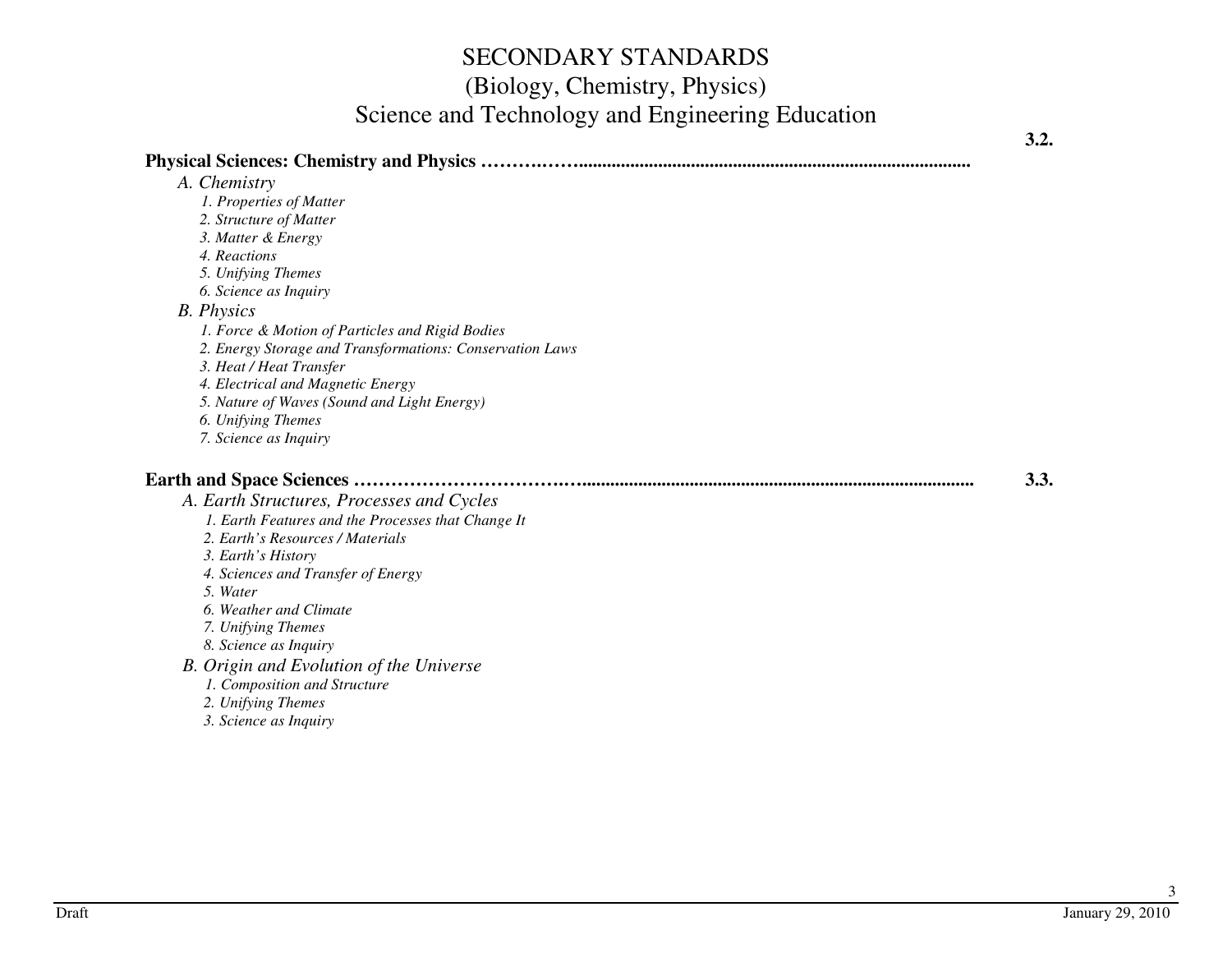|                                                                                                        | 3.4. |
|--------------------------------------------------------------------------------------------------------|------|
| A. Scope of Technology                                                                                 |      |
| 1. Characteristics of Technology                                                                       |      |
| 2. Core Concepts of Technology                                                                         |      |
| 3. Technology Connections                                                                              |      |
| <b>B.</b> Technology and Society                                                                       |      |
| 1. Effects of Technology                                                                               |      |
| 2. Technology and Environment                                                                          |      |
| 3. Society and Development of Technology                                                               |      |
| 4. Technology and History                                                                              |      |
| C. Technology and Engineering Design                                                                   |      |
| 1. Design Attributes                                                                                   |      |
| 2. Engineering Design                                                                                  |      |
| 3. Research & Development, Invention & Innovation, Experimentation/problem Solving and Troubleshooting |      |
| D. Abilities for a Technological World                                                                 |      |
| 1. Applying the Design Process                                                                         |      |
| 2. Using and Maintaining Technological Systems                                                         |      |
| 3. Assessing Impact of Products and Systems                                                            |      |
| E. The Designed World                                                                                  |      |
| 1. Medical Technologies                                                                                |      |
| 2. Agricultural and Related Biotechnologies                                                            |      |
| 3. Energy and Power Technologies                                                                       |      |
| 4. Information and Communication Technologies                                                          |      |
| 5. Transportation Technologies                                                                         |      |
| 6. Manufacturing Technologies                                                                          |      |
| 7. Construction Technologies                                                                           |      |
|                                                                                                        |      |
| <b>Glossary</b>                                                                                        | IX.  |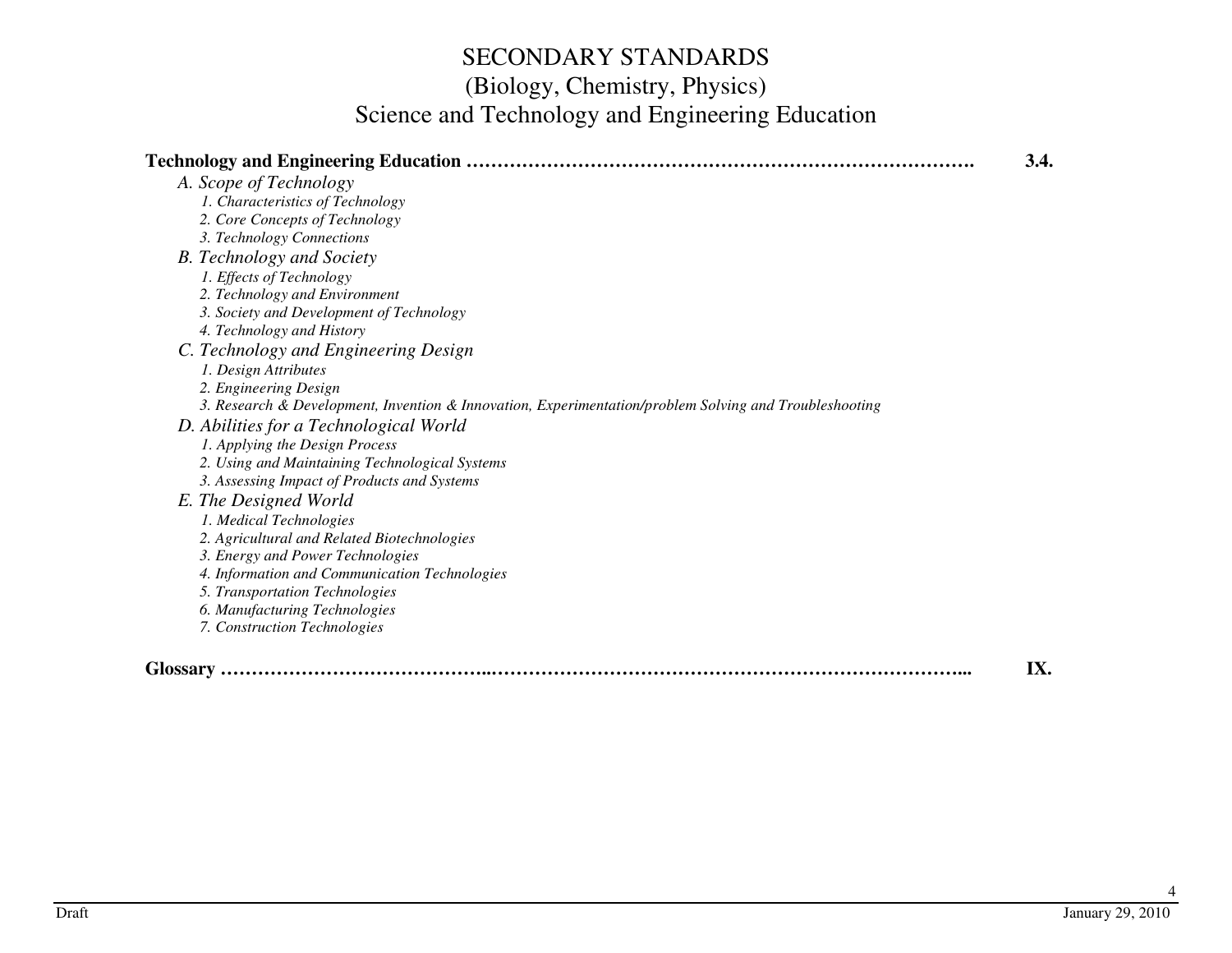### **VIII. INTRODUCTION**

Learning about science and technology is vitally important in today's increasingly complicated world. The rate of new discoveries and the development of increasingly sophisticated tools make science and technology rapidly changing subjects. As stated in Content Standard E of the National Science Education Standards, "the relationship between science and technology is so close that any presentation of science without developing an understanding of technology would portray an inaccurate picture of science."

In the near future, society will benefit from basic research discoveries that will lead to new tools, materials, and medical treatments. Learning about the world around us, by observing and experimenting, is the core of science and technology and is strongly reflected in Pennsylvania's Academic Standards for Science and Technology.

This document describes what students should know and be able to do in the following four standard categories:

- ◊ 3.1. Biological Sciences
- ◊ 3.2. Physical Sciences: Chemistry and Physics
- ◊ 3.3. Earth and Space Sciences
- ◊ 3.4. Technology and Engineering Education

These standards describe what students should know and be able to do in biology, chemistry, and physics courses. In addition to course standards, the standards for grades 10 and 12 are shown to clarify the targets for instruction and student learning. Although the standards are not a curriculum or a prescribed series of activities, school entities will use them to develop a local school curriculum that will meet local students' needs. Additionally, *Science as Inquiry* is logically embedded in the Science and Technology and Engineering Education standards as inquiry is the process through which students develop a key understanding of sciences. *Unifying Themes* in the sciences capture the big ideas of science.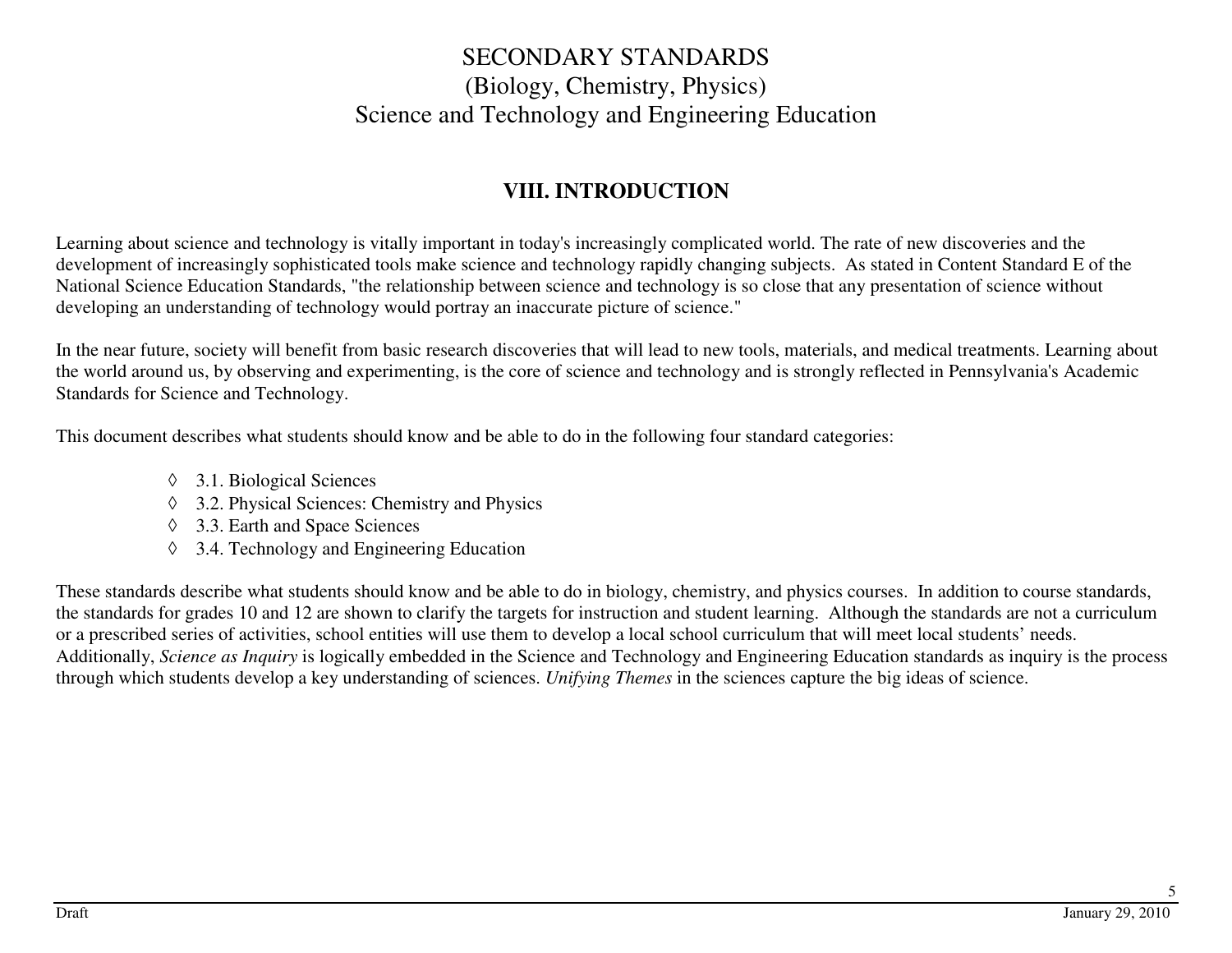To clarify the coding of the standards, an example of the numbering system follows:

- Biological Sciences (3.1) is a **standard category.**
	- o Organisms and Cells (3.1.A) is an **organizing category** under Biological Sciences.
		- Common Characteristics of Life (3.1.A1) is a **strand** under Organisms and Cells.
			- **Standard statements** indicate grade level appropriate learning for which students should demonstrate proficiency. For example, "Describe the similarities and differences of physical characteristics in plants and animals" (3.1.**4**.A1) is a fourth grade standard statement.

|                        | 3.1.10.A1.              | 3.1.B.A1. | 3.1.C.A1. | 3.1.P.A1. | 3.1.12.A1.              |
|------------------------|-------------------------|-----------|-----------|-----------|-------------------------|
| Life                   | Explain the             |           |           |           | Relate changes in the   |
| ▬<br>ិ                 | characteristics of life |           |           |           | environment to various  |
|                        | common to all           |           |           |           | organisms' ability to   |
| $\mathbf{c}$<br>Ξ<br>÷ | organisms.              |           |           |           | compensate using        |
| ত                      |                         |           |           |           | homeostatic mechanisms. |
| Ë<br>➤`<br>Ĕ           |                         |           |           |           |                         |
| ب                      |                         |           |           |           |                         |
|                        |                         |           |           |           |                         |
| ن                      |                         |           |           |           |                         |
|                        |                         |           |           |           |                         |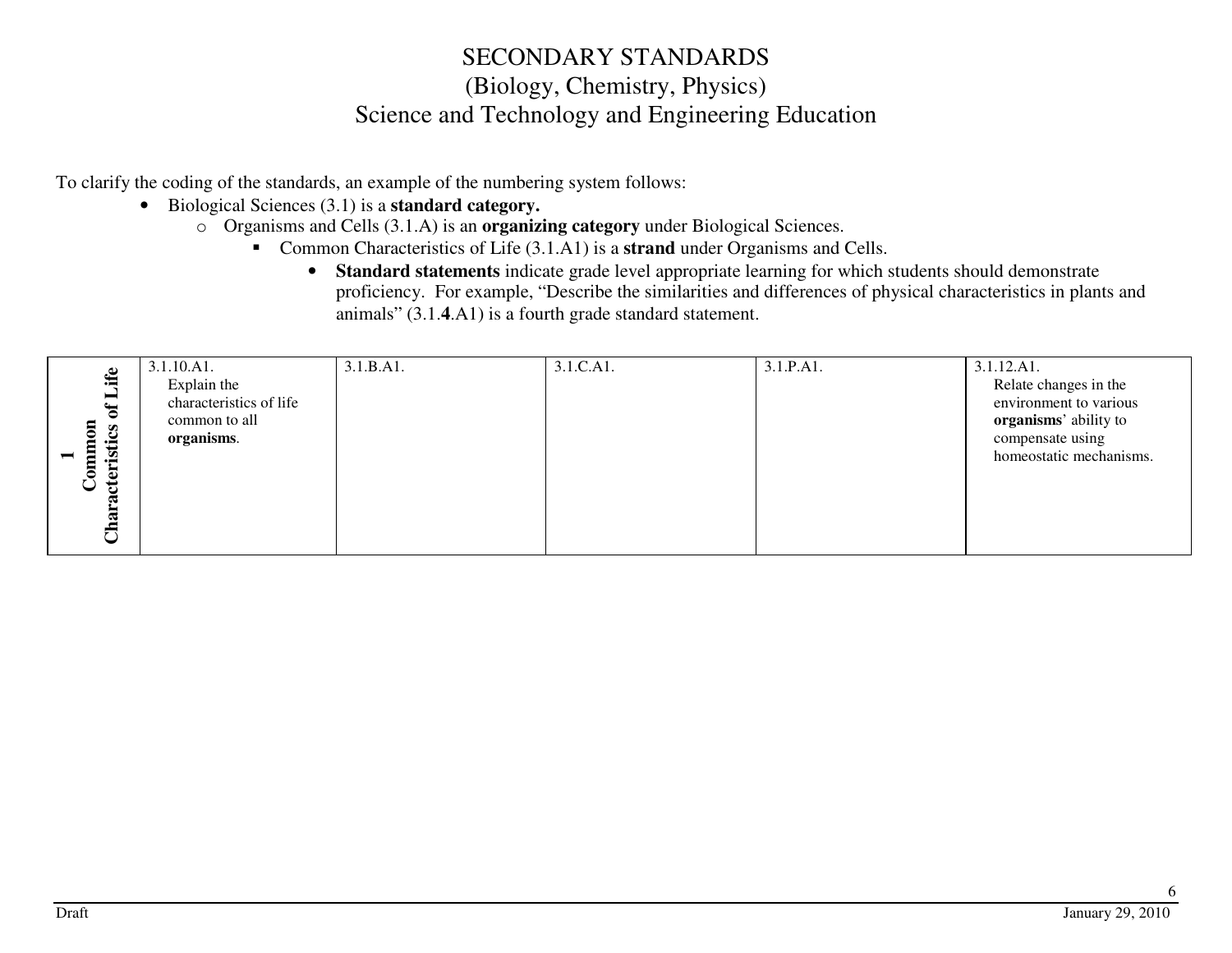*The following descriptors explain the intent of each standard category:*

| 3.1. Biological Sciences                                | Biology of organisms and cells concerns living things, their appearance, different types of life, the<br>scope of their similarities and differences, where they live and how they live. Living things are<br>made of the same components as all other matter, involve the same kinds of transformations of<br>energy and move using the same basic kinds of forces as described in chemistry and physics<br>standards. Through the study of the diversity of life, students learn how life has evolved. This<br>great variety of life forms continues to change even today as genetic instructions within cells are<br>passed from generation to generation, yet the amazing integrity of most species remain. |
|---------------------------------------------------------|-----------------------------------------------------------------------------------------------------------------------------------------------------------------------------------------------------------------------------------------------------------------------------------------------------------------------------------------------------------------------------------------------------------------------------------------------------------------------------------------------------------------------------------------------------------------------------------------------------------------------------------------------------------------------------------------------------------------|
| 3.2. Physical Sciences:<br><b>Chemistry and Physics</b> | Physics and chemistry involve the study of objects and their properties. Students examine<br>changes to materials during mixing, freezing, heating and dissolving and then learn how to<br>observe and measure results. In chemistry students study the relationships between properties<br>and structure of matter. Laboratory investigations of chemical interactions provide a basis for<br>students to understand atomic theory and their applications in business, agriculture and medicine.<br>Physics deepens the understanding of the structure and properties of materials and includes<br>atoms, waves, light, electricity, magnetism and the role of energy, forces and motion.                      |
| 3.3. Earth and Space Sciences                           | The dynamics of earth science include the studies of forces of nature that build up and wear down<br>the earth's surface. Dynamics include energy flow across the earth's surface and its role in<br>weather and climate. Space science is concerned with the origin and evolution of the universe.<br>The understanding of these concepts uses principles from physical sciences, geography and<br>mathematics.                                                                                                                                                                                                                                                                                                |
| 3.4. Technology and<br><b>Engineering Education</b>     | Technology and Engineering Education is the use of accumulated knowledge to process resources<br>to meet human needs and improve the quality of life. It includes developing, producing, using and<br>assessing technologies. It is human innovation in action and involves the generation of knowledge<br>and processes to develop systems that solve problems and extend human capabilities. Its goal is to<br>provide technological literacy to all students, including all students who traditionally have not<br>been served by technology and engineering programs.                                                                                                                                       |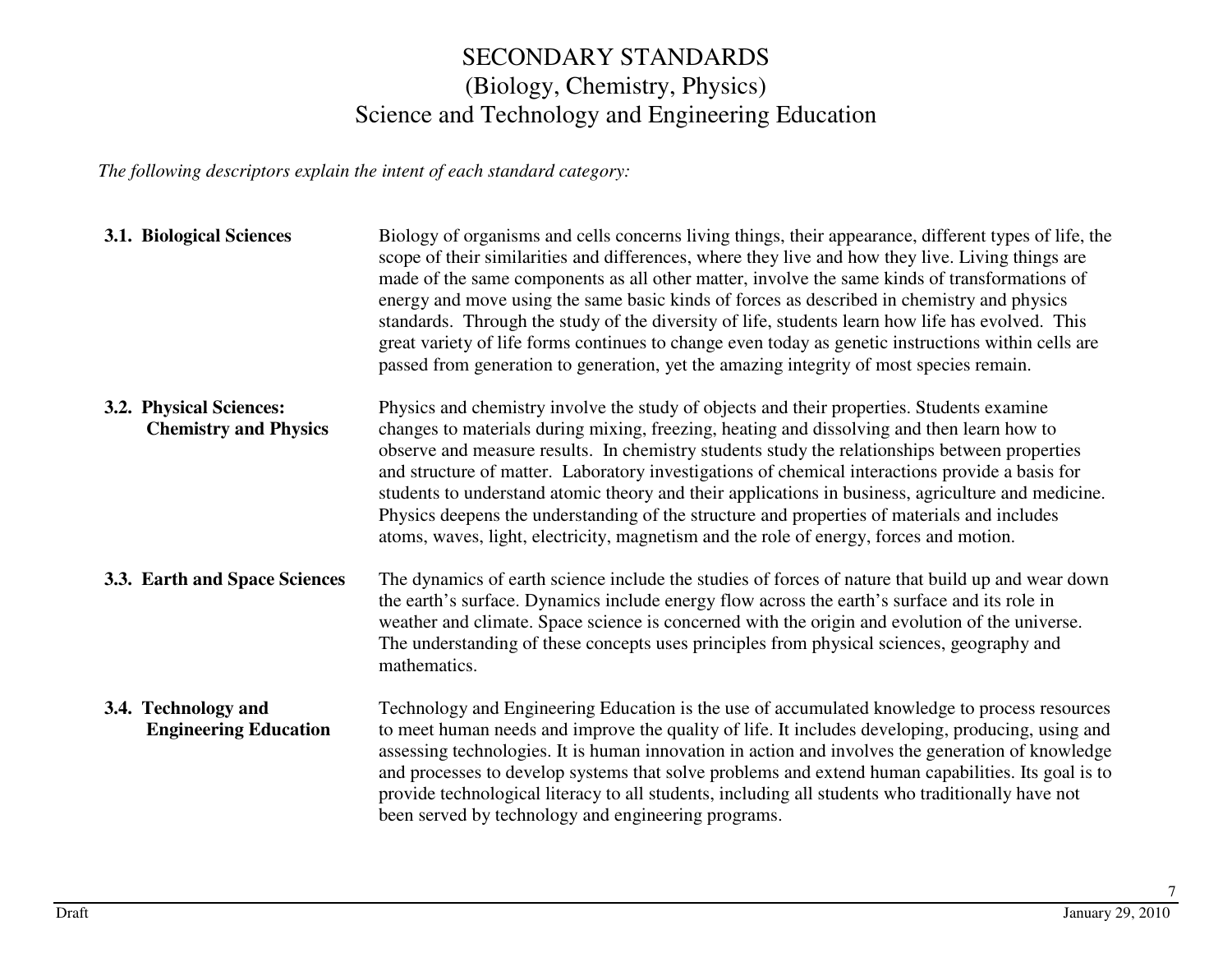Science as Inquiry: Understanding of science content is enhanced when concepts are grounded in inquiry experiences. The use of scientific inquiry will help ensure that students develop a deep understanding of science content, processes, knowledge and understanding of scientific ideas, and the work of scientists; therefore, inquiry is embedded as a strand throughout all content areas. Teaching science as inquiry provides teachers with the opportunity to help all students in grades K-12 develop abilities necessary to understand and do scientific inquiry. These are very similar across grade bands and evolve in complexity as the grade level increases.

|                                      | <b>Grades K-4</b>                                                                                                                                                                                                                                                                                                                                                                                                                                                                                                                                                                                                                                                                                                                                                                                                                                                                                                                                                                                                                                                                                              | Grades 5-7                                                                                                                                                                                                                                                                                                                                                                                                                                                                                                                                                                                                                                                                                                                                                                                                                                                                                                                                                                                                                                                                                                                                                                                                                               |                                                                                         | Grades 8-10                                                                                                                                                                                                                                                                                                                                                                                            |                                                                                         |                                                                                                                                                                                                                                                                                 | <b>Grades 11-12</b>                                                                                                                                                                             |
|--------------------------------------|----------------------------------------------------------------------------------------------------------------------------------------------------------------------------------------------------------------------------------------------------------------------------------------------------------------------------------------------------------------------------------------------------------------------------------------------------------------------------------------------------------------------------------------------------------------------------------------------------------------------------------------------------------------------------------------------------------------------------------------------------------------------------------------------------------------------------------------------------------------------------------------------------------------------------------------------------------------------------------------------------------------------------------------------------------------------------------------------------------------|------------------------------------------------------------------------------------------------------------------------------------------------------------------------------------------------------------------------------------------------------------------------------------------------------------------------------------------------------------------------------------------------------------------------------------------------------------------------------------------------------------------------------------------------------------------------------------------------------------------------------------------------------------------------------------------------------------------------------------------------------------------------------------------------------------------------------------------------------------------------------------------------------------------------------------------------------------------------------------------------------------------------------------------------------------------------------------------------------------------------------------------------------------------------------------------------------------------------------------------|-----------------------------------------------------------------------------------------|--------------------------------------------------------------------------------------------------------------------------------------------------------------------------------------------------------------------------------------------------------------------------------------------------------------------------------------------------------------------------------------------------------|-----------------------------------------------------------------------------------------|---------------------------------------------------------------------------------------------------------------------------------------------------------------------------------------------------------------------------------------------------------------------------------|-------------------------------------------------------------------------------------------------------------------------------------------------------------------------------------------------|
| $\bullet$<br>$\bullet$<br>$\bullet$  | Distinguish between scientific fact and<br>opinion.<br>• Ask questions about objects, organisms,<br>and events.<br>• Understand that all scientific investigations<br>involve asking and answering questions<br>and comparing the answer with what is<br>already known.<br>Plan and conduct a simple investigation<br>and understand that different questions<br>require different kinds of investigations.<br>Use simple equipment (tools and other<br>technologies) to gather data and<br>understand that this allows scientists to<br>collect more information than relying only<br>on their senses to gather information.<br>Use data/evidence to construct<br>explanations and understand that scientists<br>develop explanations based on their<br>evidence and compare them with their<br>current scientific knowledge.<br>Communicate procedures and explanations<br>giving priority to evidence and<br>understanding that scientists make their<br>results public, describe their investigations<br>so they can be reproduced, and review and<br>ask questions about the work of other<br>scientists. | • Understand how theories are developed.<br>Identify questions that can be answered<br>$\bullet$<br>through scientific investigations and evaluate<br>the appropriateness of questions.<br>• Design and conduct a scientific investigation<br>and understand that current scientific<br>knowledge guides scientific investigations.<br>Describe relationships using inference and<br>$\bullet$<br>prediction.<br>• Use appropriate tools and technologies to<br>gather, analyze, and interpret data and<br>understand that it enhances accuracy and<br>allows scientists to analyze and quantify<br>results of investigations.<br>Develop descriptions, explanations, and<br>models using evidence and understand that<br>these emphasize evidence, have logically<br>consistent arguments, and are based on<br>scientific principles, models, and theories.<br>• Analyze alternative explanations and<br>understanding that science advances through<br>legitimate skepticism.<br>• Use mathematics in all aspects of scientific<br>inquiry.<br>• Understand that scientific investigations may<br>result in new ideas for study, new methods,<br>or procedures for an investigation or new<br>technologies to improve data collection. |                                                                                         | • Compare and contrast scientific theories.<br>• Know that both direct and indirect<br>observations are used by scientists to study<br>the natural world and universe.<br>• Identify questions and concepts that guide<br>scientific investigations.<br>• Formulate and revise explanations and<br>models using logic and evidence.<br>• Recognize and analyze alternative<br>explanations and models. |                                                                                         | Examine the status of existing theories.<br>$\bullet$<br>Evaluate experimental information for<br>$\bullet$<br>Judge that conclusions are consistent and<br>$\bullet$<br>logical with experimental conditions.<br>Communicate and defend a scientific<br>$\bullet$<br>argument. | relevance and adherence to science processes.<br>Interpret results of experimental research to<br>predict new information, propose additional<br>investigable questions, or advance a solution. |
| <b>Content Area</b><br><b>Strand</b> | 3.1.3.A9.<br>3.1.4.A9.<br>3.1.4.B6.<br>3.1.3.B6.<br>3.1.3.C4.<br>3.1.4.C4.<br>3.2.3.A6.<br>3.2.4.A6.<br>3.2.3.B7.<br>3.2.4.B7.<br>3.3.3.A8.<br>3.3.4.A8.<br>3.3.3.D3.<br>3.3.4.D3.                                                                                                                                                                                                                                                                                                                                                                                                                                                                                                                                                                                                                                                                                                                                                                                                                                                                                                                             | 3.1.5.A9.<br>3.1.6.A9.<br>3.1.5.B6.<br>3.1.6.B6.<br>3.1.5.C4.<br>3.1.6.C4.<br>3.2.5.A6.<br>3.2.6.A6.<br>3.2.5.B7.<br>3.2.6.B7.<br>3.3.5.A8.<br>3.3.6.A8.<br>3.3.5.D3.<br>3.3.6.D3.                                                                                                                                                                                                                                                                                                                                                                                                                                                                                                                                                                                                                                                                                                                                                                                                                                                                                                                                                                                                                                                       | 3.1.7.A9.<br>3.1.7.B6.<br>3.1.7.C4.<br>3.2.7.A6.<br>3.2.7.B7.<br>3.3.7.A8.<br>3.3.7.D3. | 3.1.8.A9.<br>3.1.B.A9.<br>3.1.8.B6.<br>3.1.B.B6.<br>3.1.8.C4.<br>3.1.B.C4.<br>3.2.B.A6.<br>3.2.8.A6.<br>3.2.8.B7.<br>3.2.B.B7.<br>3.3.8.A8.<br>3.3.B.A8.<br>3.3.8.D3.<br>3.3.B.D3.                                                                                                                                                                                                                     | 3.1.C.A9.<br>3.1.C.B6.<br>3.1.C.C4.<br>3.2.C.A6.<br>3.2.C.B7.<br>3.3.C.A8.<br>3.3.C.D3. | 3.1.P.A9.<br>3.1.P.B6.<br>3.1.P.C4.<br>3.2.P.A6.<br>3.2.P.B7.<br>3.3.P.A8.<br>3.3.P.D3.                                                                                                                                                                                         | 3.1.12.A9.<br>3.1.12.B6.<br>3.1.12.C4.<br>3.2.12.A6.<br>3.2.12.B7.<br>3.3.12.A8.<br>3.3.12.D3.                                                                                                  |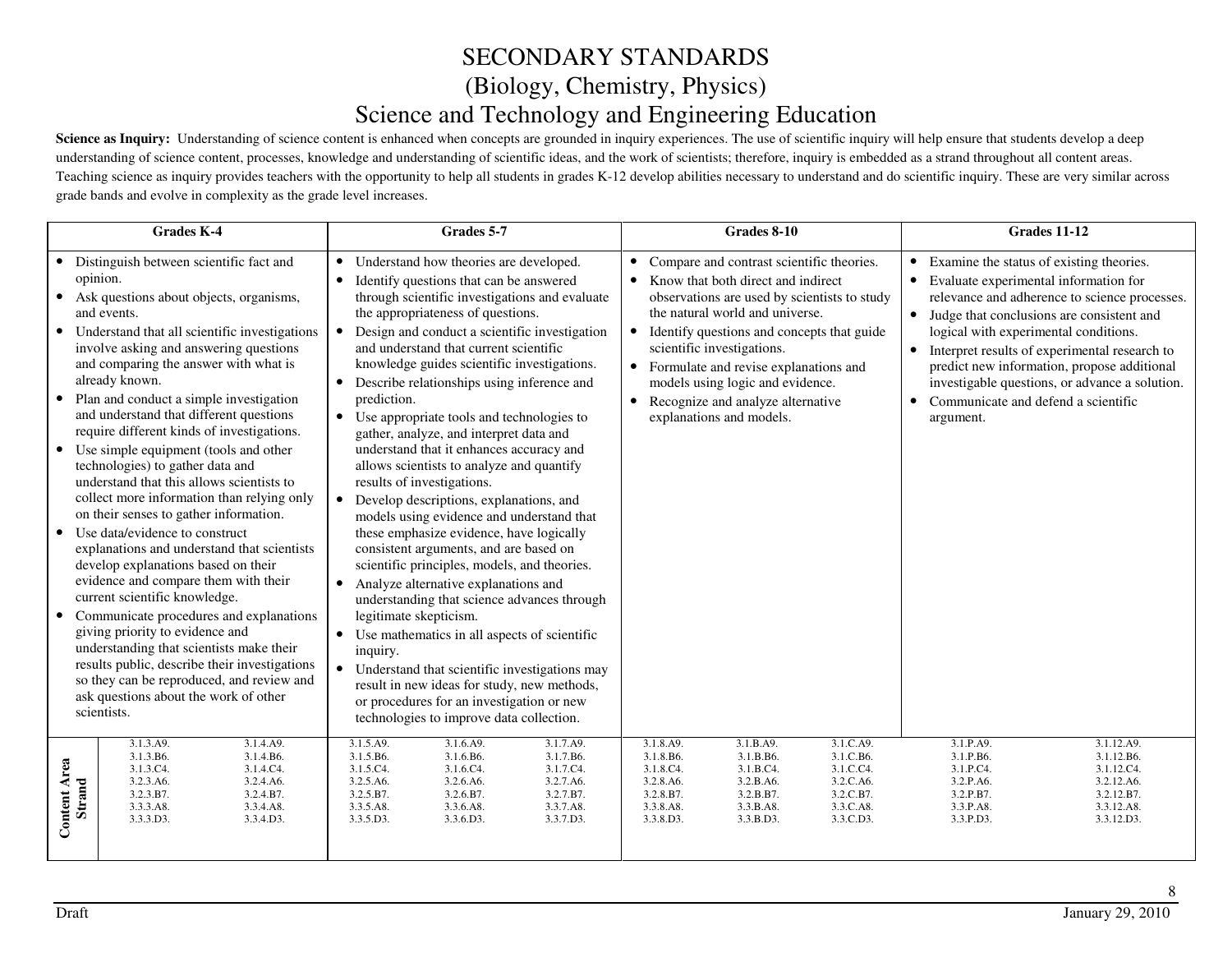|                                          | <b>3.1. Biological Sciences</b>                                                                                                                                              |                                                                                                                                                                                                                                                                                                                                       |                                                      |                                         |                                                                                                                                       |  |  |  |
|------------------------------------------|------------------------------------------------------------------------------------------------------------------------------------------------------------------------------|---------------------------------------------------------------------------------------------------------------------------------------------------------------------------------------------------------------------------------------------------------------------------------------------------------------------------------------|------------------------------------------------------|-----------------------------------------|---------------------------------------------------------------------------------------------------------------------------------------|--|--|--|
|                                          | 3.1.A. Organisms and Cells                                                                                                                                                   |                                                                                                                                                                                                                                                                                                                                       |                                                      |                                         |                                                                                                                                       |  |  |  |
|                                          | 3.1.10.A. GRADE 10                                                                                                                                                           | 3.1.B.A. BIOLOGY                                                                                                                                                                                                                                                                                                                      | <b>3.1.C.A. CHEMISTRY</b>                            | 3.1.P.A. PHYSICS                        | 3.1.12.A .GRADE 12                                                                                                                    |  |  |  |
|                                          | Pennsylvania's public schools shall teach, challenge and support every student to realize his or her maximum potential and to acquire the<br>knowledge and skills needed to: |                                                                                                                                                                                                                                                                                                                                       |                                                      |                                         |                                                                                                                                       |  |  |  |
| <b>Characteristics of Life</b><br>Common | 3.1.10.A1.<br>Explain the<br>characteristics of life<br>common to all<br>organisms.                                                                                          | 3.1.B.A1.<br>Describe the common<br>characteristics of life.<br>Compare and contrast the<br>cellular structures and<br>degrees of complexity of<br>prokaryotic and eukaryotic<br>organisms.<br>Explain that some<br>structures in eukaryotic<br>cells developed from early<br>prokaryotic cells (e.g.,<br>mitochondria, chloroplasts) | 3.1.C.A1.<br>Explain the chemistry of<br>metabolism. | 3.1.P.A1.<br><b>Intentionally Blank</b> | 3.1.12.A1.<br>Relate changes in the<br>environment to various<br>organisms' ability to<br>compensate using<br>homeostatic mechanisms. |  |  |  |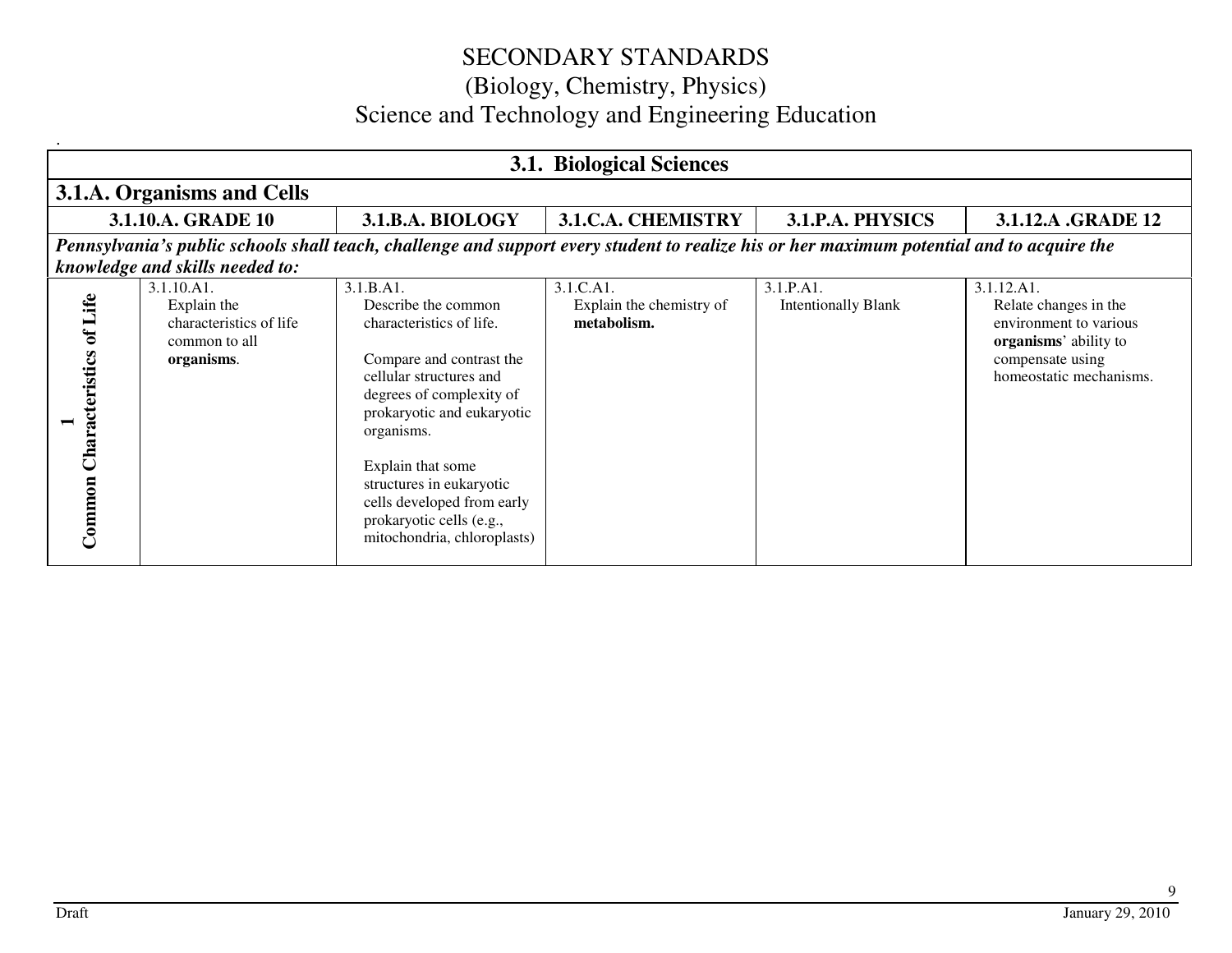(Biology, Chemistry, Physics)

# Science and Technology and Engineering Education

| <b>3.1. Biological Sciences</b> |                                                                                                  |                                                                                                                                                                                                                                                                                                                                                                                                                                                                                                                                                                                                   |                                                                                          |                                         |                                                                                                                            |
|---------------------------------|--------------------------------------------------------------------------------------------------|---------------------------------------------------------------------------------------------------------------------------------------------------------------------------------------------------------------------------------------------------------------------------------------------------------------------------------------------------------------------------------------------------------------------------------------------------------------------------------------------------------------------------------------------------------------------------------------------------|------------------------------------------------------------------------------------------|-----------------------------------------|----------------------------------------------------------------------------------------------------------------------------|
|                                 | 3.1.A. Organisms and Cells                                                                       |                                                                                                                                                                                                                                                                                                                                                                                                                                                                                                                                                                                                   |                                                                                          |                                         |                                                                                                                            |
|                                 | 3.1.10.A. GRADE 10                                                                               | 3.1.B.A. BIOLOGY                                                                                                                                                                                                                                                                                                                                                                                                                                                                                                                                                                                  | 3.1.C.A. CHEMISTRY                                                                       | 3.1.P.A. PHYSICS                        | 3.1.12.A .GRADE 12                                                                                                         |
|                                 |                                                                                                  | Pennsylvania's public schools shall teach, challenge and support every student to realize his or her maximum potential and to acquire the                                                                                                                                                                                                                                                                                                                                                                                                                                                         |                                                                                          |                                         |                                                                                                                            |
|                                 | knowledge and skills needed to:                                                                  |                                                                                                                                                                                                                                                                                                                                                                                                                                                                                                                                                                                                   |                                                                                          |                                         |                                                                                                                            |
| Energy Flow                     | 3.1.10.A2.<br>Explain cell processes in<br>terms of chemical<br>reactions and energy<br>changes. | 3.1.B.A2.<br>Identify the initial<br>reactants, final products,<br>and general purposes of<br>photosynthesis and cellular<br>respiration.<br>Explain the important role<br>of ATP in cell metabolism.<br>Describe the relationship<br>between photosynthesis<br>and cellular respiration in<br>photosynthetic organisms.<br>Explain why many<br>biological macromolecules<br>such as ATP and lipids<br>contain high energy bonds.<br>Explain the importance of<br>enzymes as catalysts in cell<br>reactions.<br>Identify how factors such<br>as pH and temperature may<br>affect enzyme function. | 3.1.C.A2.<br>Describe how changes in<br>energy affect the rate of<br>chemical reactions. | 3.1.P.A2.<br><b>Intentionally Blank</b> | 3.1.12.A2.<br>Evaluate how organisms<br>must derive energy from their<br>environment or their food in<br>order to survive. |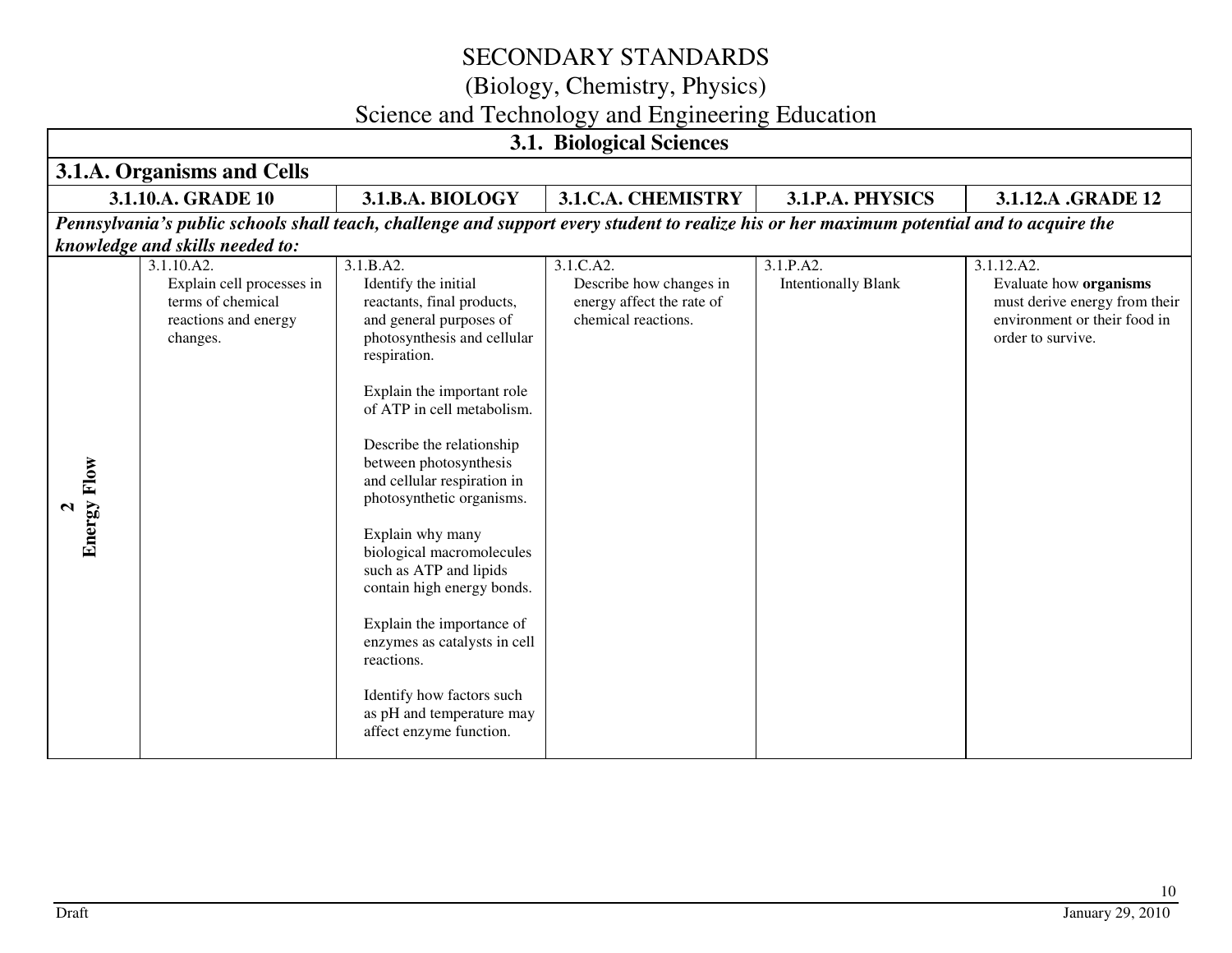(Biology, Chemistry, Physics)

# Science and Technology and Engineering Education

| <b>3.1. Biological Sciences</b> |                                                                                                                                                                              |                                                                                                                                                                                                                                                                                                                                                                                                                                                                                                                                              |                                                                    |                                         |                                                           |  |  |  |
|---------------------------------|------------------------------------------------------------------------------------------------------------------------------------------------------------------------------|----------------------------------------------------------------------------------------------------------------------------------------------------------------------------------------------------------------------------------------------------------------------------------------------------------------------------------------------------------------------------------------------------------------------------------------------------------------------------------------------------------------------------------------------|--------------------------------------------------------------------|-----------------------------------------|-----------------------------------------------------------|--|--|--|
|                                 | 3.1.A. Organisms and Cells                                                                                                                                                   |                                                                                                                                                                                                                                                                                                                                                                                                                                                                                                                                              |                                                                    |                                         |                                                           |  |  |  |
|                                 | 3.1.10.A. GRADE 10                                                                                                                                                           | 3.1.B.A. BIOLOGY                                                                                                                                                                                                                                                                                                                                                                                                                                                                                                                             | 3.1.C.A. CHEMISTRY                                                 | 3.1.P.A. PHYSICS                        | 3.1.12.A .GRADE 12                                        |  |  |  |
|                                 | Pennsylvania's public schools shall teach, challenge and support every student to realize his or her maximum potential and to acquire the<br>knowledge and skills needed to: |                                                                                                                                                                                                                                                                                                                                                                                                                                                                                                                                              |                                                                    |                                         |                                                           |  |  |  |
| Life Cycles                     | 3.1.10.A3.<br>Compare and contrast the<br>life cycles of different<br>organisms.                                                                                             | 3.1.B.A3.<br>Explain how all organisms<br>begin their life cycles as a<br>single cell and that in<br>multicellular organisms,<br>successive generations of<br>embryonic cells form by<br>cell division.                                                                                                                                                                                                                                                                                                                                      | 3.1.C.A3.<br><b>Intentionally Blank</b>                            | 3.1.P.A3.<br><b>Intentionally Blank</b> | 3.1.12.A3.<br><b>Intentionally Blank</b>                  |  |  |  |
| Cell Cycles                     | 3.1.10.A4.<br>Describe the cell cycle<br>and the process and<br>significance of mitosis.                                                                                     | $3.1.B. \overline{A4}$ .<br>Summarize the stages of<br>the cell cycle.<br>Examine how interactions<br>among the different<br>molecules in the cell cause<br>the distinct stages of the<br>cell cycle which can also<br>be influenced by other<br>signaling molecules.<br>Explain the role of mitosis<br>in the formation of new<br>cells and its importance in<br>maintaining chromosome<br>number during asexual<br>reproduction.<br>Compare and contrast a<br>virus and a cell. Relate the<br>stages of viral cycles to the<br>cell cycle. | 3.1.C.A4.<br>Relate mitosis and meiosis<br>at the molecular level. | 3.1.P.A4.<br><b>Intentionally Blank</b> | 3.1.12.A4.<br>Explain how the cell cycle is<br>regulated. |  |  |  |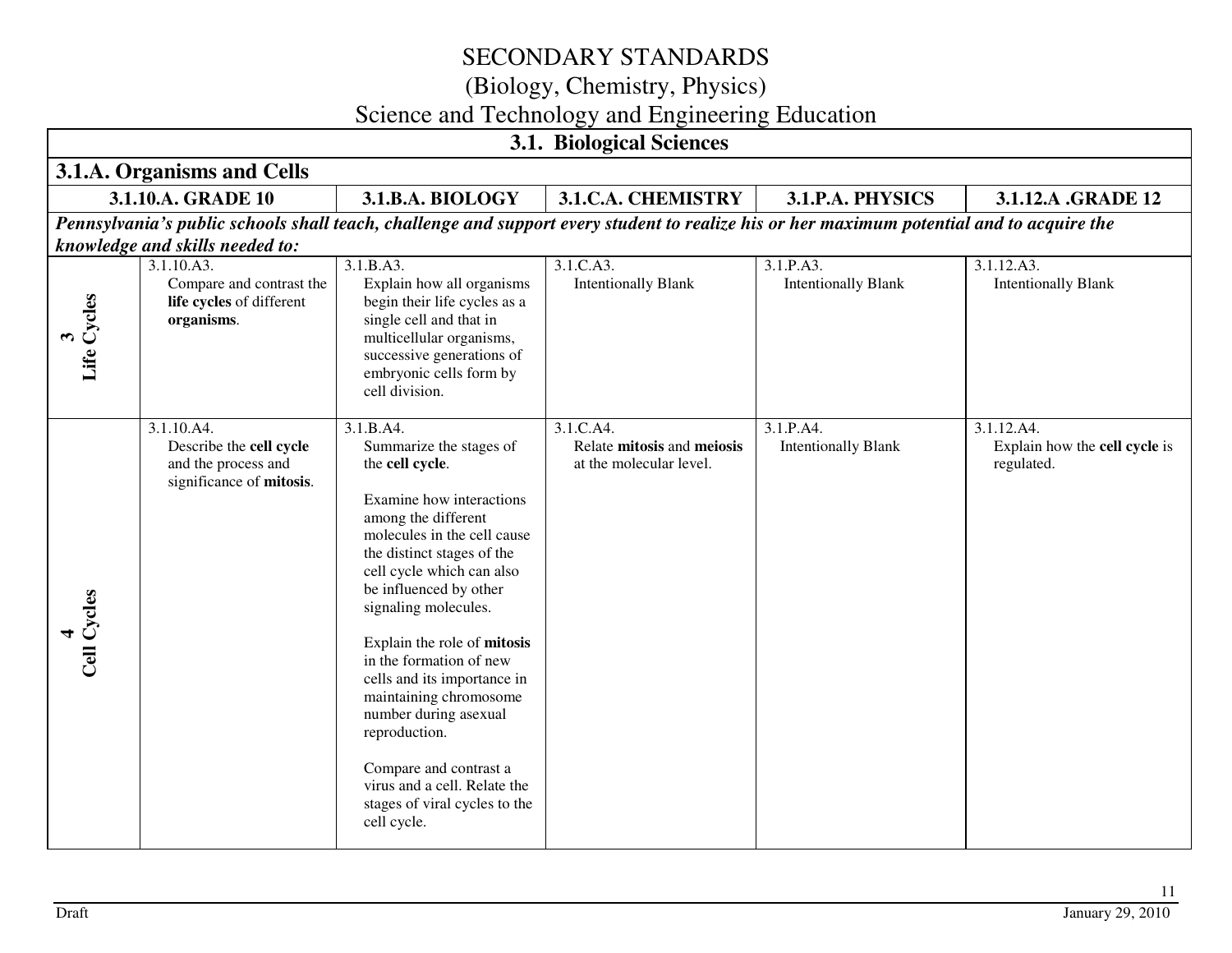(Biology, Chemistry, Physics)

# Science and Technology and Engineering Education

|                        | <b>3.1. Biological Sciences</b>                                                                          |                                                                                                                                                                                                                                                                                                                                                                                                                              |                                                                                                                                           |                                         |                                                                                                                                                     |  |
|------------------------|----------------------------------------------------------------------------------------------------------|------------------------------------------------------------------------------------------------------------------------------------------------------------------------------------------------------------------------------------------------------------------------------------------------------------------------------------------------------------------------------------------------------------------------------|-------------------------------------------------------------------------------------------------------------------------------------------|-----------------------------------------|-----------------------------------------------------------------------------------------------------------------------------------------------------|--|
|                        | 3.1.A. Organisms and Cells                                                                               |                                                                                                                                                                                                                                                                                                                                                                                                                              |                                                                                                                                           |                                         |                                                                                                                                                     |  |
|                        | 3.1.10.A. GRADE 10                                                                                       | 3.1.B.A. BIOLOGY                                                                                                                                                                                                                                                                                                                                                                                                             | 3.1.C.A. CHEMISTRY                                                                                                                        | 3.1.P.A. PHYSICS                        | 3.1.12.A .GRADE 12                                                                                                                                  |  |
|                        |                                                                                                          |                                                                                                                                                                                                                                                                                                                                                                                                                              | Pennsylvania's public schools shall teach, challenge and support every student to realize his or her maximum potential and to acquire the |                                         |                                                                                                                                                     |  |
|                        | knowledge and skills needed to:                                                                          |                                                                                                                                                                                                                                                                                                                                                                                                                              |                                                                                                                                           |                                         |                                                                                                                                                     |  |
| Form and Function<br>m | 3.1.10.A5.<br>Relate life processes to<br>sub-cellular and cellular<br>structures to their<br>functions. | 3.1.B.A5.<br>Relate the structure of cell<br>organelles to their function<br>(energy capture and<br>release, transport, waste<br>removal, protein synthesis,<br>movement, etc).<br>Explain the role of water in<br>cell metabolism.<br>Explain how the cell<br>membrane functions as a<br>regulatory structure and<br>protective barrier for the<br>cell.<br>Describe transport<br>mechanisms across the<br>plasma membrane. | 3.1.C.A5.<br><b>Intentionally Blank</b>                                                                                                   | 3.1.P.A5.<br><b>Intentionally Blank</b> | 3.1.12.A5.<br>Analyze how structure is<br>related to function at all levels<br>of biological organization<br>from <b>molecules</b> to<br>organisms. |  |
| Organization<br>७      | 3.1.10.A6.<br>Identify the advantages of<br>multi-cellularity in<br>organisms.                           | 3.1.B.A6.<br>Explain how cells<br>differentiate in<br>multicellular organisms.                                                                                                                                                                                                                                                                                                                                               | 3.1.C.A6.<br><b>Intentionally Blank</b>                                                                                                   | 3.1.P.A6.<br><b>Intentionally Blank</b> | 3.1.12.A6.<br>Analyze how cells in different<br>tissues/organs are specialized<br>to perform specific functions.                                    |  |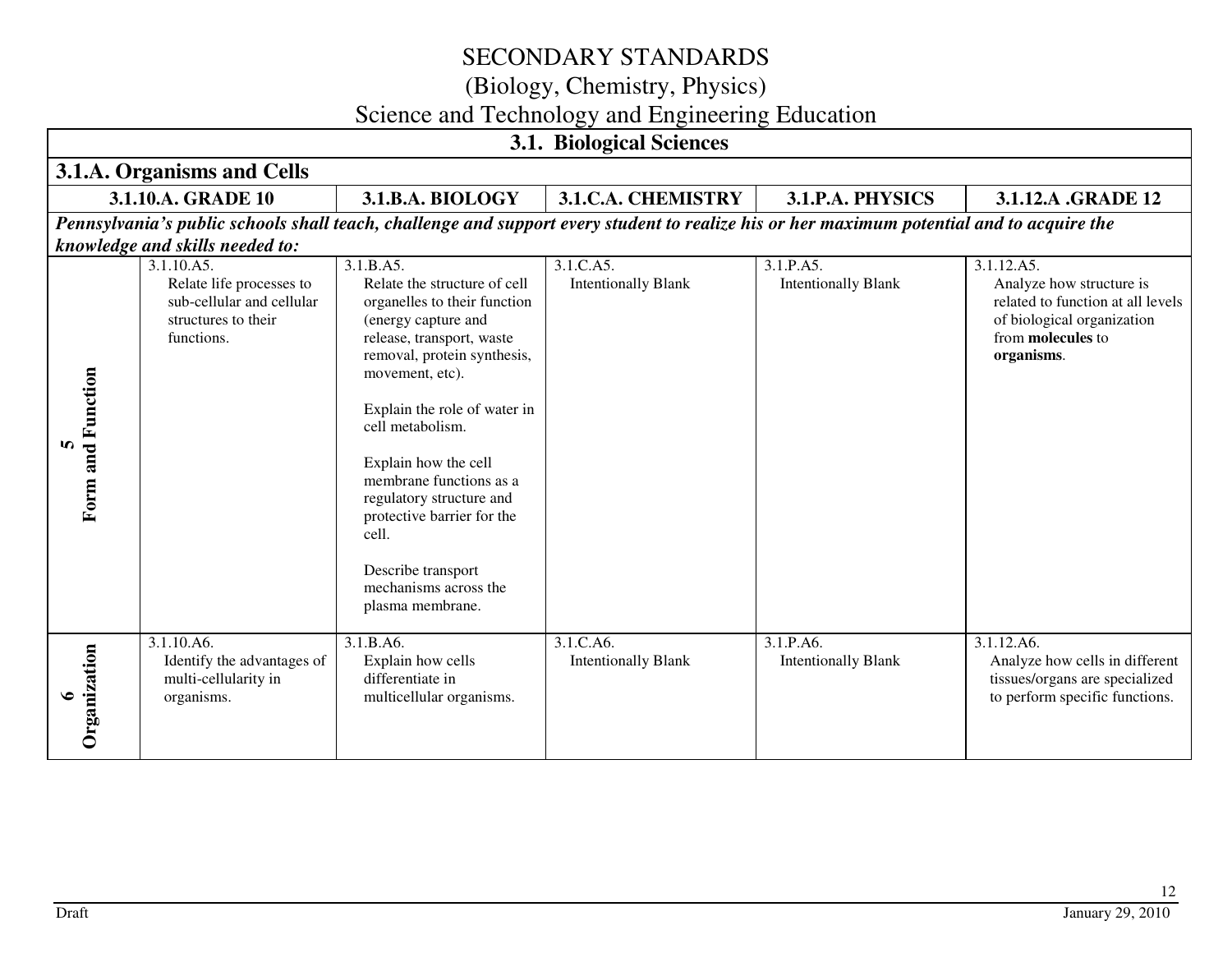(Biology, Chemistry, Physics)

# Science and Technology and Engineering Education

| <b>3.1. Biological Sciences</b>        |                                                                                                                                                                                                                                |                                                                                                                                                                                                                                                                                                                            |                                                                                                       |                                         |                                                                                                                                                                                                        |
|----------------------------------------|--------------------------------------------------------------------------------------------------------------------------------------------------------------------------------------------------------------------------------|----------------------------------------------------------------------------------------------------------------------------------------------------------------------------------------------------------------------------------------------------------------------------------------------------------------------------|-------------------------------------------------------------------------------------------------------|-----------------------------------------|--------------------------------------------------------------------------------------------------------------------------------------------------------------------------------------------------------|
|                                        | 3.1.A. Organisms and Cells                                                                                                                                                                                                     |                                                                                                                                                                                                                                                                                                                            |                                                                                                       |                                         |                                                                                                                                                                                                        |
|                                        | 3.1.10.A. GRADE 10                                                                                                                                                                                                             | 3.1.B.A. BIOLOGY                                                                                                                                                                                                                                                                                                           | 3.1.C.A. CHEMISTRY                                                                                    | 3.1.P.A. PHYSICS                        | 3.1.12.A .GRADE 12                                                                                                                                                                                     |
|                                        |                                                                                                                                                                                                                                | Pennsylvania's public schools shall teach, challenge and support every student to realize his or her maximum potential and to acquire the                                                                                                                                                                                  |                                                                                                       |                                         |                                                                                                                                                                                                        |
|                                        | knowledge and skills needed to:                                                                                                                                                                                                |                                                                                                                                                                                                                                                                                                                            |                                                                                                       |                                         |                                                                                                                                                                                                        |
| <b>Basis of Life</b><br>L<br>Molecular | 3.1.10.A7.<br>Describe the relationship<br>between the structure of<br>organic molecules and<br>the function they serve in<br>living organisms.<br>Explain how cells store<br>and use information to<br>guide their functions. | 3.1.B.A7.<br>Analyze the importance of<br>carbon to the structure of<br>biological macromolecules.<br>Compare and contrast the<br>functions and structures of<br>proteins, lipids,<br>carbohydrates, and nucleic<br>acids.<br>Explain the consequences<br>of extreme changes in pH<br>and temperature on cell<br>proteins. | 3.1.C.A7.<br>Illustrate the formation of<br>carbohydrates, lipids,<br>proteins, and nucleic<br>acids. | 3.1.P.A7.<br><b>Intentionally Blank</b> | 3.1.12.A7.<br>Evaluate metabolic activities<br>using experimental knowledge<br>of enzymes.<br>Describe the potential impact<br>of stem cell research on the<br>biochemistry and physiology<br>of life. |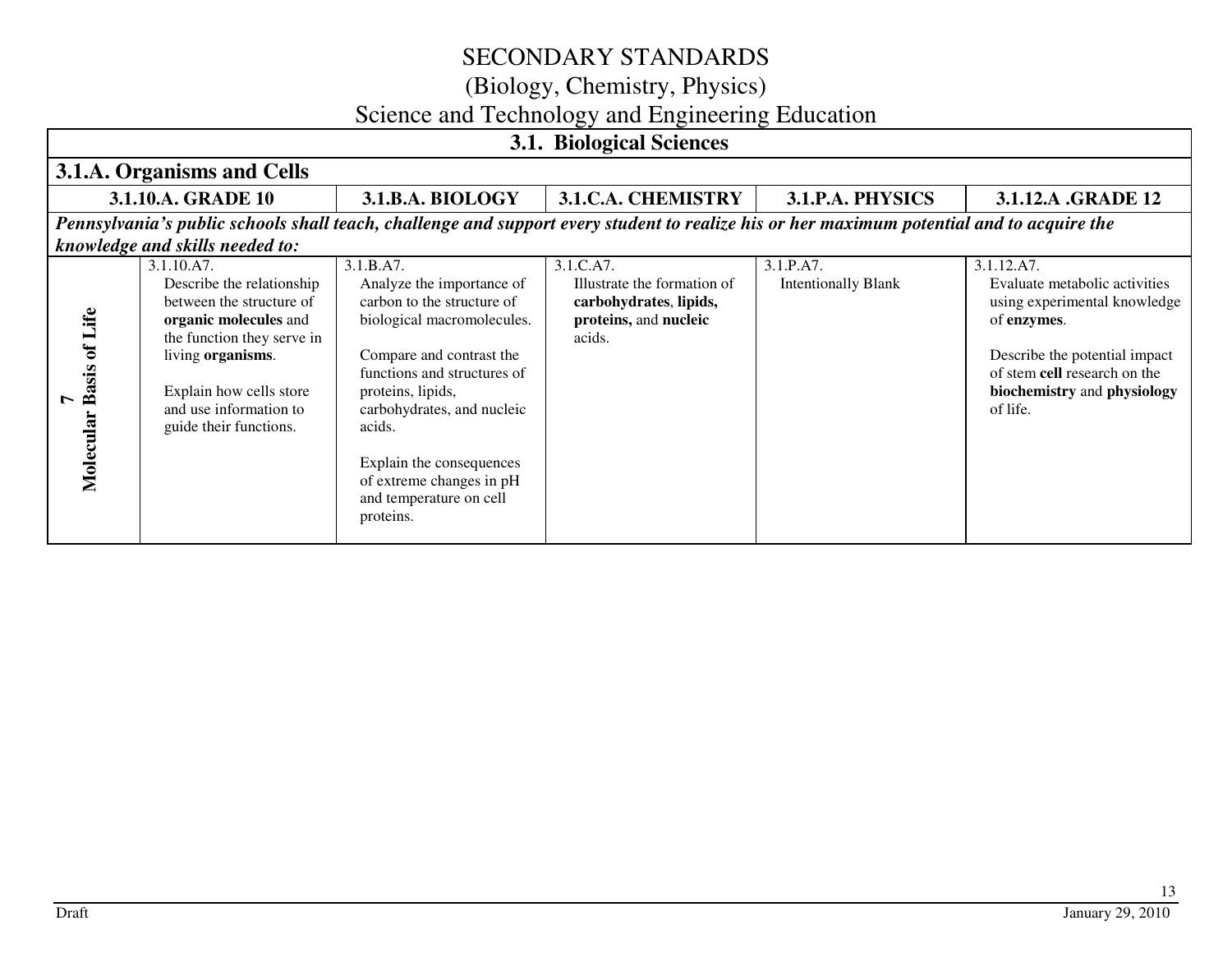### (Biology, Chemistry, Physics)

# Science and Technology and Engineering Education

| <b>3.1. Biological Sciences</b>    |                                                                                                                                                     |                                                                                                                                                                                                                                                                                                                                                   |                                                                                                                                           |                                                                                                                       |                                                                                                                        |
|------------------------------------|-----------------------------------------------------------------------------------------------------------------------------------------------------|---------------------------------------------------------------------------------------------------------------------------------------------------------------------------------------------------------------------------------------------------------------------------------------------------------------------------------------------------|-------------------------------------------------------------------------------------------------------------------------------------------|-----------------------------------------------------------------------------------------------------------------------|------------------------------------------------------------------------------------------------------------------------|
|                                    | 3.1.A. Organisms and Cells                                                                                                                          |                                                                                                                                                                                                                                                                                                                                                   |                                                                                                                                           |                                                                                                                       |                                                                                                                        |
|                                    | 3.1.10.A. GRADE 10                                                                                                                                  | 3.1.B.A. BIOLOGY                                                                                                                                                                                                                                                                                                                                  | 3.1.C.A. CHEMISTRY                                                                                                                        | 3.1.P.A. PHYSICS                                                                                                      | 3.1.12.A .GRADE 12                                                                                                     |
|                                    |                                                                                                                                                     |                                                                                                                                                                                                                                                                                                                                                   | Pennsylvania's public schools shall teach, challenge and support every student to realize his or her maximum potential and to acquire the |                                                                                                                       |                                                                                                                        |
|                                    | knowledge and skills needed to:                                                                                                                     |                                                                                                                                                                                                                                                                                                                                                   |                                                                                                                                           |                                                                                                                       |                                                                                                                        |
| <b>Unifying Themes</b><br>$\infty$ | 3.1.10.A8.<br>Investigate the spatial<br>relationships of<br>organisms' anatomical<br>features using specimens,<br>models, or computer<br>programs. | 3.1.B.A8.<br><b>CHANGE AND</b><br><b>CONSTANCY</b><br>Recognize that systems<br>within cells and<br>multicellular organisms<br>interact to maintain<br>homeostasis.<br><b>PATTERNS</b><br>Demonstrate the repeating<br>patterns that occur in<br>biological polymers.<br><b>SYSTEMS</b><br>Describe how the unique<br>properties of water support | 3.1.C.A8.<br><b>Intentionally Blank</b>                                                                                                   | 3.1.P.A8.<br><b>Intentionally Blank</b>                                                                               | 3.1.12.A8.<br><b>CHANGE AND</b><br><b>CONSTANCY</b><br>Describe and interpret<br>dynamic changes in stable<br>systems. |
| Science as<br>Inquiry              | 3.1.10.A9.<br>See Science as Inquiry in<br>the Introduction for grade<br>level indicators. (As<br>indicated on page 8)                              | life.<br>3.1.B.A9.<br>See Science as Inquiry in<br>the Introduction for grade<br>level indicators. (As<br>indicated on page 8)                                                                                                                                                                                                                    | 3.1.C.A9.<br>See Science as Inquiry in<br>the Introduction for grade<br>level indicators. (As<br>indicated on page 8)                     | 3.1.P.A9.<br>See Science as Inquiry in<br>the Introduction for grade<br>level indicators. (As<br>indicated on page 8) | 3.1.12.A9.<br>See Science as Inquiry in the<br>Introduction for grade level<br>indicators. (As indicated on<br>page 8) |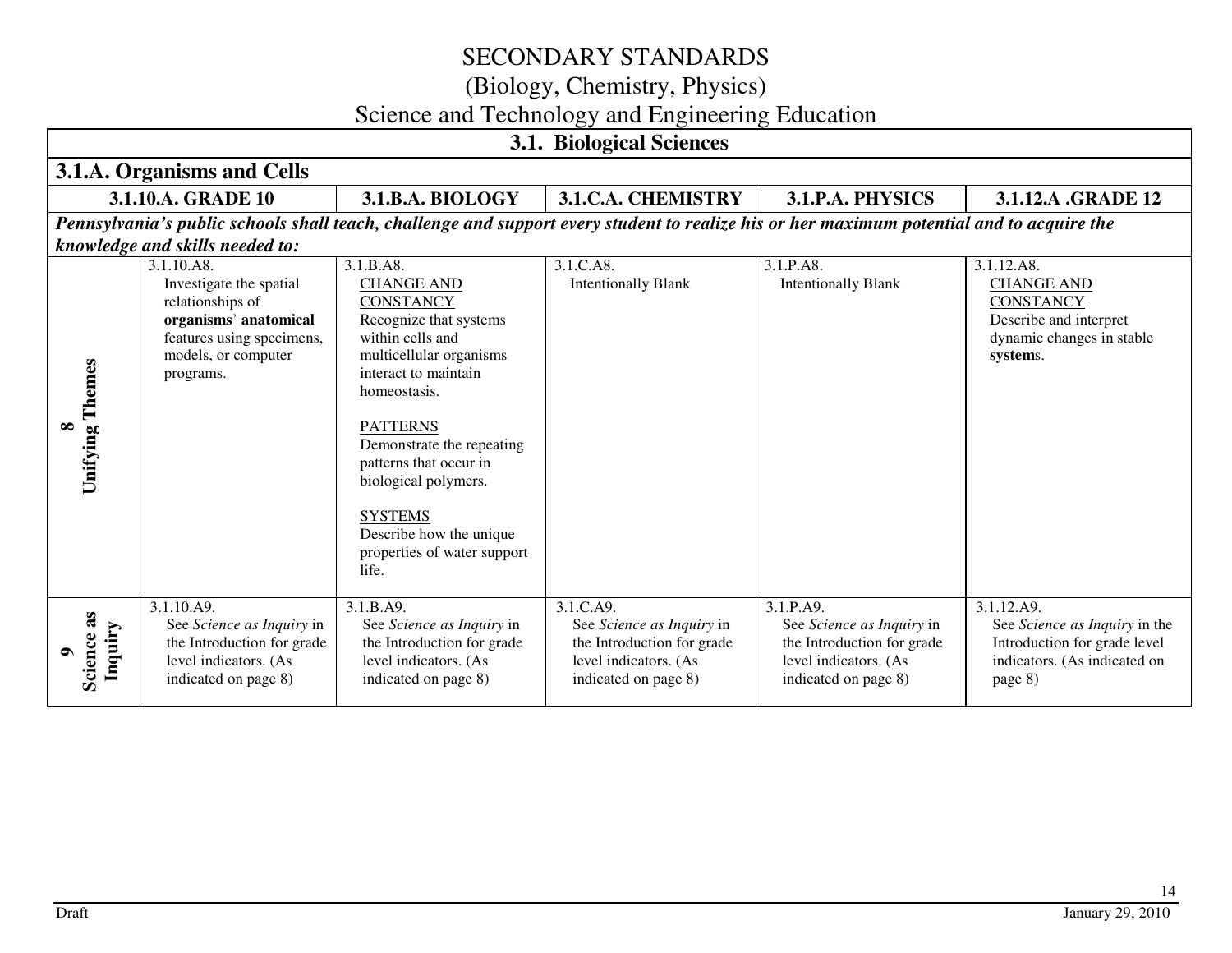(Biology, Chemistry, Physics)

### Science and Technology and Engineering Education

| <b>3.1. Biological Sciences</b> |                                                                                  |                                                                                                                                                                                                                                                                                                                                                                                                                                                                                                                                                   |                                         |                                         |                                                                                     |  |
|---------------------------------|----------------------------------------------------------------------------------|---------------------------------------------------------------------------------------------------------------------------------------------------------------------------------------------------------------------------------------------------------------------------------------------------------------------------------------------------------------------------------------------------------------------------------------------------------------------------------------------------------------------------------------------------|-----------------------------------------|-----------------------------------------|-------------------------------------------------------------------------------------|--|
| 3.1.B. Genetics                 |                                                                                  |                                                                                                                                                                                                                                                                                                                                                                                                                                                                                                                                                   |                                         |                                         |                                                                                     |  |
|                                 | 3.1.10.B. GRADE 10                                                               | 3.1.B.B. BIOLOGY                                                                                                                                                                                                                                                                                                                                                                                                                                                                                                                                  | <b>3.1.C.B. CHEMISTRY</b>               | 3.1.P.B. PHYSICS                        | 3.1.12.B. GRADE 12                                                                  |  |
|                                 |                                                                                  | Pennsylvania's public schools shall teach, challenge and support every student to realize his or her maximum potential and to acquire the                                                                                                                                                                                                                                                                                                                                                                                                         |                                         |                                         |                                                                                     |  |
|                                 | knowledge and skills needed to:                                                  |                                                                                                                                                                                                                                                                                                                                                                                                                                                                                                                                                   |                                         |                                         |                                                                                     |  |
| Heredity                        | 3.1.10.B1.<br>Describe how genetic<br>information is inherited<br>and expressed. | 3.1.B.B1.<br>Explain that the<br>information passed from<br>parents to offspring is<br>transmitted by means of<br>genes which are coded in<br><b>DNA</b> molecules.<br>Explain the basic process<br>of DNA replication.<br>Describe the basic<br>processes of transcription<br>and translation.<br>Explain how crossing over,<br>jumping genes, and<br>deletion and duplication of<br>genes results in genetic<br>variation.<br>Explain how mutations<br>can alter genetic<br>information and the<br>possible consequences on<br>resultant cells. | 3.1.C.B1.<br><b>Intentionally Blank</b> | 3.1.P.B1.<br><b>Intentionally Blank</b> | 3.1.12.B1.<br>Explain gene inheritance and<br>expression at the molecular<br>level. |  |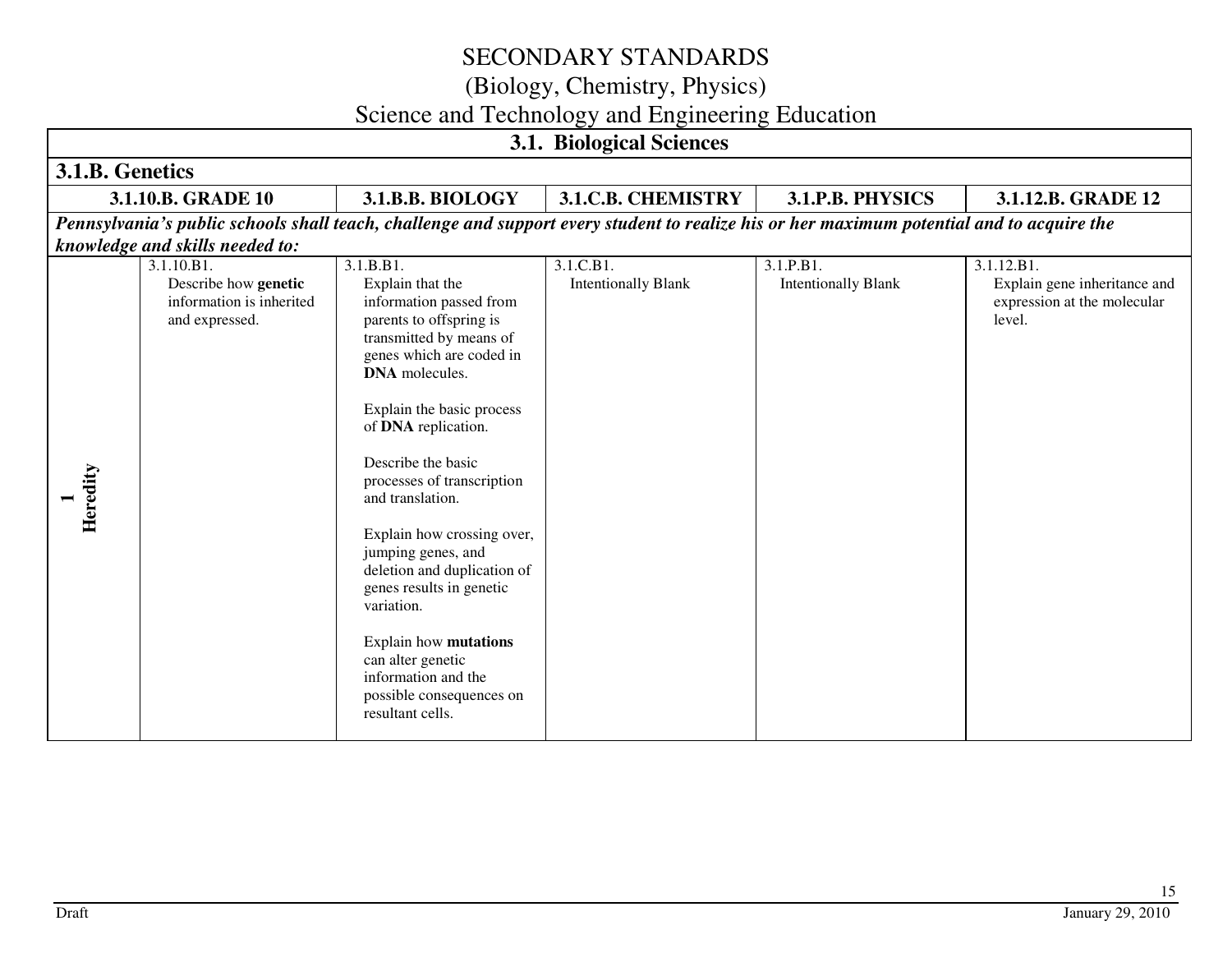(Biology, Chemistry, Physics)

# Science and Technology and Engineering Education

|                   | <b>3.1. Biological Sciences</b>                                                                                                                              |                                                                                                                                                                                                                                                                                                                                                                                                                          |                                         |                                         |                                                                                                                        |  |  |
|-------------------|--------------------------------------------------------------------------------------------------------------------------------------------------------------|--------------------------------------------------------------------------------------------------------------------------------------------------------------------------------------------------------------------------------------------------------------------------------------------------------------------------------------------------------------------------------------------------------------------------|-----------------------------------------|-----------------------------------------|------------------------------------------------------------------------------------------------------------------------|--|--|
| 3.1.B. Genetics   |                                                                                                                                                              |                                                                                                                                                                                                                                                                                                                                                                                                                          |                                         |                                         |                                                                                                                        |  |  |
|                   | 3.1.10.B. GRADE 10                                                                                                                                           | 3.1.B.B. BIOLOGY                                                                                                                                                                                                                                                                                                                                                                                                         | <b>3.1.C.B. CHEMISTRY</b>               | 3.1.P.B. PHYSICS                        | 3.1.12.B. GRADE 12                                                                                                     |  |  |
|                   | knowledge and skills needed to:                                                                                                                              | Pennsylvania's public schools shall teach, challenge and support every student to realize his or her maximum potential and to acquire the                                                                                                                                                                                                                                                                                |                                         |                                         |                                                                                                                        |  |  |
| Reproduction<br>ન | 3.1.10.B2.<br>Explain the process of<br>meiosis resulting in the<br>formation of gametes.<br>Compare and contrast<br>the function of mitosis<br>and meiosis. | 3.1.B.B2.<br>Describe how the process<br>of meiosis results in the<br>formation of haploid<br>gametes and analyze the<br>importance of meiosis in<br>sexual reproduction.<br>Compare and contrast the<br>function of <b>mitosis</b> and<br>meiosis.<br>Illustrate that the sorting<br>and recombining of genes<br>in sexual reproduction<br>results in a great variety of<br>possible gene combinations<br>in offspring. | 3.1.C.B2.<br><b>Intentionally Blank</b> | 3.1.P.B2.<br><b>Intentionally Blank</b> | 3.1.12.B2.<br>Evaluate the process of<br>sexual reproduction in<br>influencing genetic<br>variability in a population. |  |  |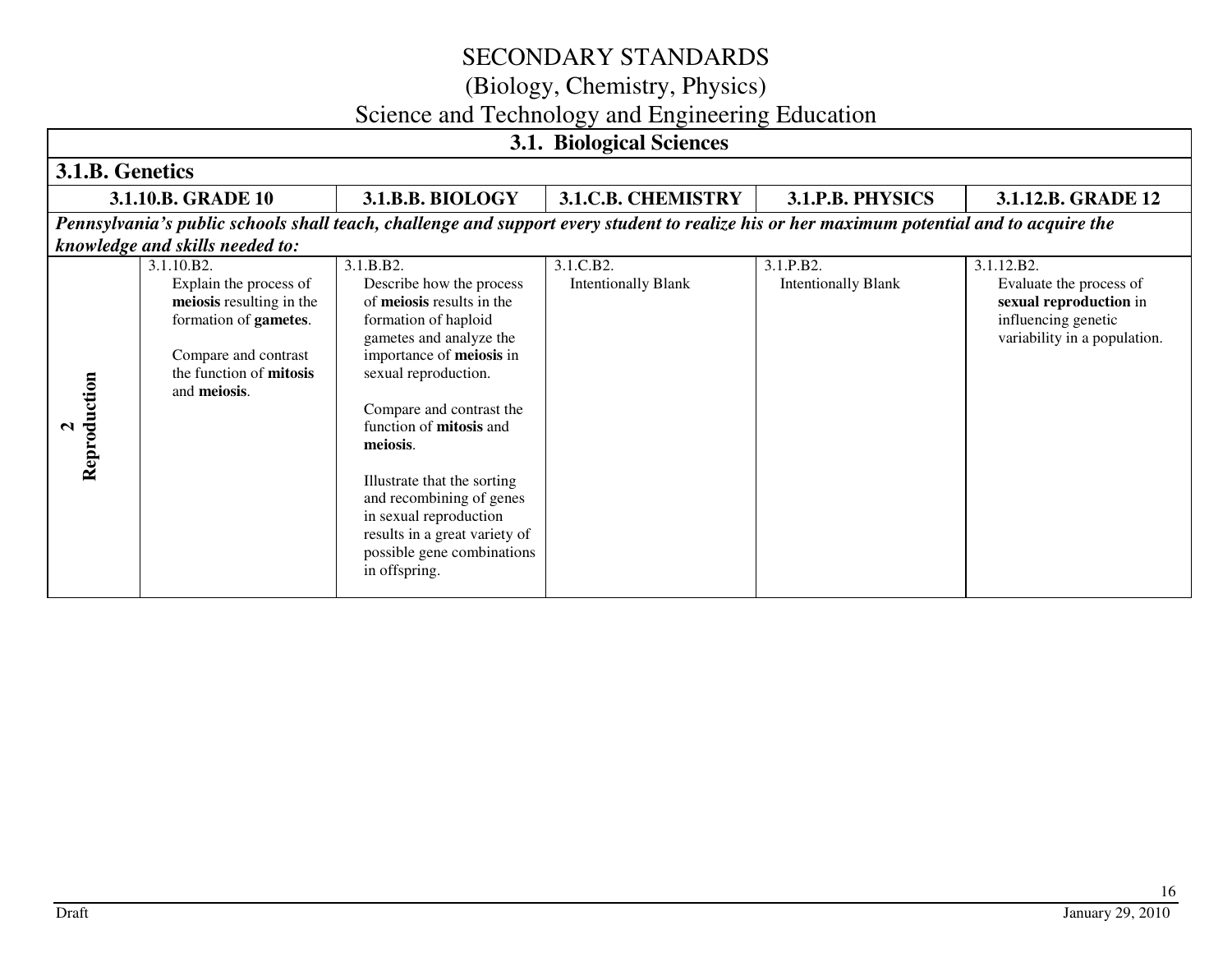(Biology, Chemistry, Physics)

# Science and Technology and Engineering Education

| 3.1. Biological Sciences                         |                                                                                                                                                                                                                                    |                                                                                                                                                                                                                                                                                                                                                                                                    |                                                                         |                                         |                                                                                                                                           |  |
|--------------------------------------------------|------------------------------------------------------------------------------------------------------------------------------------------------------------------------------------------------------------------------------------|----------------------------------------------------------------------------------------------------------------------------------------------------------------------------------------------------------------------------------------------------------------------------------------------------------------------------------------------------------------------------------------------------|-------------------------------------------------------------------------|-----------------------------------------|-------------------------------------------------------------------------------------------------------------------------------------------|--|
| 3.1.B. Genetics                                  |                                                                                                                                                                                                                                    |                                                                                                                                                                                                                                                                                                                                                                                                    |                                                                         |                                         |                                                                                                                                           |  |
|                                                  | 3.1.10.B. GRADE 10                                                                                                                                                                                                                 | 3.1.B.B. BIOLOGY                                                                                                                                                                                                                                                                                                                                                                                   | <b>3.1.C.B. CHEMISTRY</b>                                               | 3.1.P.B. PHYSICS                        | 3.1.12.B. GRADE 12                                                                                                                        |  |
|                                                  |                                                                                                                                                                                                                                    | Pennsylvania's public schools shall teach, challenge and support every student to realize his or her maximum potential and to acquire the                                                                                                                                                                                                                                                          |                                                                         |                                         |                                                                                                                                           |  |
| Molecular Basis of Life<br>$\boldsymbol{\omega}$ | knowledge and skills needed to:<br>3.1.10.B3.<br>Describe the basic<br>structure of DNA and its<br>function in genetic<br>inheritance.<br>Describe the role of<br>DNA in protein<br>synthesis as it relates to<br>gene expression. | 3.1.B.B3.<br>Describe the basic structure<br>of DNA, including the role<br>of hydrogen bonding.<br>Explain how the process of<br><b>DNA</b> replication results in<br>the transmission and<br>conservation of the genetic<br>code.<br>Describe how transcription<br>and translation result in<br>gene expression.<br>Differentiate among the<br>end products of replication,<br>transcription, and | 3.1.C.B3.<br>Describe the structure of<br>the DNA and RNA<br>molecules. | 3.1.P.B3.<br><b>Intentionally Blank</b> | 3.1.12.B3.<br>Analyze gene expression at<br>the molecular level.<br>Explain the impact of<br>environmental factors on<br>gene expression. |  |
| Biotechnology<br>4                               | 3.1.10.B4.<br>Explain how genetic<br>technologies have<br>impacted the fields of<br>medicine, forensics, and<br>agriculture.                                                                                                       | translation.<br>Cite evidence to support<br>that the genetic code is<br>universal.<br>3.1.B.B4.<br>Explain how genetic<br>technologies have<br>impacted the fields of<br>medicine, forensics, and<br>agriculture                                                                                                                                                                                   | 3.1.C.B4.<br><b>Intentionally Blank</b>                                 | 3.1.P.B4.<br><b>Intentionally Blank</b> | 3.1.12.B4.<br>Evaluate the societal impact<br>of genetic engineering<br>techniques and applications.                                      |  |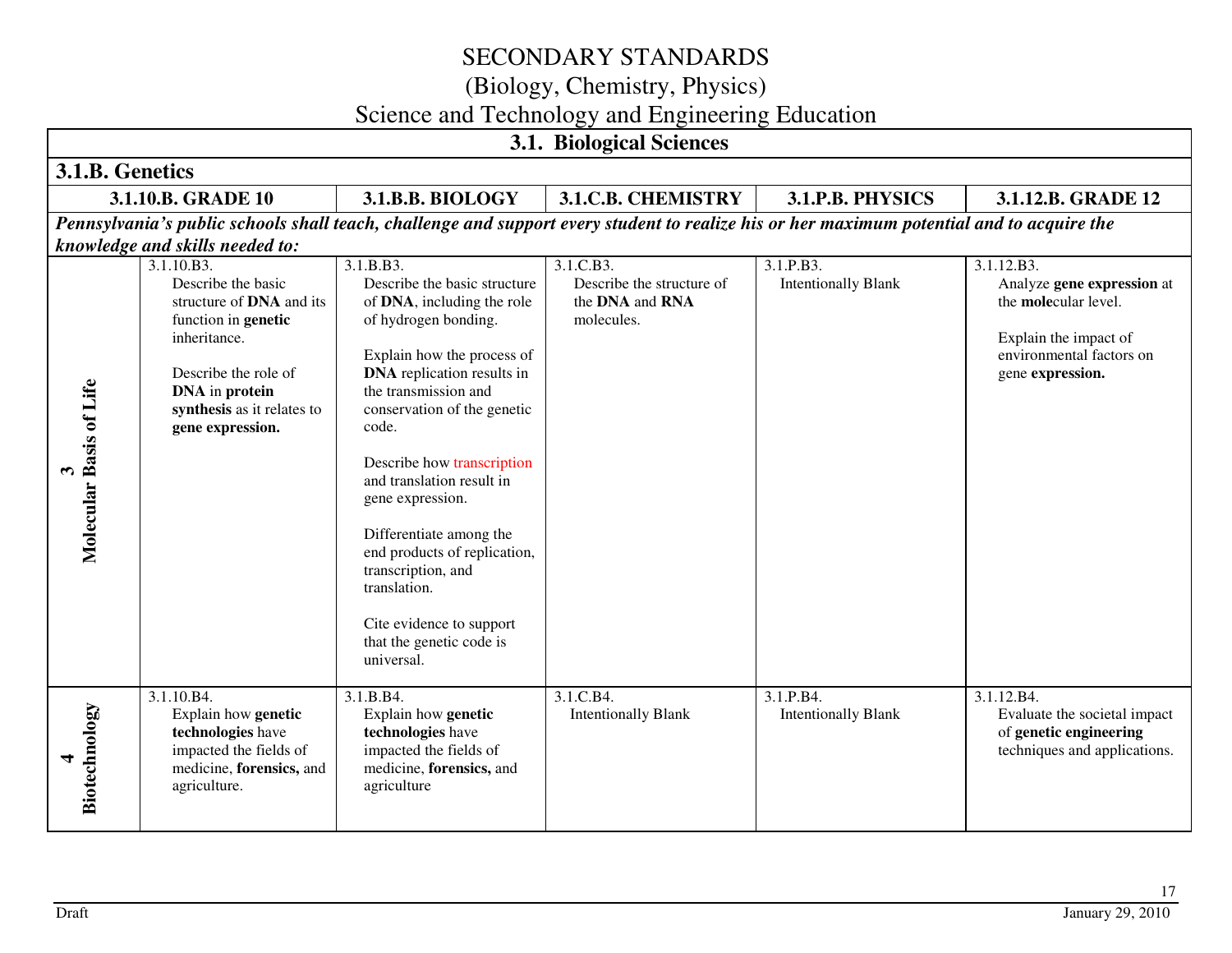### (Biology, Chemistry, Physics)

# Science and Technology and Engineering Education

| <b>3.1. Biological Sciences</b> |                                                                                                                                                                                       |                                                                                                                                                                                                                                                                                                                                                                                                                                                                                                                                                                                                                                                                                                   |                                                                                                |                                                                                                                                           |                                                                                                                     |  |  |
|---------------------------------|---------------------------------------------------------------------------------------------------------------------------------------------------------------------------------------|---------------------------------------------------------------------------------------------------------------------------------------------------------------------------------------------------------------------------------------------------------------------------------------------------------------------------------------------------------------------------------------------------------------------------------------------------------------------------------------------------------------------------------------------------------------------------------------------------------------------------------------------------------------------------------------------------|------------------------------------------------------------------------------------------------|-------------------------------------------------------------------------------------------------------------------------------------------|---------------------------------------------------------------------------------------------------------------------|--|--|
| 3.1.B. Genetics                 |                                                                                                                                                                                       |                                                                                                                                                                                                                                                                                                                                                                                                                                                                                                                                                                                                                                                                                                   |                                                                                                |                                                                                                                                           |                                                                                                                     |  |  |
|                                 | 3.1.10.B. GRADE 10                                                                                                                                                                    | 3.1.B.B. BIOLOGY                                                                                                                                                                                                                                                                                                                                                                                                                                                                                                                                                                                                                                                                                  | <b>3.1.C.B. CHEMISTRY</b>                                                                      | 3.1.P.B. PHYSICS                                                                                                                          | 3.1.12.B. GRADE 12                                                                                                  |  |  |
|                                 |                                                                                                                                                                                       |                                                                                                                                                                                                                                                                                                                                                                                                                                                                                                                                                                                                                                                                                                   |                                                                                                | Pennsylvania's public schools shall teach, challenge and support every student to realize his or her maximum potential and to acquire the |                                                                                                                     |  |  |
|                                 | knowledge and skills needed to:                                                                                                                                                       |                                                                                                                                                                                                                                                                                                                                                                                                                                                                                                                                                                                                                                                                                                   |                                                                                                |                                                                                                                                           |                                                                                                                     |  |  |
| 5<br>Unifying Themes            | 3.1.10 B5.<br><b>PATTERNS</b><br>Use models to<br>demonstrate patterns in<br>biomacromolecules.<br>Compare and contrast<br>Mendelian and non-<br>Medalian patterns of<br>inheritance. | 3.1.B.B5.<br><b>PATTERNS</b><br>Describe how Mendel's<br>laws of segregation and<br>independent assortment can<br>be observed through<br>patterns of inheritance.<br>Distinguish among<br>observed inheritance<br>patterns caused by several<br>types of genetic traits<br>(dominant, recessive,<br>codominant, sex-linked,<br>polygenic, incomplete<br>dominance, multiple<br>alleles)<br><b>CONSTANCY AND</b><br><b>CHANGE</b><br>Explain how the processes<br>of replication,<br>transcription, and<br>translation are similar in all<br>organisms.<br>Explain how gene actions,<br>patterns of heredity, and<br>reproduction of cells and<br>organisms account for the<br>continuity of life. | 3.1.C.B5.<br><b>PATTERNS</b><br>Use models to demonstrate<br>patterns in<br>biomacromolecules. | 3.1.P.B5.<br><b>Intentionally Blank</b>                                                                                                   | 3.1.12 B5.<br><b>PATTERNS</b><br>Relate the monomer structure<br>of biomacromolecules to<br>their functional roles. |  |  |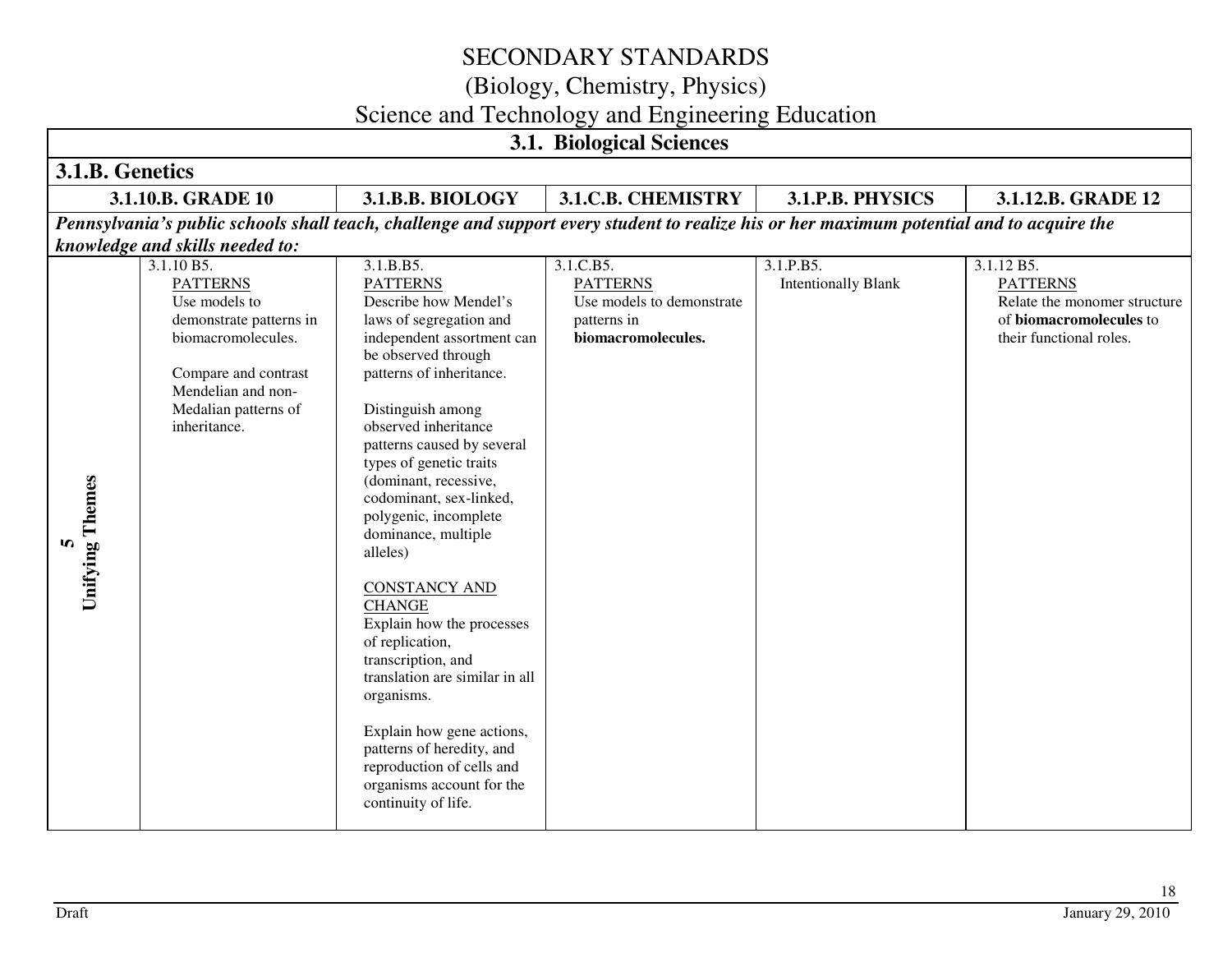### (Biology, Chemistry, Physics)

### Science and Technology and Engineering Education

|                         | <b>3.1. Biological Sciences</b>                                                                                                                                              |                                                                                                                                        |                                                                                                                       |                                                                                                                       |                                                                                                                        |  |  |
|-------------------------|------------------------------------------------------------------------------------------------------------------------------------------------------------------------------|----------------------------------------------------------------------------------------------------------------------------------------|-----------------------------------------------------------------------------------------------------------------------|-----------------------------------------------------------------------------------------------------------------------|------------------------------------------------------------------------------------------------------------------------|--|--|
| 3.1.B. Genetics         |                                                                                                                                                                              |                                                                                                                                        |                                                                                                                       |                                                                                                                       |                                                                                                                        |  |  |
|                         | 3.1.10.B. GRADE 10                                                                                                                                                           | 3.1.B.B. BIOLOGY                                                                                                                       | <b>3.1.C.B. CHEMISTRY</b>                                                                                             | 3.1.P.B. PHYSICS                                                                                                      | 3.1.12.B. GRADE 12                                                                                                     |  |  |
|                         | Pennsylvania's public schools shall teach, challenge and support every student to realize his or her maximum potential and to acquire the<br>knowledge and skills needed to: |                                                                                                                                        |                                                                                                                       |                                                                                                                       |                                                                                                                        |  |  |
|                         |                                                                                                                                                                              | <b>SCALE</b><br>Demonstrate how inherited<br>characteristics can be<br>observed at the molecular,<br>cellular, and organism<br>levels. |                                                                                                                       |                                                                                                                       |                                                                                                                        |  |  |
| æ<br>Inquiry<br>Science | 3.1.10 B6.<br>See Science as Inquiry in<br>the Introduction for<br>grade level indicators.<br>(As indicated on page 8)                                                       | 3.1.B.B6.<br>See Science as Inquiry in<br>the Introduction for grade<br>level indicators. (As<br>indicated on page 8)                  | 3.1.C.B6.<br>See Science as Inquiry in<br>the Introduction for grade<br>level indicators. (As<br>indicated on page 8) | 3.1.P.B6.<br>See Science as Inquiry in<br>the Introduction for grade<br>level indicators. (As<br>indicated on page 8) | 3.1.12 B6.<br>See Science as Inquiry in the<br>Introduction for grade level<br>indicators. (As indicated on<br>page 8) |  |  |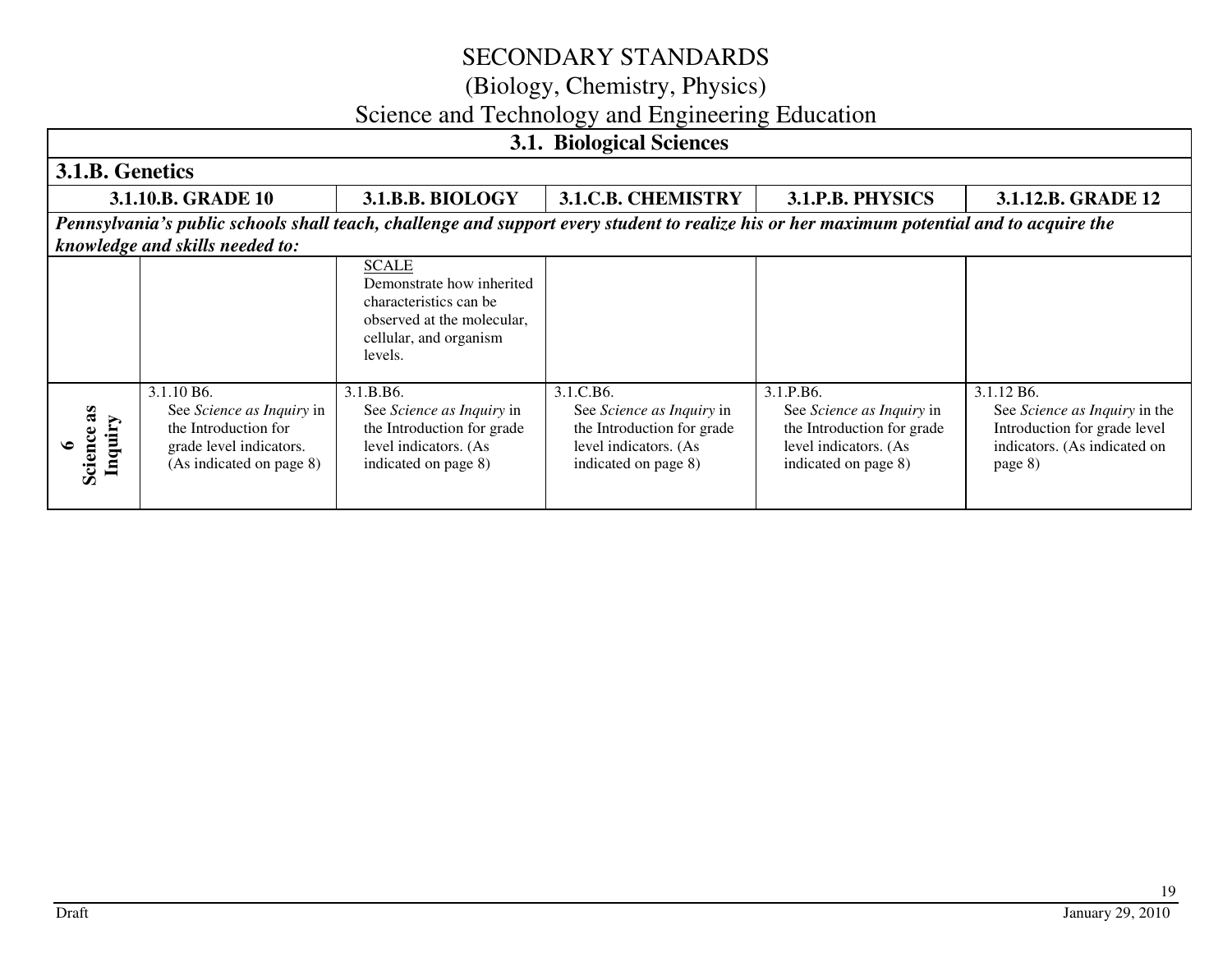(Biology, Chemistry, Physics)

### Science and Technology and Engineering Education

| <b>3.1. Biological Sciences</b> |                                                                 |                                                                                                                                                                                                                                                                                                                                                                                                                                                                                     |                                         |                                         |                                                                     |  |
|---------------------------------|-----------------------------------------------------------------|-------------------------------------------------------------------------------------------------------------------------------------------------------------------------------------------------------------------------------------------------------------------------------------------------------------------------------------------------------------------------------------------------------------------------------------------------------------------------------------|-----------------------------------------|-----------------------------------------|---------------------------------------------------------------------|--|
| 3.1.C. Evolution                |                                                                 |                                                                                                                                                                                                                                                                                                                                                                                                                                                                                     |                                         |                                         |                                                                     |  |
|                                 | 3.1.10.C. GRADE 10                                              | 3.1.B.C. BIOLOGY                                                                                                                                                                                                                                                                                                                                                                                                                                                                    | <b>3.1.C.C. CHEMISTRY</b>               | 3.1.P.C. PHYSICS                        | 3.1.12.C. GRADE 12                                                  |  |
|                                 |                                                                 | Pennsylvania's public schools shall teach, challenge and support every student to realize his or her maximum potential and to acquire the                                                                                                                                                                                                                                                                                                                                           |                                         |                                         |                                                                     |  |
|                                 | knowledge and skills needed to:                                 |                                                                                                                                                                                                                                                                                                                                                                                                                                                                                     |                                         |                                         |                                                                     |  |
| Natural Selection               | 3.1.10.C1<br>Explain the mechanisms<br>of biological evolution. | 3.1.B.C1.<br>Describe species as<br>reproductively distinct<br>groups of organisms.<br>Analyze the role that<br>geographic isolation can<br>play in speciation.<br>Explain how evolution<br>through natural selection<br>can result in changes in<br>biodiversity through the<br>increase or decrease of<br>genetic diversity within a<br>population.<br>Describe how the degree of<br>kinship between species<br>can be inferred from the<br>similarity in their DNA<br>sequences. | 3.1.C.C1.<br><b>Intentionally Blank</b> | 3.1.P.C1.<br><b>Intentionally Blank</b> | 3.1.12.C1.<br>Analyze how natural<br>selection leads to speciation. |  |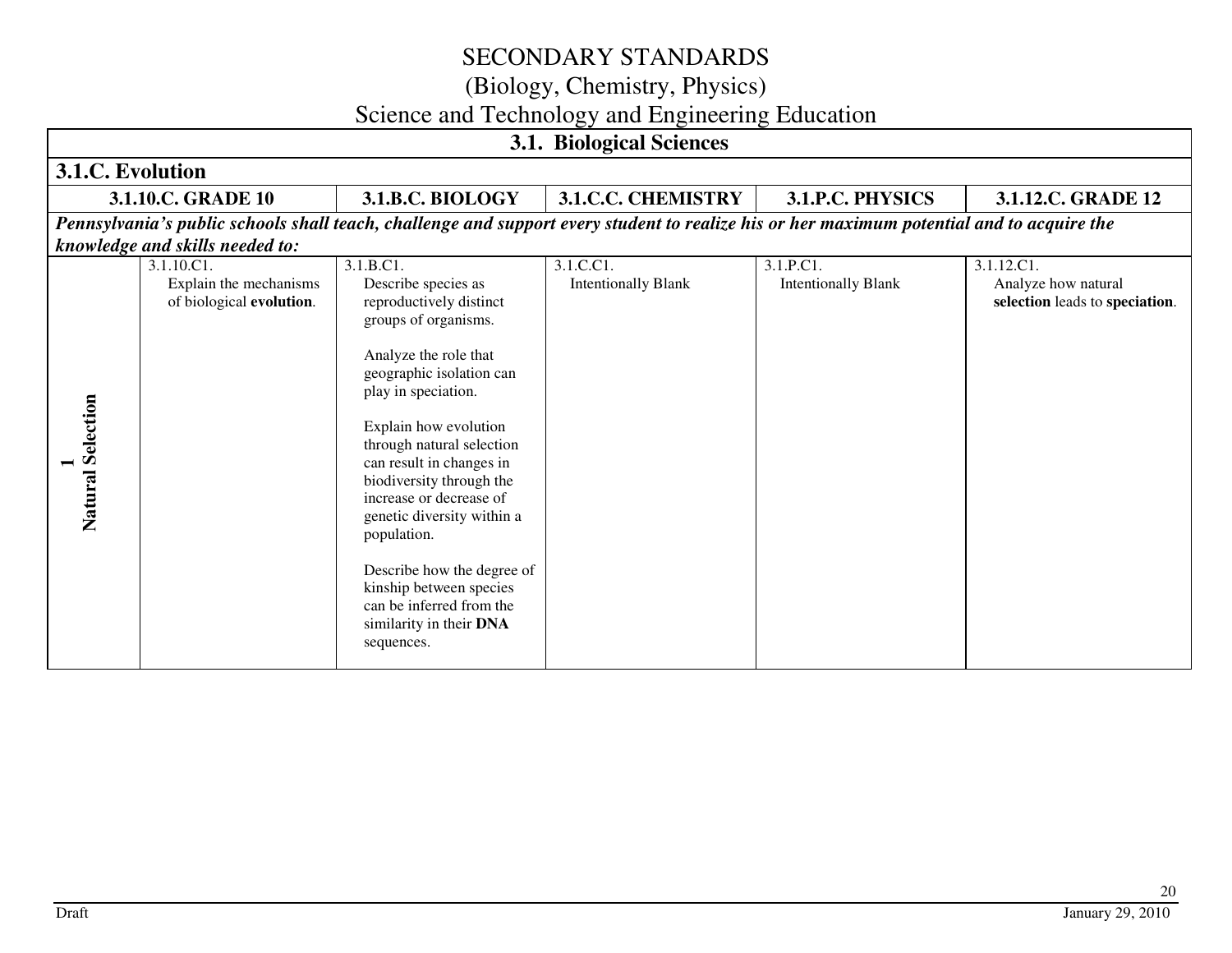(Biology, Chemistry, Physics)

# Science and Technology and Engineering Education

| <b>3.1. Biological Sciences</b>                                                                         |                          |                                                                                                                                                                                                                                                                                                                                                                                                                                                                                                                                                                                                                                                                                                                            |                                                                                                                      |                                                                                                                                           |                                                                                                                                                            |  |  |
|---------------------------------------------------------------------------------------------------------|--------------------------|----------------------------------------------------------------------------------------------------------------------------------------------------------------------------------------------------------------------------------------------------------------------------------------------------------------------------------------------------------------------------------------------------------------------------------------------------------------------------------------------------------------------------------------------------------------------------------------------------------------------------------------------------------------------------------------------------------------------------|----------------------------------------------------------------------------------------------------------------------|-------------------------------------------------------------------------------------------------------------------------------------------|------------------------------------------------------------------------------------------------------------------------------------------------------------|--|--|
| 3.1.C. Evolution                                                                                        |                          |                                                                                                                                                                                                                                                                                                                                                                                                                                                                                                                                                                                                                                                                                                                            |                                                                                                                      |                                                                                                                                           |                                                                                                                                                            |  |  |
| 3.1.10.C. GRADE 10                                                                                      |                          | 3.1.B.C. BIOLOGY                                                                                                                                                                                                                                                                                                                                                                                                                                                                                                                                                                                                                                                                                                           | <b>3.1.C.C. CHEMISTRY</b>                                                                                            | 3.1.P.C. PHYSICS                                                                                                                          | 3.1.12.C. GRADE 12                                                                                                                                         |  |  |
|                                                                                                         |                          |                                                                                                                                                                                                                                                                                                                                                                                                                                                                                                                                                                                                                                                                                                                            |                                                                                                                      | Pennsylvania's public schools shall teach, challenge and support every student to realize his or her maximum potential and to acquire the |                                                                                                                                                            |  |  |
| knowledge and skills needed to:                                                                         |                          |                                                                                                                                                                                                                                                                                                                                                                                                                                                                                                                                                                                                                                                                                                                            |                                                                                                                      |                                                                                                                                           |                                                                                                                                                            |  |  |
| 3.1.10.C2.<br>Explain the role of<br>mutations and gene<br>recombination in<br>organisms.<br>Adaptation | changing a population of | 3.1.B.C2.<br>Describe the theory<br>suggesting that life on<br>Earth arose as a single,<br>primitive prokaryote about<br>4 billion years ago and that<br>for the next 2 billion years,<br>a huge diversity of single-<br>celled organisms evolved.<br>Analyze how increasingly<br>complex, multicellular<br>organisms evolved once<br>cells with nuclei<br>developed.<br>Describe how mutations in<br>sex cells may be passed on<br>to successive generations<br>and that the resulting<br>phenotype may help,<br>harm, or have little or no<br>effect on the offspring's<br>success in its environment.<br>Describe the relationship<br>between environmental<br>changes and changes in the<br>gene pool of a population. | 3.1.C.C2.<br>Use molecular models to<br>demonstrate gene<br>mutation and<br>recombination at the<br>molecular level. | 3.1.P.C2.<br><b>Intentionally Blank</b>                                                                                                   | 3.1.12.C2.<br>Analyze how genotypic and<br>phenotypic variation can<br>result in adaptations that<br>influence an organism's<br>success in an environment. |  |  |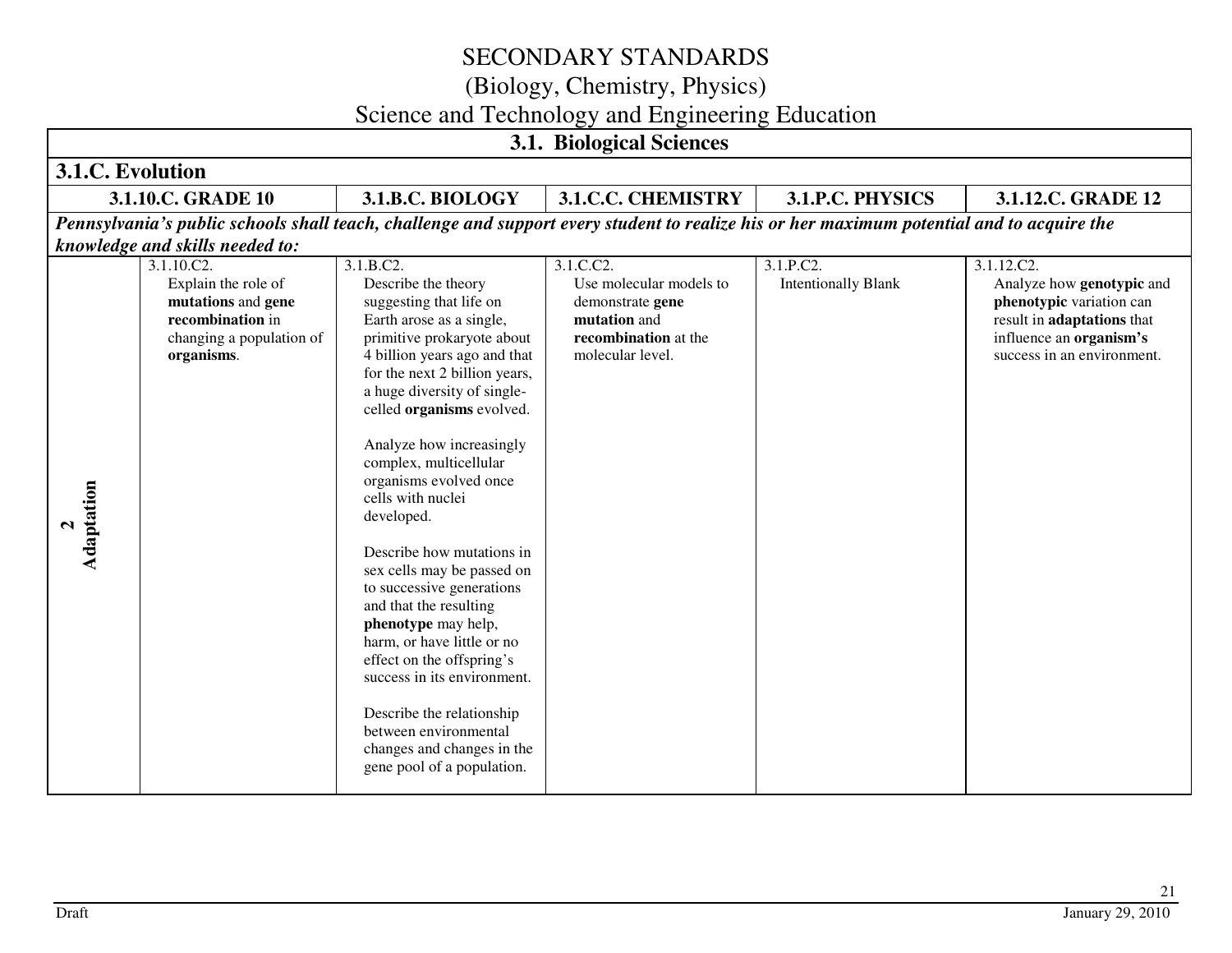(Biology, Chemistry, Physics)

# Science and Technology and Engineering Education

| <b>3.1. Biological Sciences</b>               |                                                                                                                                                                                     |                                                                                                                                                                                                                                                                                                                                                 |                                                                                                                       |                                                                                                                       |                                                                                                                                                                                                                                                                                              |  |
|-----------------------------------------------|-------------------------------------------------------------------------------------------------------------------------------------------------------------------------------------|-------------------------------------------------------------------------------------------------------------------------------------------------------------------------------------------------------------------------------------------------------------------------------------------------------------------------------------------------|-----------------------------------------------------------------------------------------------------------------------|-----------------------------------------------------------------------------------------------------------------------|----------------------------------------------------------------------------------------------------------------------------------------------------------------------------------------------------------------------------------------------------------------------------------------------|--|
| 3.1.C. Evolution                              |                                                                                                                                                                                     |                                                                                                                                                                                                                                                                                                                                                 |                                                                                                                       |                                                                                                                       |                                                                                                                                                                                                                                                                                              |  |
|                                               | 3.1.10.C. GRADE 10                                                                                                                                                                  | 3.1.B.C. BIOLOGY                                                                                                                                                                                                                                                                                                                                | 3.1.C.C. CHEMISTRY                                                                                                    | 3.1.P.C. PHYSICS                                                                                                      | 3.1.12.C. GRADE 12                                                                                                                                                                                                                                                                           |  |
|                                               |                                                                                                                                                                                     | Pennsylvania's public schools shall teach, challenge and support every student to realize his or her maximum potential and to acquire the                                                                                                                                                                                                       |                                                                                                                       |                                                                                                                       |                                                                                                                                                                                                                                                                                              |  |
|                                               | knowledge and skills needed to:                                                                                                                                                     |                                                                                                                                                                                                                                                                                                                                                 |                                                                                                                       |                                                                                                                       |                                                                                                                                                                                                                                                                                              |  |
| Themes<br>$\boldsymbol{\epsilon}$<br>Unifying | 3.1.10.C3.<br><b>CONSTANCY AND</b><br><b>CHANGE</b><br>Interpret data from fossil<br>records, anatomy and<br>physiology, and DNA<br>studies relevant to the<br>theory of evolution. | 3.1.B.C3.<br><b>CONSTANCY AND</b><br><b>CHANGE</b><br>Compare and contrast<br>various theories of<br>evolution.<br>Interpret data from fossil<br>records, anatomy and<br>physiology, and DNA<br>studies relevant to the<br>theory of evolution.<br><b>PATTERNS</b><br>Discuss the implications of<br>a universal genetic code for<br>evolution. | 3.1.C.C3.<br><b>Intentionally Blank</b>                                                                               | 3.1.P.C3.<br><b>Intentionally Blank</b>                                                                               | 3.1.12.C3.<br><b>CONSTANCY AND</b><br><b>CHANGE</b><br>Analyze the evidence to<br>support various theories of<br>evolution (gradualism,<br>punctuated equilibrium).<br>Evaluate survival of the fittest<br>in terms of species that have<br>remained unchanged over<br>long periods of time. |  |
| Science as<br>Inquiry                         | 3.1.10.C4.<br>See Science as Inquiry in<br>the Introduction for<br>grade level indicators.<br>(As indicated on page 8)                                                              | 3.1.B.C4.<br>See Science as Inquiry in<br>the Introduction for grade<br>level indicators. (As<br>indicated on page 8)                                                                                                                                                                                                                           | 3.1.C.C4.<br>See Science as Inquiry in<br>the Introduction for grade<br>level indicators. (As<br>indicated on page 8) | 3.1.P.C4.<br>See Science as Inquiry in<br>the Introduction for grade<br>level indicators. (As<br>indicated on page 8) | 3.1.12.C4.<br>See Science as Inquiry in the<br>Introduction for grade level<br>indicators. (As indicated on<br>page 8)                                                                                                                                                                       |  |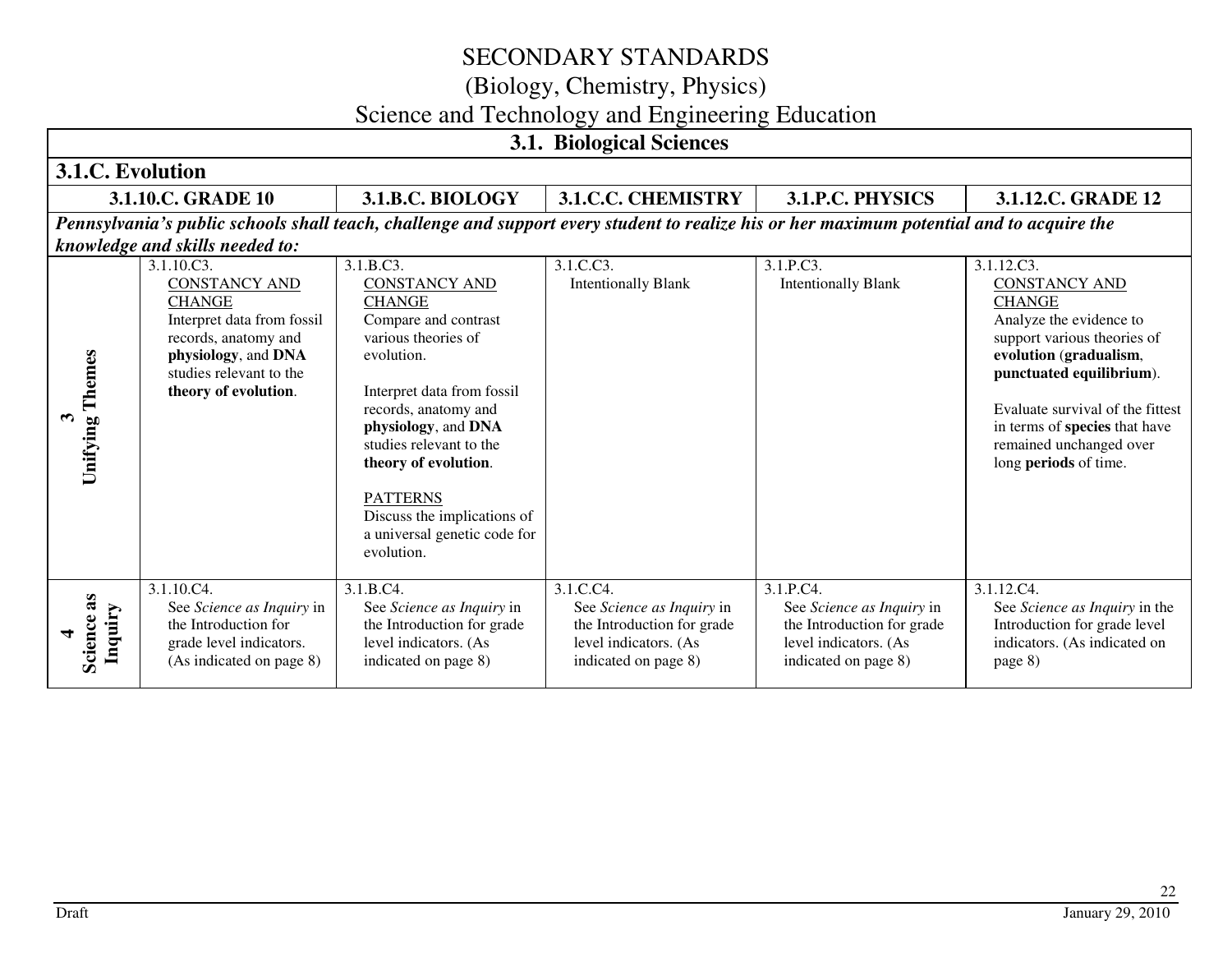### (Biology, Chemistry, Physics)

### Science and Technology and Engineering Education

#### **3.2. Physical Sciences: Chemistry and Physics 3.2.A. Chemistry 3.2.10.A. GRADE 10 3.2.B.A. BIOLOGY 3.2.C.A. CHEMISTRY 3.2.P.A. PHYSICS 3.2.12.A. GRADE 12** *Pennsylvania's public schools shall teach, challenge and support every student to realize his or her maximum potential and to acquire the knowledge and skills needed to:*3.2.C.A1 3.2.10.A1. 3.2.B.A1. 3.2.P.A1. 3.2.12.A1. Predict properties of Intentionally Blank Compare and contrast Differentiate between Intentionally Blank **elements** using trends of physical properties and **colligative properties** of the **periodic table**. chemical properties. **mixtures.** Identify properties of Differentiate between pure Compare and contrast the matter that depend on unique properties of water to substances and mixtures; sample size. other liquids. differentiate between **Properties of Matter Properties of Matter**  Explain the unique heterogeneous and properties of water homogeneous mixtures. (**polarity**, high boiling point, forms **hydrogen** Explain the relationship of  $\overline{ }$ **bonds**, high **specific** an element's position on **heat**) that support life on the periodic table to its Earth. atomic number, ionization energy, electro-negativity, atomic size, and classification of elements. Use electro-negativity to explain the difference between polar and nonpolar covalent bonds.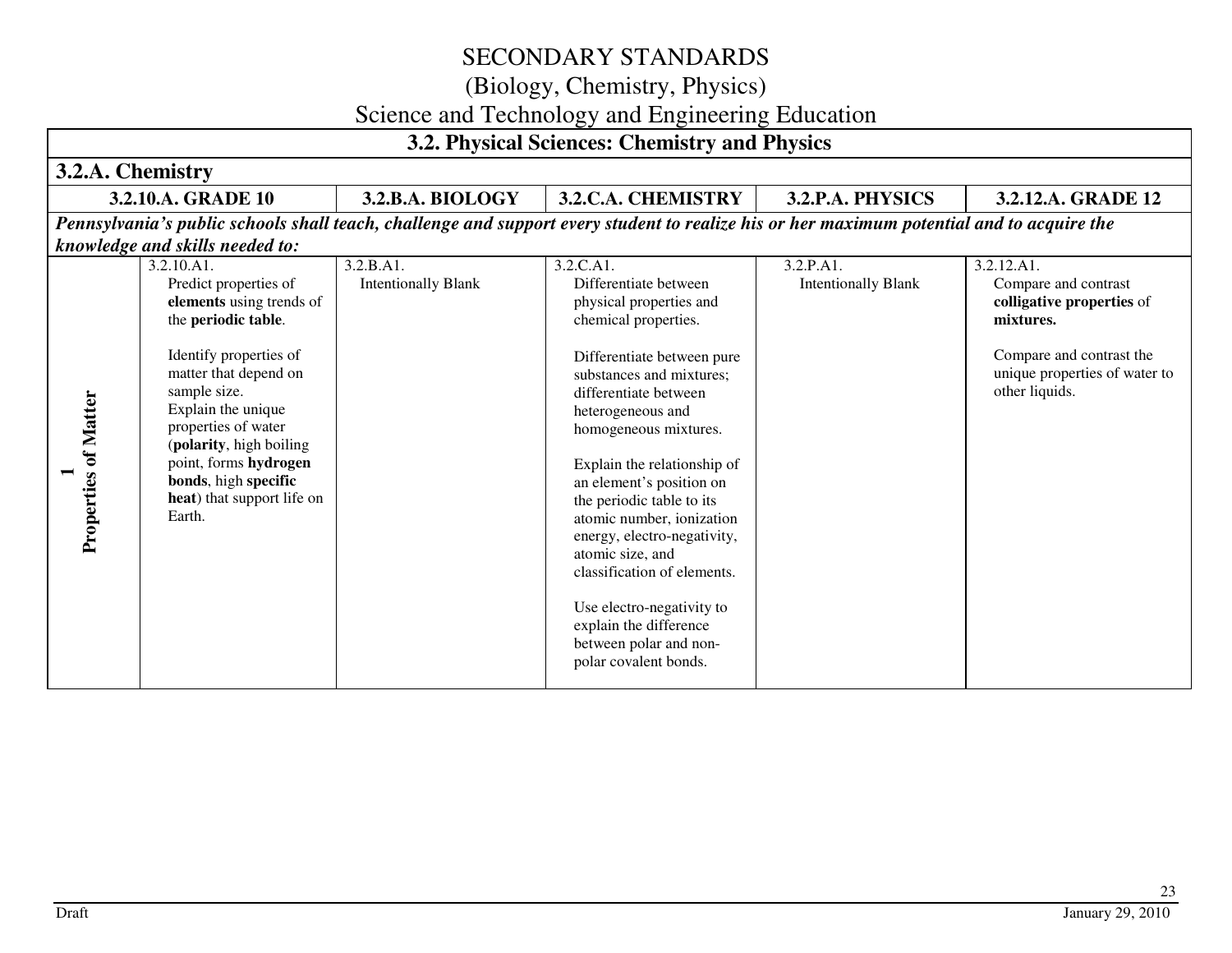# (Biology, Chemistry, Physics)

### Science and Technology and Engineering Education

|                                                 | ÕJ<br>3.2. Physical Sciences: Chemistry and Physics                                                                                                                                                     |                                         |                                                                                                                                                                                                                                                                                                                                                                                                                                                                                                                                                                                                                                                    |                                         |                                                                                                                                                                                                                                                                                    |  |  |
|-------------------------------------------------|---------------------------------------------------------------------------------------------------------------------------------------------------------------------------------------------------------|-----------------------------------------|----------------------------------------------------------------------------------------------------------------------------------------------------------------------------------------------------------------------------------------------------------------------------------------------------------------------------------------------------------------------------------------------------------------------------------------------------------------------------------------------------------------------------------------------------------------------------------------------------------------------------------------------------|-----------------------------------------|------------------------------------------------------------------------------------------------------------------------------------------------------------------------------------------------------------------------------------------------------------------------------------|--|--|
| 3.2.A. Chemistry                                |                                                                                                                                                                                                         |                                         |                                                                                                                                                                                                                                                                                                                                                                                                                                                                                                                                                                                                                                                    |                                         |                                                                                                                                                                                                                                                                                    |  |  |
|                                                 | 3.2.10.A. GRADE 10                                                                                                                                                                                      | 3.2.B.A. BIOLOGY                        | 3.2.C.A. CHEMISTRY                                                                                                                                                                                                                                                                                                                                                                                                                                                                                                                                                                                                                                 | 3.2.P.A. PHYSICS                        | 3.2.12.A. GRADE 12                                                                                                                                                                                                                                                                 |  |  |
|                                                 | knowledge and skills needed to:                                                                                                                                                                         |                                         | Pennsylvania's public schools shall teach, challenge and support every student to realize his or her maximum potential and to acquire the                                                                                                                                                                                                                                                                                                                                                                                                                                                                                                          |                                         |                                                                                                                                                                                                                                                                                    |  |  |
| <b>Structure of Matter</b><br>$\mathbf{\Omega}$ | 3.2.10.A2.<br>Compare and contrast<br>different bond types that<br>result in the formation of<br>molecules and<br>compounds.<br>Explain why compounds<br>are composed of integer<br>ratios of elements. | 3.2.B.A2.<br><b>Intentionally Blank</b> | 3.2.C.A2.<br>Compare the electron<br>configurations for the first<br>twenty elements of the<br>periodic table.<br>Relate the position of an<br>element on the periodic<br>table to its electron<br>configuration and compare<br>its reactivity to the<br>reactivity of other elements<br>in the table.<br>Explain how atoms<br>combine to form<br>compounds through both<br>ionic and covalent bonding.<br>Predict chemical formulas<br>based on the number of<br>valence electrons.<br>Draw Lewis dot structures<br>for simple molecules and<br>ionic compounds.<br>Predict the chemical<br>formulas for simple ionic<br>and molecular compounds. | 3.2.P.A2.<br><b>Intentionally Blank</b> | 3.2.12.A2.<br>Distinguish among the<br>isotopic forms of elements.<br>Explain the probabilistic<br>nature of radioactive decay<br>based on subatomic<br>rearrangement in the atomic<br>nucleus.<br>Explain how light is absorbed<br>or emitted by electron<br>orbital transitions. |  |  |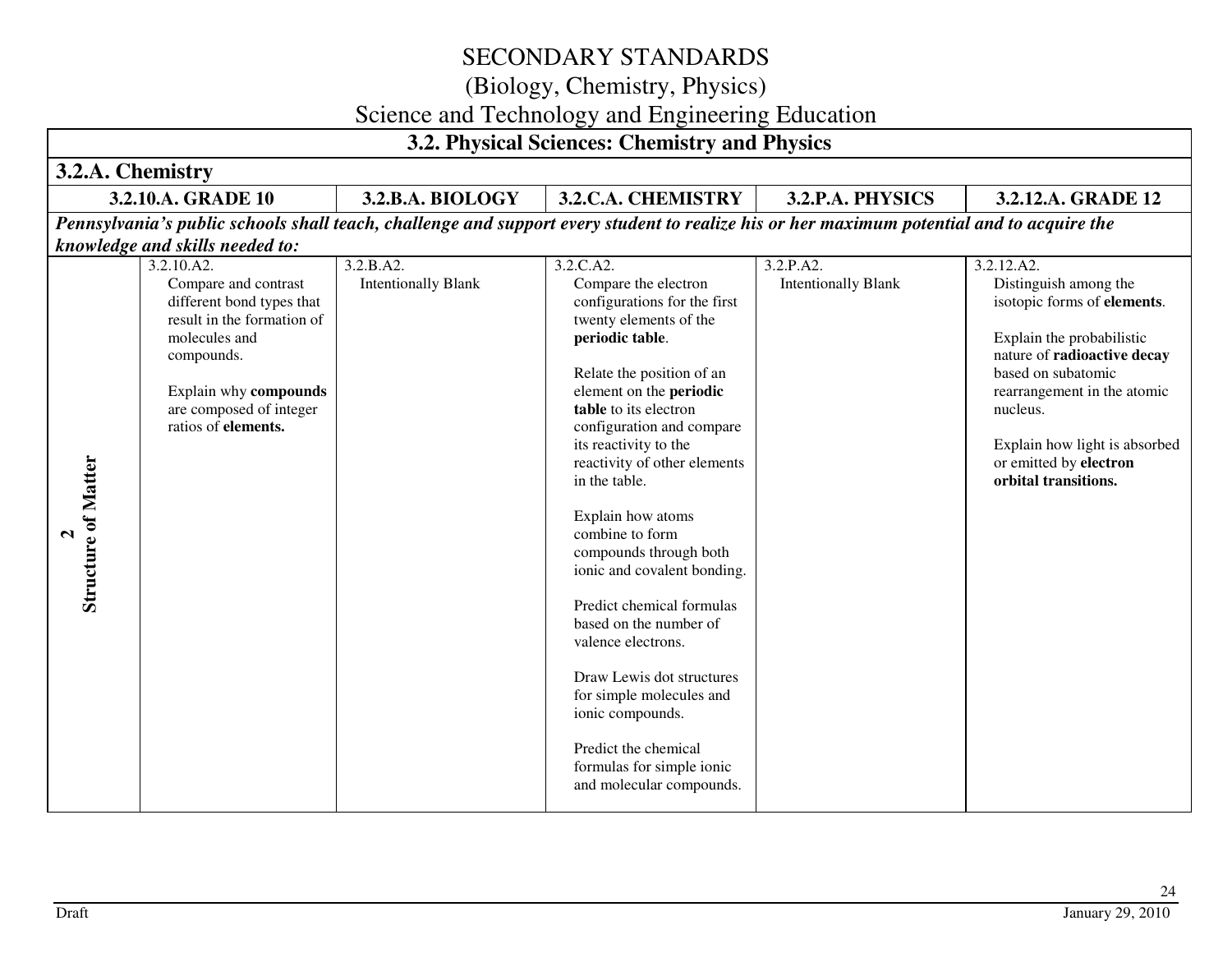# (Biology, Chemistry, Physics)

### Science and Technology and Engineering Education

| 3.2. Physical Sciences: Chemistry and Physics |                                                                                             |                                         |                                                                                                                                                                                                                                                                                                                                                                                                                                       |                                         |                                                                                                                                |  |  |
|-----------------------------------------------|---------------------------------------------------------------------------------------------|-----------------------------------------|---------------------------------------------------------------------------------------------------------------------------------------------------------------------------------------------------------------------------------------------------------------------------------------------------------------------------------------------------------------------------------------------------------------------------------------|-----------------------------------------|--------------------------------------------------------------------------------------------------------------------------------|--|--|
|                                               | 3.2.A. Chemistry                                                                            |                                         |                                                                                                                                                                                                                                                                                                                                                                                                                                       |                                         |                                                                                                                                |  |  |
|                                               | 3.2.10.A. GRADE 10                                                                          | 3.2.B.A. BIOLOGY                        | 3.2.C.A. CHEMISTRY                                                                                                                                                                                                                                                                                                                                                                                                                    | 3.2.P.A. PHYSICS                        | 3.2.12.A. GRADE 12                                                                                                             |  |  |
|                                               |                                                                                             |                                         | Pennsylvania's public schools shall teach, challenge and support every student to realize his or her maximum potential and to acquire the                                                                                                                                                                                                                                                                                             |                                         |                                                                                                                                |  |  |
|                                               | knowledge and skills needed to:                                                             |                                         |                                                                                                                                                                                                                                                                                                                                                                                                                                       |                                         |                                                                                                                                |  |  |
|                                               |                                                                                             |                                         | Use the mole concept to<br>determine number of<br>particles and molar mass<br>for elements and<br>compounds.<br>Determine percent<br>compositions, empirical<br>formulas, and molecular                                                                                                                                                                                                                                               |                                         |                                                                                                                                |  |  |
|                                               |                                                                                             |                                         | formulas.                                                                                                                                                                                                                                                                                                                                                                                                                             |                                         |                                                                                                                                |  |  |
| 3<br>Matter & Energy                          | 3.2.10.A3.<br>Describe phases of<br>matter according to the<br>kinetic molecular<br>theory. | 3.2.B.A3.<br><b>Intentionally Blank</b> | 3.2.C.A3.<br>Describe the three normal<br>states of matter in terms of<br>energy, particle motion,<br>and phase transitions.<br>Identify the three main<br>types of radioactive decay<br>and compare their<br>properties.<br>Describe the process of<br>radioactive decay by using<br>nuclear equations and<br>explain the concept of half-<br>life for an isotope.<br>Compare and contrast<br>nuclear fission and<br>nuclear fusion. | 3.2.P.A3.<br><b>Intentionally Blank</b> | 3.2.12.A3.<br>Explain how matter is<br>transformed into energy in<br>nuclear reactions according<br>to the equation $E=mc^2$ . |  |  |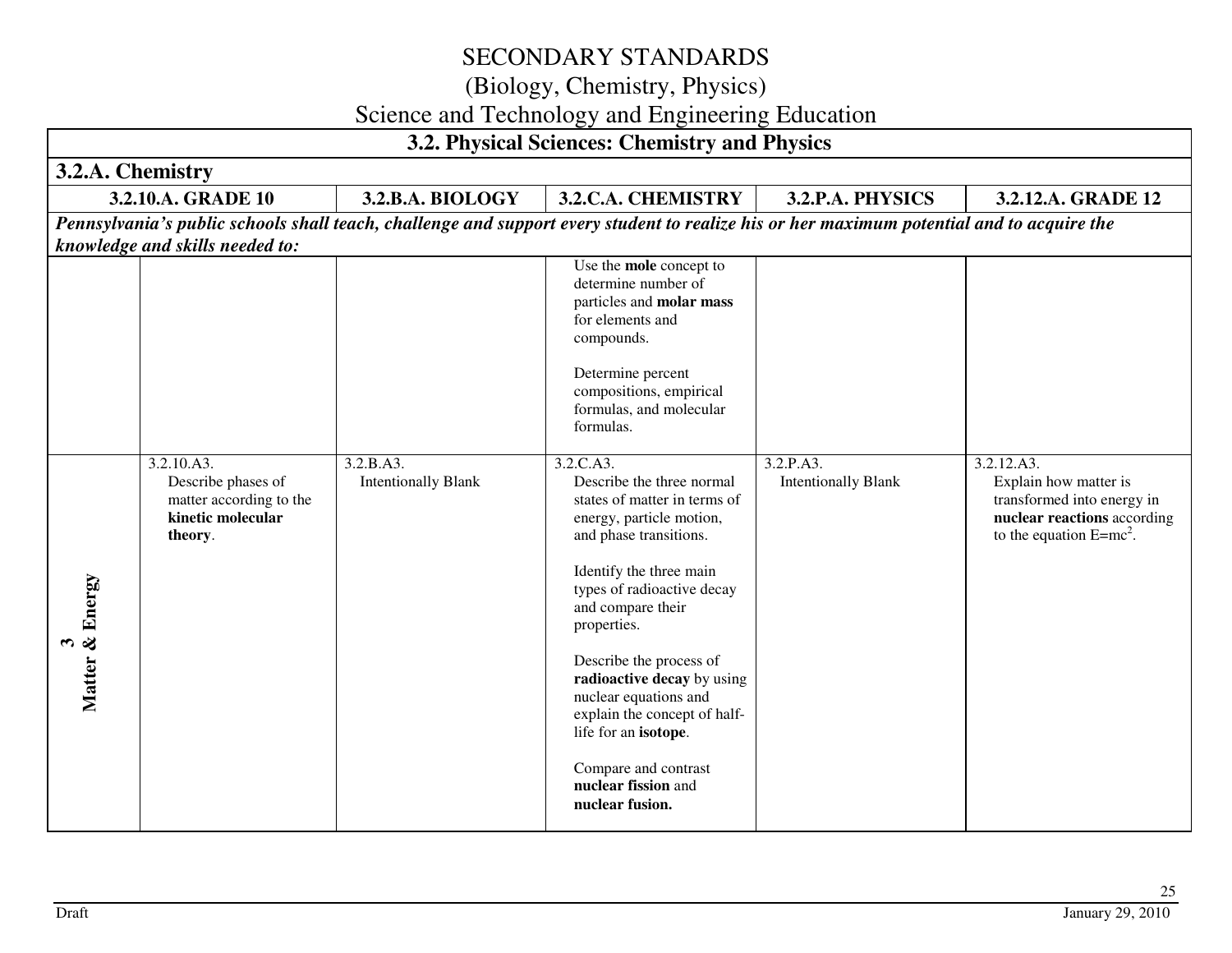# (Biology, Chemistry, Physics)

### Science and Technology and Engineering Education

| 3.2.A. Chemistry                                                                                                                                                                                                                                                                                                                                                                                                                                                                                                                                                                                                                                                                                                                                                                                                                                                                                                                                                                                                                                                                                                                                                                                                         |                               |
|--------------------------------------------------------------------------------------------------------------------------------------------------------------------------------------------------------------------------------------------------------------------------------------------------------------------------------------------------------------------------------------------------------------------------------------------------------------------------------------------------------------------------------------------------------------------------------------------------------------------------------------------------------------------------------------------------------------------------------------------------------------------------------------------------------------------------------------------------------------------------------------------------------------------------------------------------------------------------------------------------------------------------------------------------------------------------------------------------------------------------------------------------------------------------------------------------------------------------|-------------------------------|
| 3.2.10.A. GRADE 10<br>3.2.B.A. BIOLOGY<br>3.2.C.A. CHEMISTRY<br>3.2.P.A. PHYSICS<br>3.2.12.A. GRADE 12                                                                                                                                                                                                                                                                                                                                                                                                                                                                                                                                                                                                                                                                                                                                                                                                                                                                                                                                                                                                                                                                                                                   |                               |
| Pennsylvania's public schools shall teach, challenge and support every student to realize his or her maximum potential and to acquire the                                                                                                                                                                                                                                                                                                                                                                                                                                                                                                                                                                                                                                                                                                                                                                                                                                                                                                                                                                                                                                                                                |                               |
| knowledge and skills needed to:                                                                                                                                                                                                                                                                                                                                                                                                                                                                                                                                                                                                                                                                                                                                                                                                                                                                                                                                                                                                                                                                                                                                                                                          |                               |
| 3.2.10.A4.<br>3.2.B.A4.<br>3.2.C.A4.<br>3.2.P.A4.<br>3.2.12.A4.<br>Describe chemical<br><b>Intentionally Blank</b><br>Predict how combinations<br><b>Intentionally Blank</b><br>Apply oxidation/reduction<br>reactions in terms of<br>of substances can result in<br>atomic rearrangement<br>physical and/or chemical<br>reactions.<br>and/or electron transfer.<br>changes.<br>Describe the interactions<br>between acids and bases.<br>Predict the amounts of<br>Interpret and apply the<br>laws of conservation of<br>products and reactants in<br>a chemical reaction using<br>mass, constant composition<br>mole relationships.<br>(definite proportions), and<br>multiple proportions.<br>Explain the difference<br>between endothermic<br><b>Balance</b> chemical<br>Reactions<br>and exothermic<br>equations by applying the<br>laws of conservation of<br>reactions.<br>mass.<br>Identify the factors that<br>affect the rates of<br>Classify chemical reactions<br>as synthesis (combination),<br>reactions.<br>decomposition, single<br>displacement<br>(replacement), double<br>displacement, and<br>combustion.<br>Use stoichiometry to<br>predict quantitative<br>relationships in a chemical<br>reaction. | principles to electrochemical |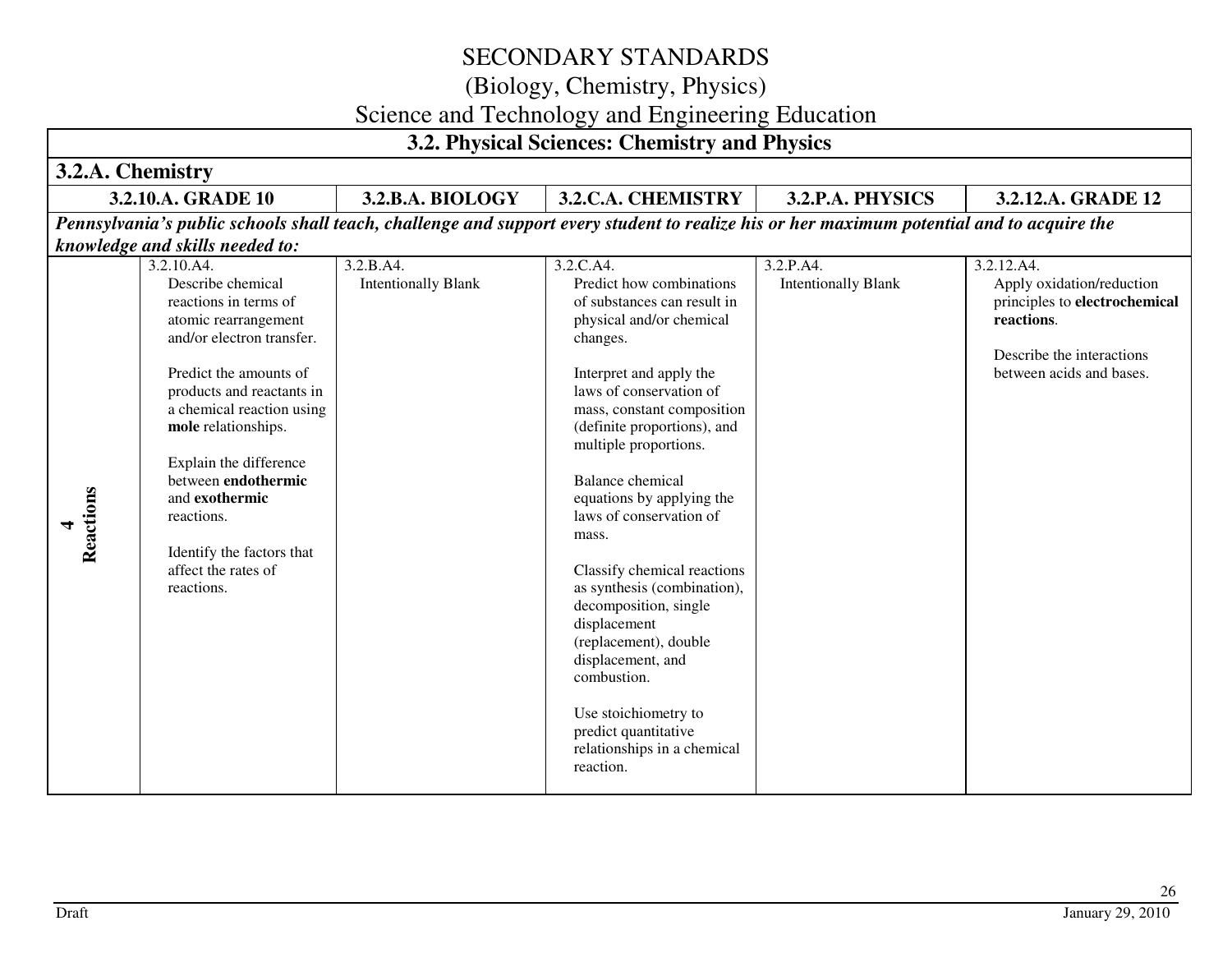# (Biology, Chemistry, Physics)

### Science and Technology and Engineering Education

| 3.2. Physical Sciences: Chemistry and Physics |                                                                                                                                                                                                                                                                            |                                                                                                                       |                                                                                                                                                                                                                                                                                                                                                                                                                                                                                        |                                                                                                                       |                                                                                                                                                                                                                             |  |  |
|-----------------------------------------------|----------------------------------------------------------------------------------------------------------------------------------------------------------------------------------------------------------------------------------------------------------------------------|-----------------------------------------------------------------------------------------------------------------------|----------------------------------------------------------------------------------------------------------------------------------------------------------------------------------------------------------------------------------------------------------------------------------------------------------------------------------------------------------------------------------------------------------------------------------------------------------------------------------------|-----------------------------------------------------------------------------------------------------------------------|-----------------------------------------------------------------------------------------------------------------------------------------------------------------------------------------------------------------------------|--|--|
| 3.2.A. Chemistry                              |                                                                                                                                                                                                                                                                            |                                                                                                                       |                                                                                                                                                                                                                                                                                                                                                                                                                                                                                        |                                                                                                                       |                                                                                                                                                                                                                             |  |  |
|                                               | 3.2.10.A. GRADE 10                                                                                                                                                                                                                                                         | <b>3.2.B.A. BIOLOGY</b>                                                                                               | 3.2.C.A. CHEMISTRY                                                                                                                                                                                                                                                                                                                                                                                                                                                                     | 3.2.P.A. PHYSICS                                                                                                      | 3.2.12.A. GRADE 12                                                                                                                                                                                                          |  |  |
|                                               | Pennsylvania's public schools shall teach, challenge and support every student to realize his or her maximum potential and to acquire the<br>knowledge and skills needed to:<br>3.2.B.A5.<br>3.2.C.A5.<br>3.2.10.A5.<br>3.2.P.A5.<br>3.2.12.A5.                            |                                                                                                                       |                                                                                                                                                                                                                                                                                                                                                                                                                                                                                        |                                                                                                                       |                                                                                                                                                                                                                             |  |  |
| <b>Unifying Themes</b><br>m                   | <b>MODELS</b><br>Describe the historical<br>development of models<br>of the atom and how they<br>contributed to modern<br>atomic theory.<br><b>SCALE</b><br>Apply the mole concept<br>to determine number of<br>particles and molar mass<br>for elements and<br>compounds. | <b>Intentionally Blank</b>                                                                                            | <b>MODELS</b><br>Recognize discoveries<br>from Dalton (atomic<br>theory), Thomson (the<br>electron), Rutherford (the<br>nucleus), and Bohr<br>(planetary model of atom),<br>and understand how each<br>discovery leads to modern<br>theory.<br>Describe Rutherford's<br>"gold foil" experiment that<br>led to the discovery of the<br>nuclear atom. Identify the<br>major components<br>(protons, neutrons, and<br>electrons) of the nuclear<br>atom and explain how they<br>interact. | <b>Intentionally Blank</b>                                                                                            | MODELS/PATTERNS<br>Use VSEPR theory to predict<br>the molecular geometry of<br>simple molecules.<br><b>CONSTANCY AND</b><br><b>CHANGE</b><br>Predict the shift in<br>equilibrium when a system<br>is subjected to a stress. |  |  |
| Science as<br>Inquiry<br>७                    | 3.2.10.A6.<br>See Science as Inquiry in<br>the Introduction for<br>grade level indicators.<br>(As indicated on page 8)                                                                                                                                                     | 3.2.B.A6.<br>See Science as Inquiry in<br>the Introduction for grade<br>level indicators. (As<br>indicated on page 8) | 3.2.C.A6.<br>See Science as Inquiry in<br>the Introduction for grade<br>level indicators. (As<br>indicated on page8)                                                                                                                                                                                                                                                                                                                                                                   | 3.2.P.A6.<br>See Science as Inquiry in<br>the Introduction for grade<br>level indicators. (As<br>indicated on page 8) | 3.2.12.A6.<br>See Science as Inquiry in the<br>Introduction for grade level<br>indicators. (As indicated on<br>page 8)                                                                                                      |  |  |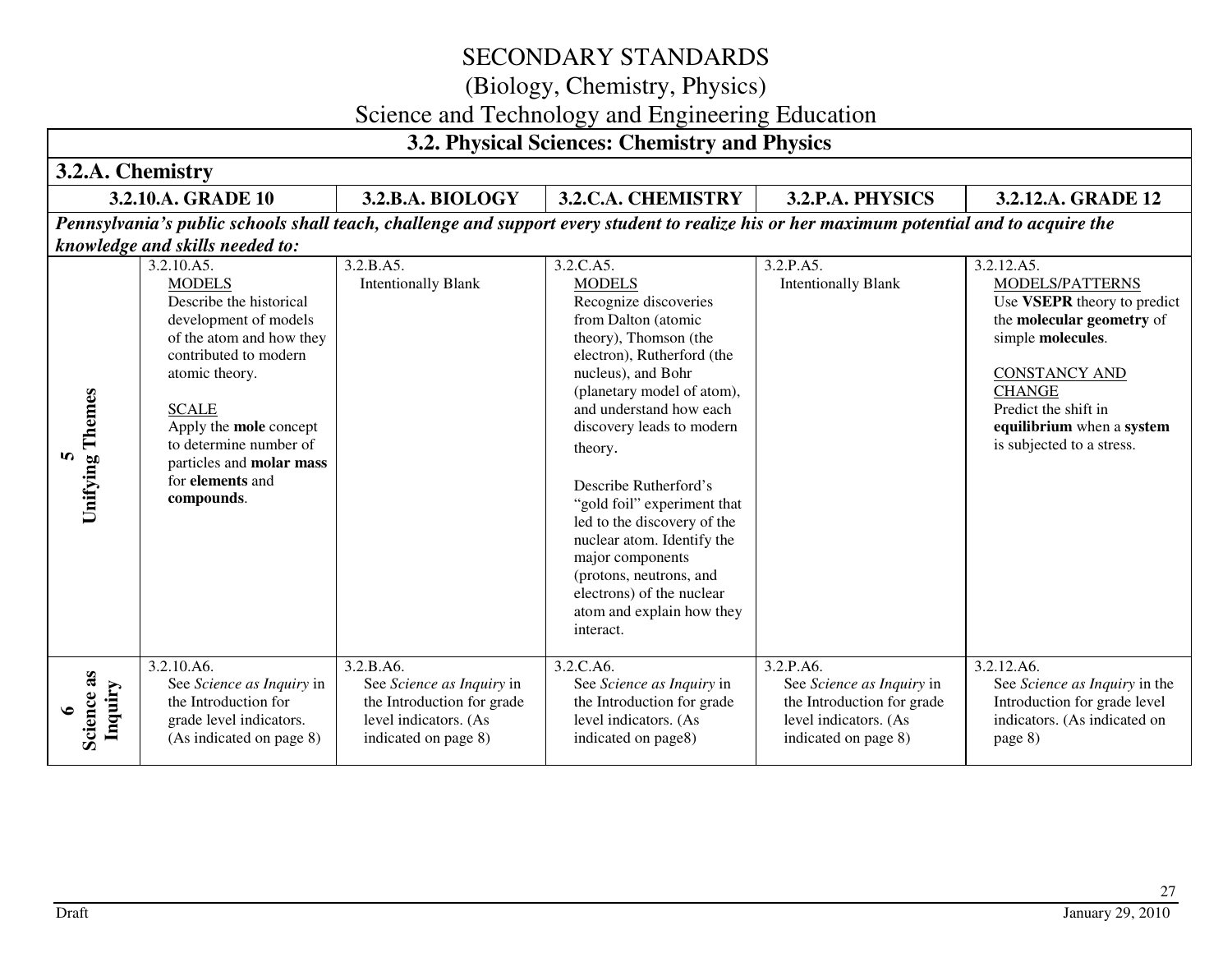| 3.2. Physical Sciences: Chemistry and Physics             |                                                                                                                                                                                                                                                                                                                                                                                                                                                     |                                         |                                         |                                                                                                                                                                                                                                                                                                                                                               |                                                                                                                               |  |  |  |  |
|-----------------------------------------------------------|-----------------------------------------------------------------------------------------------------------------------------------------------------------------------------------------------------------------------------------------------------------------------------------------------------------------------------------------------------------------------------------------------------------------------------------------------------|-----------------------------------------|-----------------------------------------|---------------------------------------------------------------------------------------------------------------------------------------------------------------------------------------------------------------------------------------------------------------------------------------------------------------------------------------------------------------|-------------------------------------------------------------------------------------------------------------------------------|--|--|--|--|
|                                                           | 3.2.B. Physics                                                                                                                                                                                                                                                                                                                                                                                                                                      |                                         |                                         |                                                                                                                                                                                                                                                                                                                                                               |                                                                                                                               |  |  |  |  |
|                                                           | 3.2.10.B. GRADE 10                                                                                                                                                                                                                                                                                                                                                                                                                                  | 3.2.B.B. BIOLOGY                        | 3.2.C.B. CHEMISTRY                      | 3.2.P.B. PHYSICS                                                                                                                                                                                                                                                                                                                                              | 3.2.12.B. GRADE 12                                                                                                            |  |  |  |  |
|                                                           |                                                                                                                                                                                                                                                                                                                                                                                                                                                     |                                         |                                         | Pennsylvania's public schools shall teach, challenge and support every student to realize his or her maximum potential and to acquire the                                                                                                                                                                                                                     |                                                                                                                               |  |  |  |  |
|                                                           | knowledge and skills needed to:                                                                                                                                                                                                                                                                                                                                                                                                                     |                                         |                                         |                                                                                                                                                                                                                                                                                                                                                               |                                                                                                                               |  |  |  |  |
| Motion of Particles and Rigid Bodies<br>$\infty$<br>Force | 3.2.10.B1.<br>Analyze the relationships<br>among the net forces<br>acting on a body, the<br>mass of the body, and<br>the resulting acceleration<br>using Newton's Second<br>Law of Motion.<br>Apply Newton's Law of<br>Universal Gravitation to<br>the forces between two<br>objects.<br>Use Newton's Third Law<br>to explain forces as<br>interactions between<br>bodies.<br>Describe how<br>interactions between<br>objects conserve<br>momentum. | 3.2.B.B1.<br><b>Intentionally Blank</b> | 3.2.C.B1.<br><b>Intentionally Blank</b> | 3.2.P.B1.<br>Differentiate among<br>translational motion,<br>simple harmonic motion,<br>and rotational motion in<br>terms of position, velocity,<br>and acceleration.<br>Use force and <b>mass</b> to<br>explain translational<br>motion or simple harmonic<br>motion of objects.<br>Relate torque and<br>rotational inertia to explain<br>rotational motion. | 3.2.12.B1.<br>Analyze the principles of<br>rotational motion to solve<br>problems relating to angular<br>momentum and torque. |  |  |  |  |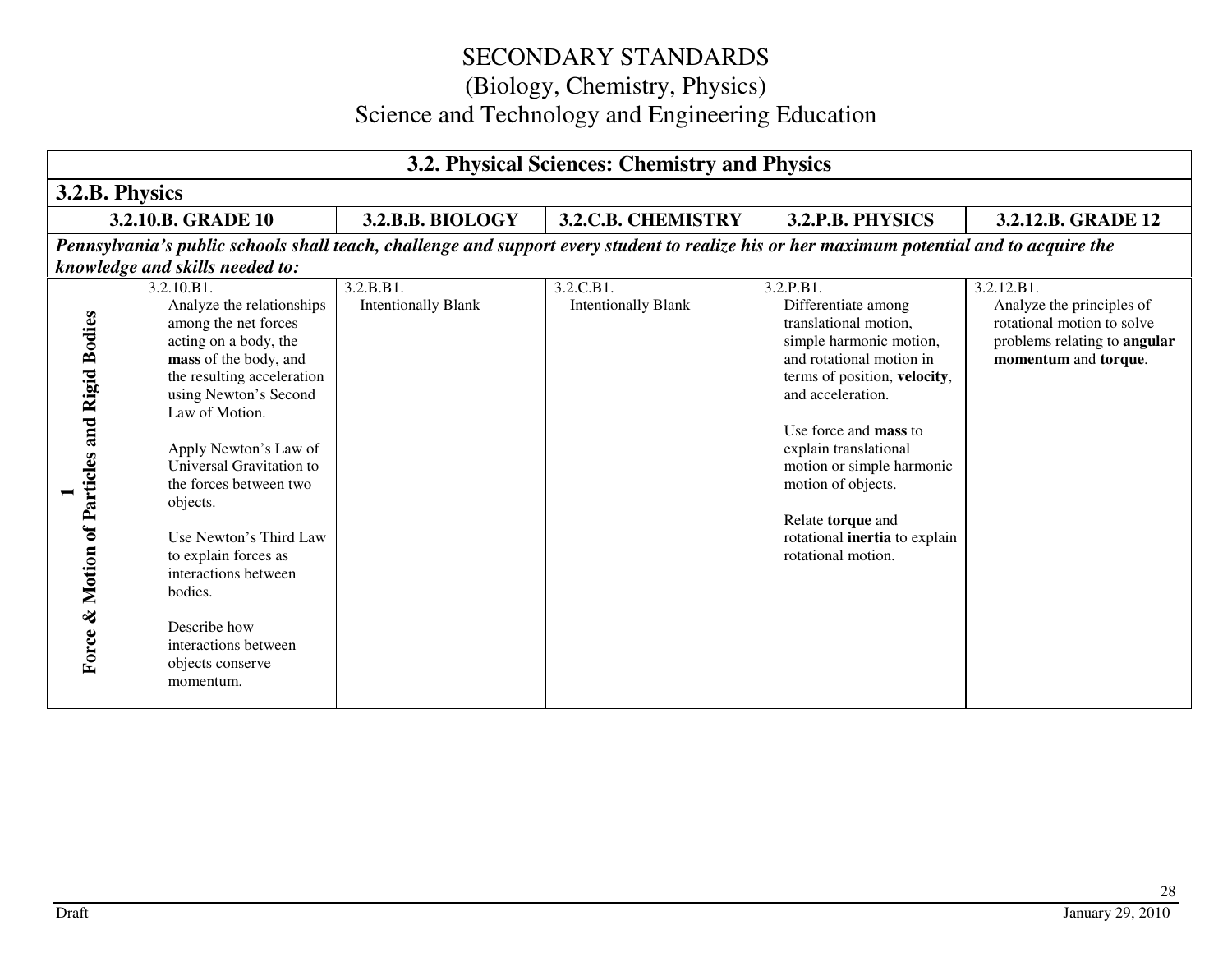### (Biology, Chemistry, Physics)

### Science and Technology and Engineering Education

#### **3.2. Physical Sciences: Chemistry and Physics 3.2.B. Physics 3.2.10.B. GRADE 10 3.2.B.B. BIOLOGY 3.2.C.B. CHEMISTRY 3.2.P.B. PHYSICS 3.2.12.B. GRADE 12** *Pennsylvania's public schools shall teach, challenge and support every student to realize his or her maximum potential and to acquire the knowledge and skills needed to:*3.2.10.B2. 3.2.B.B2. 3.2.C.B2. 3.2.P.B2. 3.2.12.B2. **Energy Storage and Transformations: Energy Storage and Transformations:**  Intentionally Blank Explain the translation and Explain how energy flowing Explain how the overall Explore the natural energy flowing through a tendency for systems to simple harmonic motion of through an open **system** can system remains constant. move in a direction of objects using conservation be lost. disorder or randomness of energy and conservation **Conservation Laws Conservation Laws** of momentum. Describe the work-(entropy). Demonstrate how the law of energy theorem. conservation of momentum Describe the rotational and conservation of energy Explain the relationships motion of objects using the provide alternate approaches between work and conservation of energy and to predict and describe the  $\sim$ power. conservation of **angular**motion of objects. **momentum**. Explain how gravitational, electrical, and magnetic forces and torques give rise to rotational motion. 3.2.10.B3. 3.2.B.B3. 3.2.C.B3. 3.2.P.B3. 3.2.12.B3. Explain how heat energy Intentionally Blank Describe the law of Analyze the factors that Describe the relationship will move from a higher conservation of energy. influence **convection**, between the average kinetic **Heat/Heat Transfer Heat/Heat Transfer** temperature to a lower **conduction**, and **radiationmolecular** energy, temperature until temperature, and phase Explain the difference between objects or regions that are at different equilibrium is reached. between an **endothermic**changes. temperatures. process and an **exothermic** $\mathbf{\hat{5}}$ Analyze the processes of process. **convection**, **conduction**, and **radiation** between objects or regions that are at different temperatures.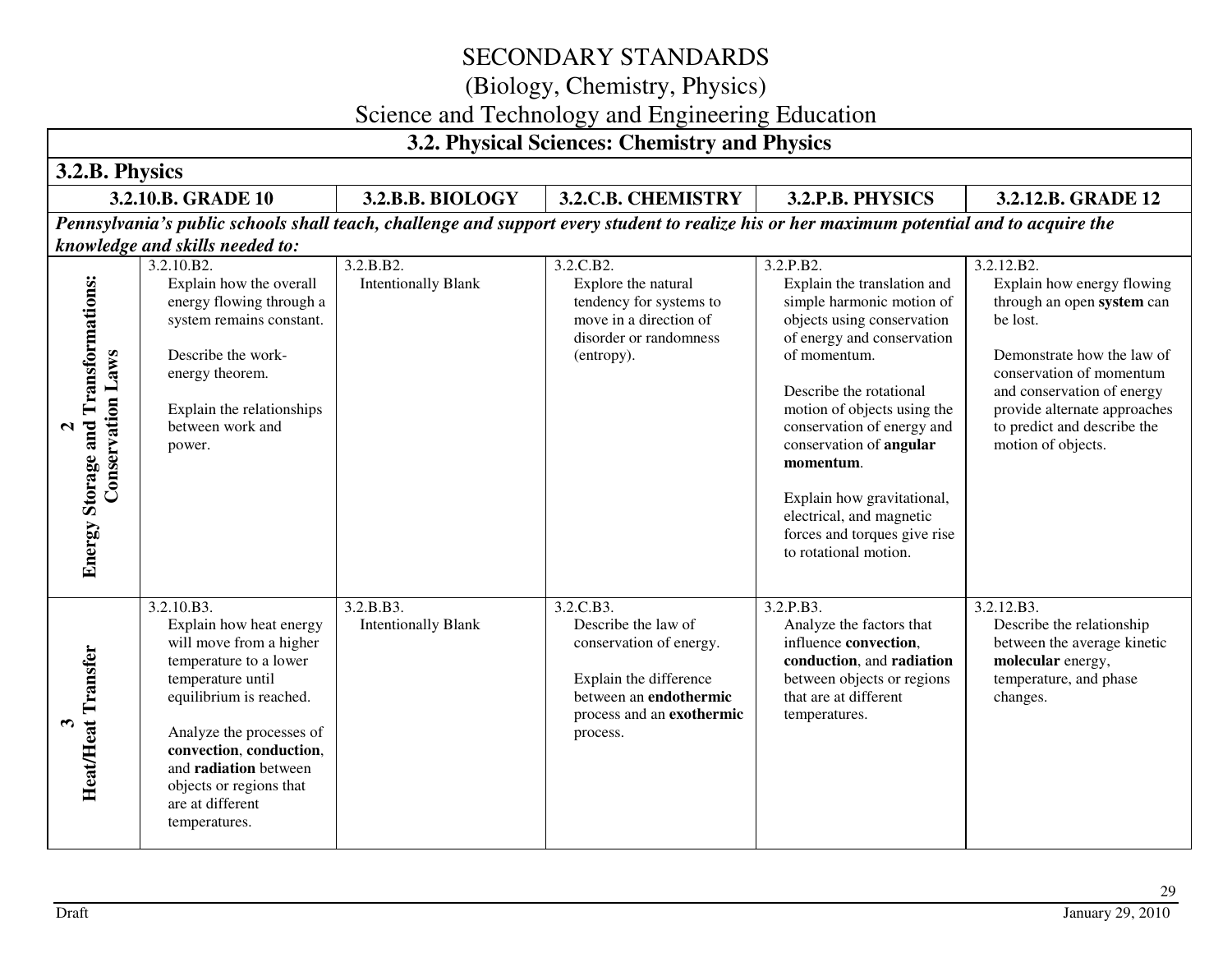(Biology, Chemistry, Physics)

### Science and Technology and Engineering Education

| 3.2. Physical Sciences: Chemistry and Physics         |                                                                                                                                                                                                                                                                                            |                                         |                                         |                                                                                                                                                                                                                                                                                               |                                                                                                                                                                                                 |  |  |  |
|-------------------------------------------------------|--------------------------------------------------------------------------------------------------------------------------------------------------------------------------------------------------------------------------------------------------------------------------------------------|-----------------------------------------|-----------------------------------------|-----------------------------------------------------------------------------------------------------------------------------------------------------------------------------------------------------------------------------------------------------------------------------------------------|-------------------------------------------------------------------------------------------------------------------------------------------------------------------------------------------------|--|--|--|
|                                                       | 3.2.B. Physics                                                                                                                                                                                                                                                                             |                                         |                                         |                                                                                                                                                                                                                                                                                               |                                                                                                                                                                                                 |  |  |  |
|                                                       | 3.2.10.B. GRADE 10                                                                                                                                                                                                                                                                         | 3.2.B.B. BIOLOGY                        | 3.2.C.B. CHEMISTRY                      | 3.2.P.B. PHYSICS                                                                                                                                                                                                                                                                              | 3.2.12.B. GRADE 12                                                                                                                                                                              |  |  |  |
|                                                       |                                                                                                                                                                                                                                                                                            |                                         |                                         | Pennsylvania's public schools shall teach, challenge and support every student to realize his or her maximum potential and to acquire the                                                                                                                                                     |                                                                                                                                                                                                 |  |  |  |
|                                                       | knowledge and skills needed to:<br>3.2.10.B4.                                                                                                                                                                                                                                              | 3.2.B.B4.                               | 3.2.C.B4.                               | 3.2.P.B4.                                                                                                                                                                                                                                                                                     | 3.2.12.B4.                                                                                                                                                                                      |  |  |  |
| and Magnetic<br>Energy<br>4<br>Electrical             | Describe quantitatively<br>the relationships between<br>voltage, current, and<br>resistance to electrical<br>energy and power.<br>Describe the relationship<br>between electricity and<br>magnetism as two<br>aspects of a single<br>electromagnetic force.                                | <b>Intentionally Blank</b>              | <b>Intentionally Blank</b>              | Explain how stationary and<br>moving particles result in<br>electricity and magnetism.<br>Develop qualitative and<br>quantitative understanding<br>of current, voltage,<br>resistance, and the<br>connections among them.<br>Explain how electrical<br>induction is applied in<br>technology. | Describe conceptually the<br>attractive and repulsive forces<br>between objects relative to<br>their charges and the distance<br>between them.                                                  |  |  |  |
| Light Energy)<br>of Waves<br>m<br>Nature<br>Sound and | 3.2.10.B5.<br>Understand that waves<br>transfer energy without<br>transferring matter.<br>Compare and contrast the<br>wave nature of light and<br>sound.<br>Describe the components<br>of the electromagnetic<br>spectrum.<br>Describe the difference<br>between sound and light<br>waves. | 3.2.B.B5.<br><b>Intentionally Blank</b> | 3.2.C.B5.<br><b>Intentionally Blank</b> | 3.2.P.B5.<br>Explain how waves transfer<br>energy without transferring<br>matter.<br>Explain how waves carry<br>information from remote<br>sources that can be<br>detected and interpreted.<br>Describe the causes of<br>wave frequency, speed, and<br>wave length.                           | 3.2.12.B5.<br>Research how principles of<br>wave transmissions are used<br>in a wide range of<br>technologies.<br>Research technologies that<br>incorporate principles of<br>wave transmission. |  |  |  |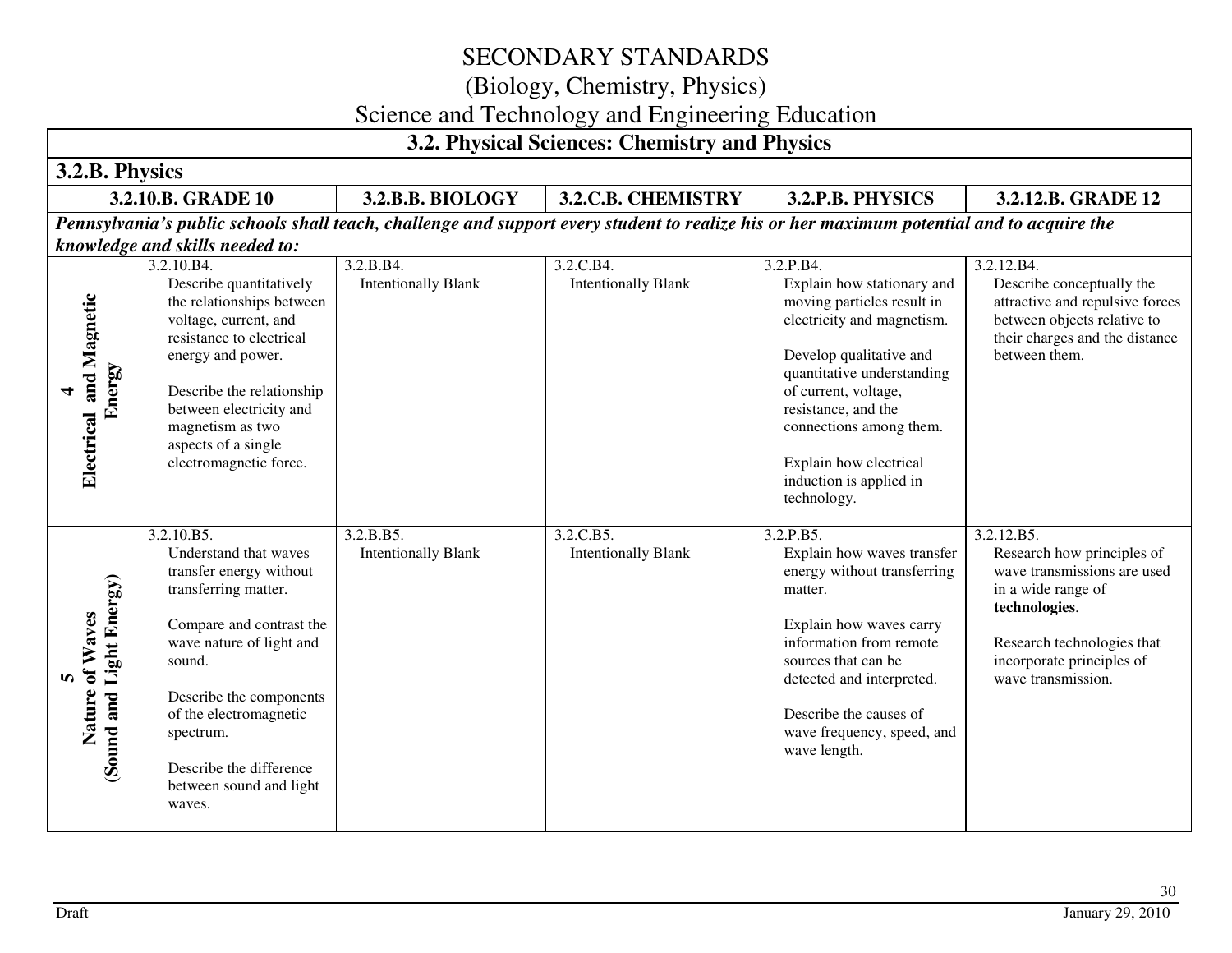(Biology, Chemistry, Physics)

### Science and Technology and Engineering Education

#### **3.2. Physical Sciences: Chemistry and Physics 3.2.B. Physics 3.2.10.B. GRADE 10 3.2.B.B. BIOLOGY 3.2.C.B. CHEMISTRY 3.2.P.B. PHYSICS 3.2.12.B. GRADE 12** *Pennsylvania's public schools shall teach, challenge and support every student to realize his or her maximum potential and to acquire the knowledge and skills needed to:*3.2.B.B6. 3.2.C.B6. 3.2.10.B6. 3.2.P.B6. 3.2.12.B6. Intentionally Blank PATTERNS Intentionally Blank PATTERNSCONSTANCY/CHANGE**Unifying Themes Unifying Themes SCALE SCALE** Compare and contrast motions of objects using MODELS MODELS forces and conservation laws. CONSTANCY/ CONSTANCY/CHANGEUse Newton's laws of CHANGE**6**  motion and gravitation to Explain how the behavior of matter and describe and predict the energy follow motion of objects ranging predictable patterns that from atoms to the galaxies. are defined by laws. 3.2.7.B7. 3.2.C.B7. 3.2.P.B7. 3.2.B.B7. 3.2.12.B7. **Science as**  See *Science as Inquiry* in See *Science as Inquiry* in See *Science as Inquiry* in See *Science as Inquiry* in See *Science as Inquiry* in the Science as **Inquiry**  the Introduction for the Introduction for grade the Introduction for grade the Introduction for grade Introduction for grade level grade level indicators. level indicators. (As level indicators. (As level indicators. (As indicators. (As indicated on **7**  (As indicated on page 8) indicated on page 8) indicated on page 8) indicated on page 8) page 8)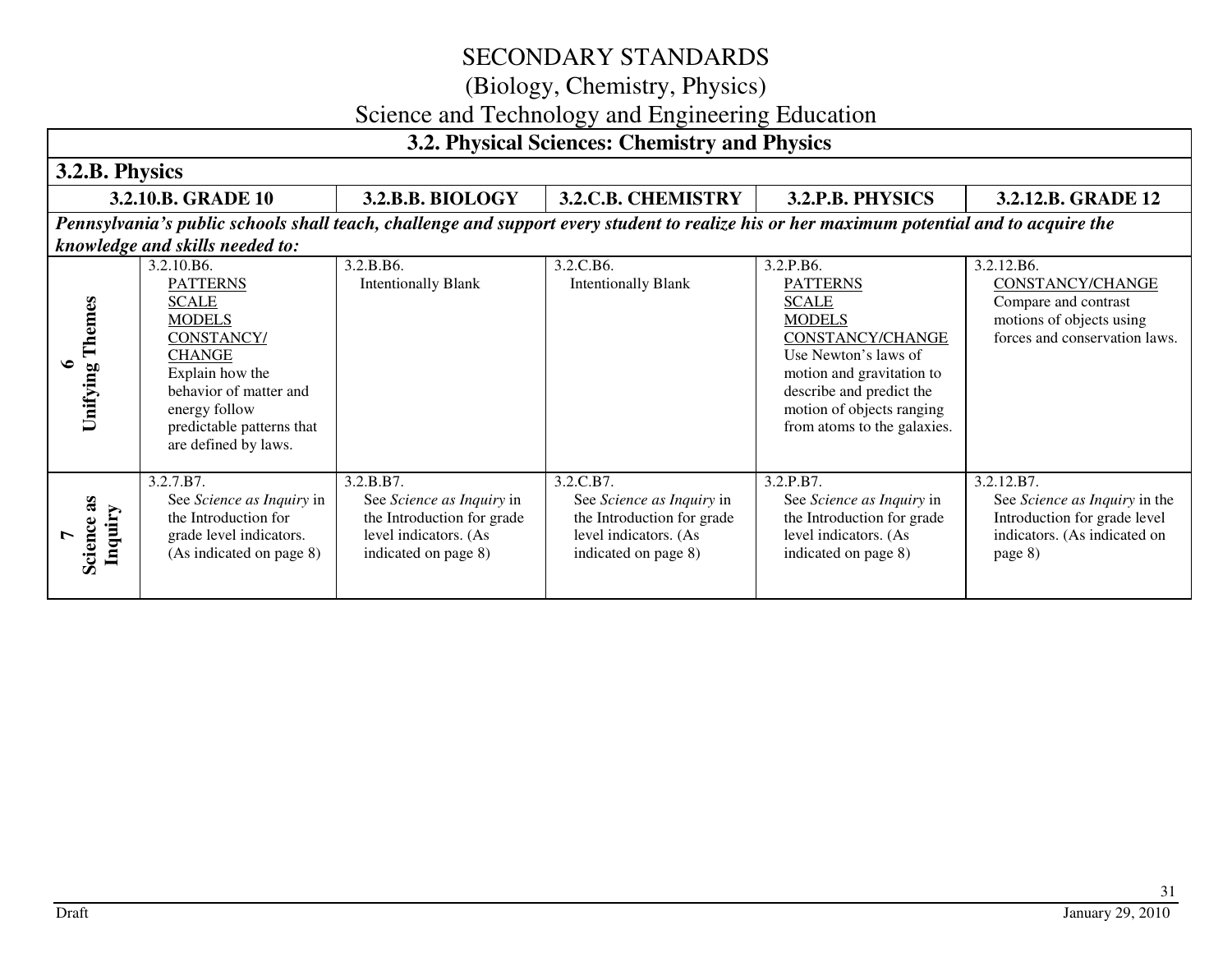| 3.3. Earth and Space Sciences                   |                                                                                                                                                                                                                                                                                                                                                                                                                                                     |                                         |                                                                                                                                           |                                         |                                                                                                                                                                                                                                                                                                                                                                                                                                         |  |  |
|-------------------------------------------------|-----------------------------------------------------------------------------------------------------------------------------------------------------------------------------------------------------------------------------------------------------------------------------------------------------------------------------------------------------------------------------------------------------------------------------------------------------|-----------------------------------------|-------------------------------------------------------------------------------------------------------------------------------------------|-----------------------------------------|-----------------------------------------------------------------------------------------------------------------------------------------------------------------------------------------------------------------------------------------------------------------------------------------------------------------------------------------------------------------------------------------------------------------------------------------|--|--|
|                                                 | 3.3.A. Earth Structure, Processes and Cycles                                                                                                                                                                                                                                                                                                                                                                                                        |                                         |                                                                                                                                           |                                         |                                                                                                                                                                                                                                                                                                                                                                                                                                         |  |  |
|                                                 | 3.3.10.A. GRADE 10                                                                                                                                                                                                                                                                                                                                                                                                                                  | 3.3.B.A. BIOLOGY                        | 3.3.C.A. CHEMISTRY                                                                                                                        | 3.3.P.A. PHYSICS                        | 3.3.12.A. GRADE 12                                                                                                                                                                                                                                                                                                                                                                                                                      |  |  |
|                                                 |                                                                                                                                                                                                                                                                                                                                                                                                                                                     |                                         | Pennsylvania's public schools shall teach, challenge and support every student to realize his or her maximum potential and to acquire the |                                         |                                                                                                                                                                                                                                                                                                                                                                                                                                         |  |  |
|                                                 | knowledge and skills needed to:                                                                                                                                                                                                                                                                                                                                                                                                                     |                                         |                                                                                                                                           |                                         |                                                                                                                                                                                                                                                                                                                                                                                                                                         |  |  |
| Earth Features and the Processes that Change It | 3.3.10.A1.<br>Relate plate tectonics to<br>both slow and rapid<br>changes in the earth's<br>surface.<br>Describe the rock cycle<br>and the processes that are<br>responsible for the<br>formation of igneous,<br>sedimentary, and<br>metamorphic rocks.<br>Relate geochemical<br>cycles to the<br>conservation of matter.<br>Explain how the Earth is<br>composed of a number of<br>dynamic, interacting<br>systems exchanging<br>energy or matter. | 3.3.B.A1.<br><b>Intentionally Blank</b> | 3.3.C.A1.<br><b>Intentionally Blank</b>                                                                                                   | 3.3.P.A1.<br><b>Intentionally Blank</b> | 3.3.12.A1.<br>Explain how parts are related<br>to other parts in weather<br>systems, solar systems, and<br>earth systems, including how<br>the output from one part can<br>become an input to another<br>part.<br>Analyze the processes that<br>cause the movement of<br>material in the Earth's<br>systems.<br>Classify Earth's internal and<br>external sources of energy<br>such as radioactive decay,<br>gravity, and solar energy. |  |  |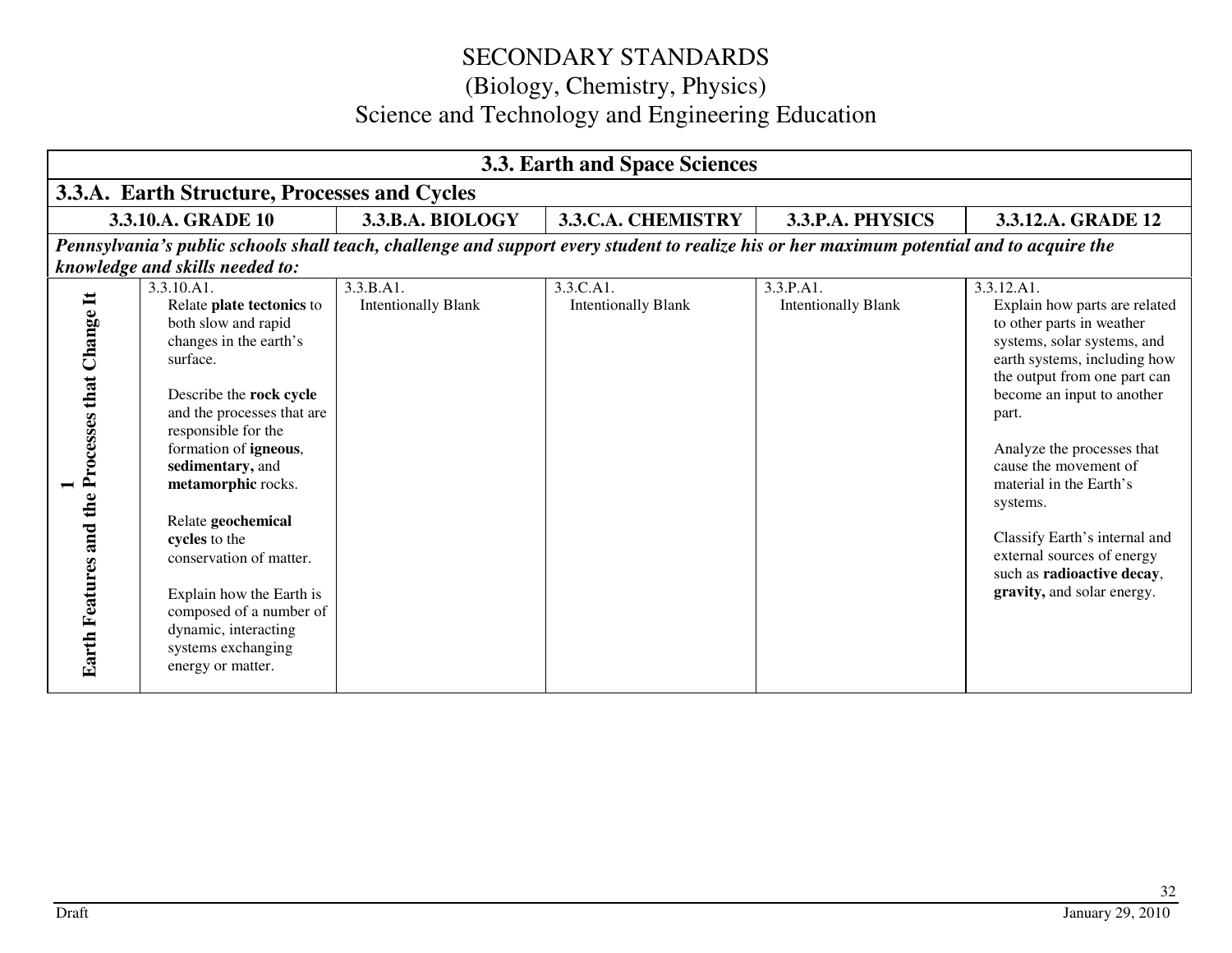(Biology, Chemistry, Physics)

### Science and Technology and Engineering Education

| 3.3. Earth and Space Sciences             |                                                                                                                                                                        |                                         |                                                                                                                                           |                                         |                                                                                                                                                                                                                                                                |  |  |  |
|-------------------------------------------|------------------------------------------------------------------------------------------------------------------------------------------------------------------------|-----------------------------------------|-------------------------------------------------------------------------------------------------------------------------------------------|-----------------------------------------|----------------------------------------------------------------------------------------------------------------------------------------------------------------------------------------------------------------------------------------------------------------|--|--|--|
|                                           | 3.3.A. Earth Structure, Processes and Cycles                                                                                                                           |                                         |                                                                                                                                           |                                         |                                                                                                                                                                                                                                                                |  |  |  |
|                                           | 3.3.10.A. GRADE 10                                                                                                                                                     | 3.3.B.A. BIOLOGY                        | 3.3.C.A. CHEMISTRY                                                                                                                        | 3.3.P.A. PHYSICS                        | 3.3.12.A. GRADE 12                                                                                                                                                                                                                                             |  |  |  |
|                                           |                                                                                                                                                                        |                                         | Pennsylvania's public schools shall teach, challenge and support every student to realize his or her maximum potential and to acquire the |                                         |                                                                                                                                                                                                                                                                |  |  |  |
|                                           | knowledge and skills needed to:                                                                                                                                        |                                         |                                                                                                                                           |                                         |                                                                                                                                                                                                                                                                |  |  |  |
| Resources/Materials<br>Earth's            | 3.3.10.A2.<br>Analyze the effects on<br>the environment and the<br>carbon cycle of using<br>both renewable and<br>nonrenewable sources of<br>energy.                   | 3.3.B.A2.<br><b>Intentionally Blank</b> | 3.3.C.A2.<br><b>Intentionally Blank</b>                                                                                                   | 3.3.P.A2.<br><b>Intentionally Blank</b> | 3.3.12.A2.<br>Analyze the availability,<br>location, and extraction of<br>Earth's resources.<br>Evaluate the impact of using<br>renewable and nonrenewable<br>energy resources on the<br>Earth's system.                                                       |  |  |  |
| Earth's History                           | 3.3.10.A3.<br>Explain how the<br>evolution of Earth has<br>been driven by<br>interactions between the<br>lithosphere,<br>hydrosphere,<br>atmosphere, and<br>biosphere. | 3.3.B.A3.<br><b>Intentionally Blank</b> | 3.3.C.A3.<br><b>Intentionally Blank</b>                                                                                                   | 3.3.P.A3.<br><b>Intentionally Blank</b> | 3.3.12.A3.<br>Describe the absolute and<br>relative dating methods used<br>to measure geologic time,<br>such as index fossils,<br>radioactive dating, law of<br>superposition, and<br>crosscutting relationships.                                              |  |  |  |
| <b>Sciences and Transfer</b><br>of Energy | 3.3.10.A4.<br>Relate geochemical<br>cycles to conservation of<br>matter.<br>Explain how the Earth's<br>systems and its various<br>cycles are driven by<br>energy.      | 3.3.B.A4.<br><b>Intentionally Blank</b> | 3.3.C.A4.<br><b>Intentionally Blank</b>                                                                                                   | 3.3.P.A4.<br><b>Intentionally Blank</b> | 3.3.12.A4.<br>Classify Earth's internal and<br>external sources of energy<br>such as radioactive decay,<br>gravity, and solar energy.<br>Relate the transfer of energy<br>through radiation, conduction,<br>and convection to global<br>atmospheric processes. |  |  |  |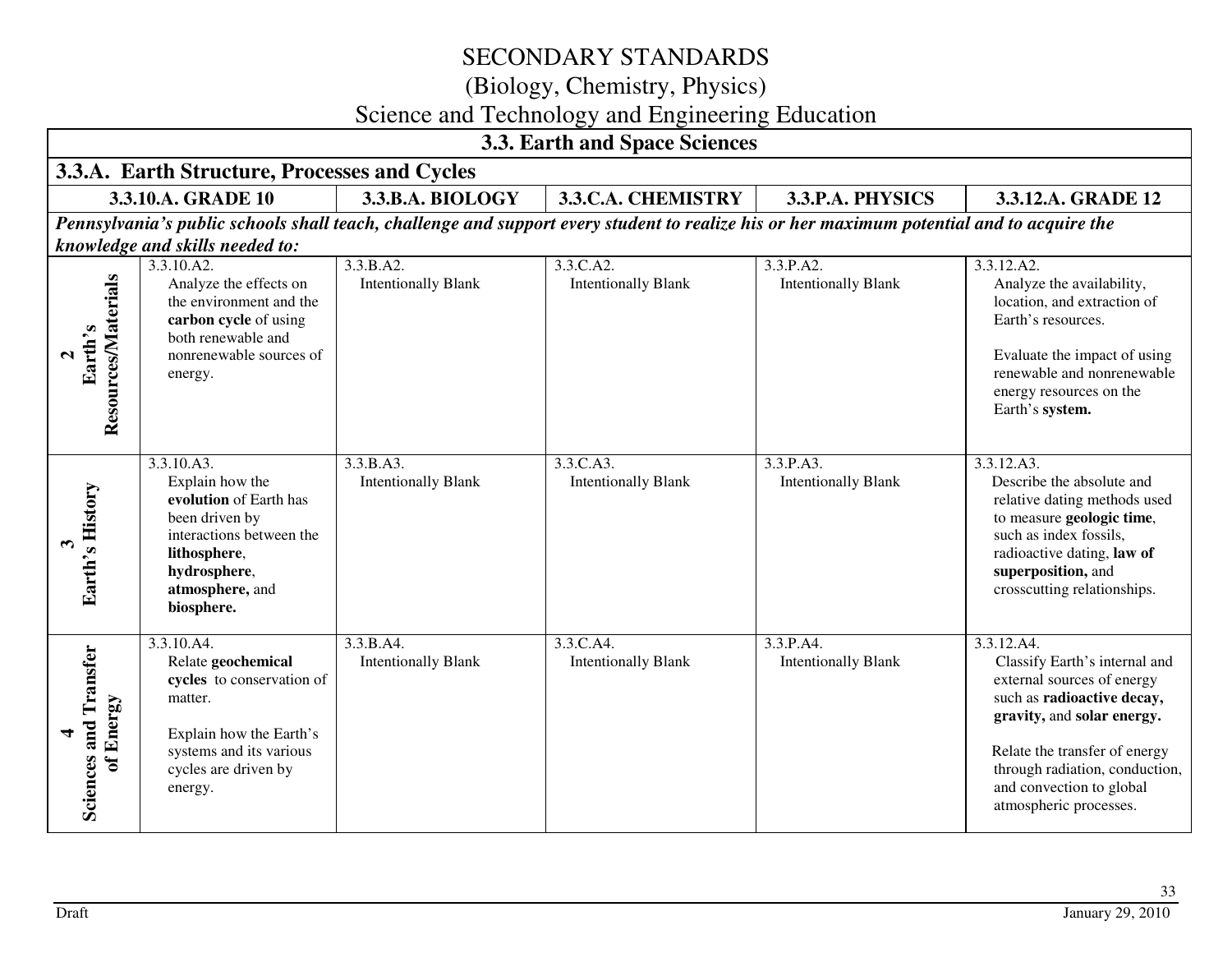(Biology, Chemistry, Physics)

# Science and Technology and Engineering Education

| 3.3. Earth and Space Sciences |                                                                                                                                                                                                                                                |                                         |                                                                                                                                           |                                         |                                                                                                                                                                                                                                                                                                                  |  |  |
|-------------------------------|------------------------------------------------------------------------------------------------------------------------------------------------------------------------------------------------------------------------------------------------|-----------------------------------------|-------------------------------------------------------------------------------------------------------------------------------------------|-----------------------------------------|------------------------------------------------------------------------------------------------------------------------------------------------------------------------------------------------------------------------------------------------------------------------------------------------------------------|--|--|
|                               | 3.3.A. Earth Structure, Processes and Cycles                                                                                                                                                                                                   |                                         |                                                                                                                                           |                                         |                                                                                                                                                                                                                                                                                                                  |  |  |
|                               | 3.3.10.A. GRADE 10                                                                                                                                                                                                                             | 3.3.B.A. BIOLOGY                        | 3.3.C.A. CHEMISTRY                                                                                                                        | 3.3.P.A. PHYSICS                        | 3.3.12.A. GRADE 12                                                                                                                                                                                                                                                                                               |  |  |
|                               |                                                                                                                                                                                                                                                |                                         | Pennsylvania's public schools shall teach, challenge and support every student to realize his or her maximum potential and to acquire the |                                         |                                                                                                                                                                                                                                                                                                                  |  |  |
|                               | knowledge and skills needed to:                                                                                                                                                                                                                |                                         |                                                                                                                                           |                                         |                                                                                                                                                                                                                                                                                                                  |  |  |
| Water                         | 3.3.10.A5.<br>Explain how there is<br>only one ocean.<br>Explain the processes of<br>the hydrologic cycle.<br>Explain the dynamics of<br>oceanic currents and<br>their relationship to<br>global circulation within<br>the marine environment. | 3.3.B.A5.<br><b>Intentionally Blank</b> | 3.3.C.A5.<br><b>Intentionally Blank</b>                                                                                                   | 3.3.P.A5.<br><b>Intentionally Blank</b> | 3.3.12.A5.<br>Explain how the ocean<br>dominates the Earth's carbon<br>cycle.                                                                                                                                                                                                                                    |  |  |
| Climate<br>Weather and        | 3.3.10.A6.<br>Interpret meteorological<br>data to describe and/or<br>predict weather.<br>Explain the phenomena<br>that cause global<br>atmospheric processes<br>such as storms, currents,<br>and wind patterns.                                | 3.3.B.A6.<br><b>Intentionally Blank</b> | 3.3.C.A6.<br><b>Intentionally Blank</b>                                                                                                   | 3.3.P.A6.<br><b>Intentionally Blank</b> | 3.3.12.A6.<br>Explain how the unequal<br>heating of the Earth's surface<br>leads to atmospheric global<br>circulation changes, climate,<br>local short term changes, and<br>weather.<br>Relate the transfer of energy<br>through radiation,<br>conduction, and convection<br>to global atmospheric<br>processes. |  |  |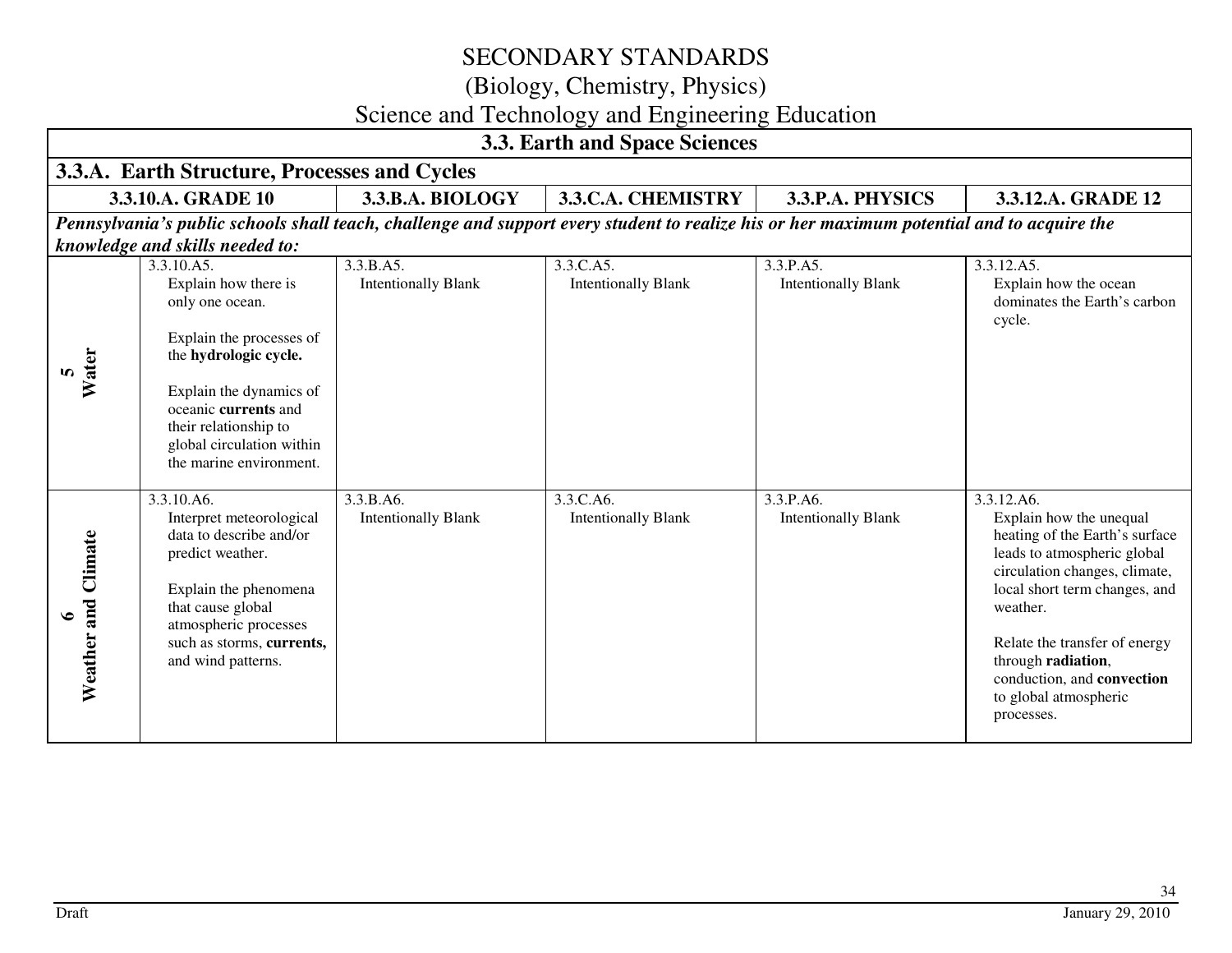(Biology, Chemistry, Physics)

# Science and Technology and Engineering Education

| 3.3. Earth and Space Sciences |                                                                                                                                                                                                                                                                                                                                                                                                                                                                                             |                                                                                                                       |                                                                                                                                           |                                                                                                                       |                                                                                                                                                                                                                                                                                                                                                                                                                                                        |  |  |  |
|-------------------------------|---------------------------------------------------------------------------------------------------------------------------------------------------------------------------------------------------------------------------------------------------------------------------------------------------------------------------------------------------------------------------------------------------------------------------------------------------------------------------------------------|-----------------------------------------------------------------------------------------------------------------------|-------------------------------------------------------------------------------------------------------------------------------------------|-----------------------------------------------------------------------------------------------------------------------|--------------------------------------------------------------------------------------------------------------------------------------------------------------------------------------------------------------------------------------------------------------------------------------------------------------------------------------------------------------------------------------------------------------------------------------------------------|--|--|--|
|                               | 3.3.A. Earth Structure, Processes and Cycles                                                                                                                                                                                                                                                                                                                                                                                                                                                |                                                                                                                       |                                                                                                                                           |                                                                                                                       |                                                                                                                                                                                                                                                                                                                                                                                                                                                        |  |  |  |
|                               | 3.3.10.A. GRADE 10<br>3.3.C.A. CHEMISTRY<br>3.3.B.A. BIOLOGY<br>3.3.P.A. PHYSICS<br>3.3.12.A. GRADE 12                                                                                                                                                                                                                                                                                                                                                                                      |                                                                                                                       |                                                                                                                                           |                                                                                                                       |                                                                                                                                                                                                                                                                                                                                                                                                                                                        |  |  |  |
|                               |                                                                                                                                                                                                                                                                                                                                                                                                                                                                                             |                                                                                                                       | Pennsylvania's public schools shall teach, challenge and support every student to realize his or her maximum potential and to acquire the |                                                                                                                       |                                                                                                                                                                                                                                                                                                                                                                                                                                                        |  |  |  |
|                               | knowledge and skills needed to:                                                                                                                                                                                                                                                                                                                                                                                                                                                             |                                                                                                                       |                                                                                                                                           |                                                                                                                       |                                                                                                                                                                                                                                                                                                                                                                                                                                                        |  |  |  |
| <b>Unifying Themes</b>        | $\overline{3.3.10. A7}.$<br><b>SCALE/MODELS</b><br>Interpret and create<br>models of the Earth's<br>physical features in<br>various mapping<br>representations.<br><b>CONSTANCY AND</b><br><b>CHANGE</b><br>Relate constancy and<br>change to the hydrologic<br>and geochemical cycles.<br><b>SCALE</b><br>Apply an appropriate<br>scale to illustrate major<br>events throughout<br>geologic time.<br>CONSTANCY/CHANGE<br>Describe factors that<br>contribute to global<br>climate change. | 3.3.B.A7.<br><b>Intentionally Blank</b>                                                                               | 3.3.C.A7.<br><b>Intentionally Blank</b>                                                                                                   | 3.3.P.A7.<br><b>Intentionally Blank</b>                                                                               | 3.3.12.A7.<br><b>MODELS</b><br>Interpret and analyze a<br>combination of ground-based<br>observations, satellite data,<br>and computer models to<br>demonstrate Earth systems<br>and their interconnections.<br><b>CONSTANCY/CHANGE</b><br>Infer how human activities<br>may impact the natural course<br>of Earth's cycles.<br><b>PATTERNS</b><br>Summarize the use of data in<br>understanding seismic events,<br>meteorology, and geologic<br>time. |  |  |  |
| Science as<br>Inquiry         | 3.3.10.A8.<br>See Science as Inquiry in<br>the Introduction for<br>grade level indicators.<br>(As indicated on page 8)                                                                                                                                                                                                                                                                                                                                                                      | 3.3.B.A8.<br>See Science as Inquiry in<br>the Introduction for grade<br>level indicators. (As<br>indicated on page 8) | 3.3.C.A8.<br>See Science as Inquiry in<br>the Introduction for grade<br>level indicators. (As<br>indicated on page 8)                     | 3.3.P.A8.<br>See Science as Inquiry in<br>the Introduction for grade<br>level indicators. (As<br>indicated on page 8) | 3.3.12.A8.<br>See Science as Inquiry in the<br>Introduction for grade level<br>indicators. (As indicated on<br>page 8)                                                                                                                                                                                                                                                                                                                                 |  |  |  |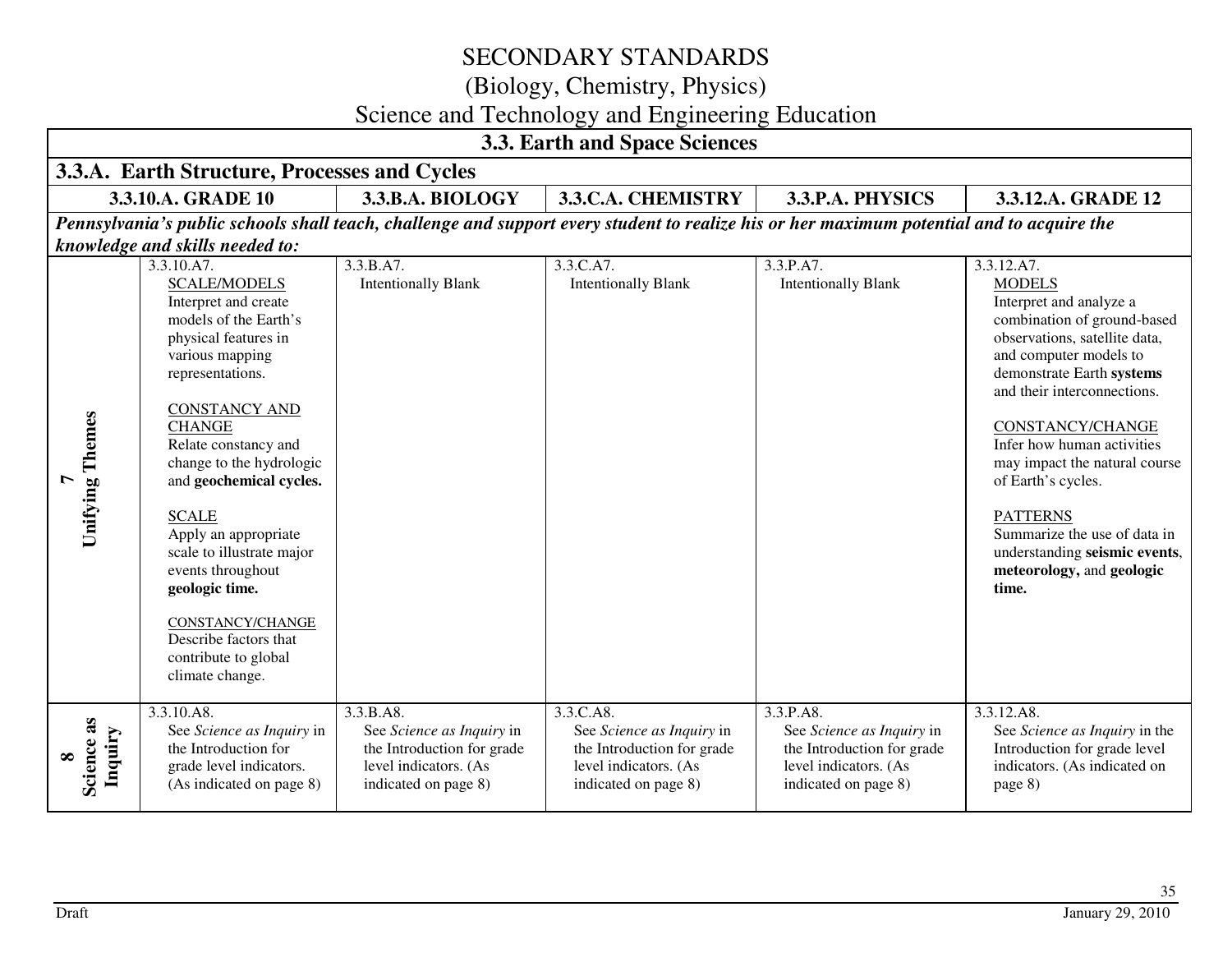(Biology, Chemistry, Physics)

# Science and Technology and Engineering Education

|                              | 3.3. Earth and Space Sciences                                                                                                                                                                                                                                                                                                                                |                                         |                                                                                                                                           |                                         |                                                                                                                                                                                                                                                                                                                                                                                                                                           |  |  |
|------------------------------|--------------------------------------------------------------------------------------------------------------------------------------------------------------------------------------------------------------------------------------------------------------------------------------------------------------------------------------------------------------|-----------------------------------------|-------------------------------------------------------------------------------------------------------------------------------------------|-----------------------------------------|-------------------------------------------------------------------------------------------------------------------------------------------------------------------------------------------------------------------------------------------------------------------------------------------------------------------------------------------------------------------------------------------------------------------------------------------|--|--|
|                              | 3.3.B. Origin and Evolution of the Universe                                                                                                                                                                                                                                                                                                                  |                                         |                                                                                                                                           |                                         |                                                                                                                                                                                                                                                                                                                                                                                                                                           |  |  |
|                              | 3.3.10.B. GRADE 10                                                                                                                                                                                                                                                                                                                                           | 3.3.B.B. BIOLOGY                        | 3.3.C.B. CHEMISTRY                                                                                                                        | 3.3.P.B. PHYSICS                        | 3.3.12.B. GRADE 12                                                                                                                                                                                                                                                                                                                                                                                                                        |  |  |
|                              |                                                                                                                                                                                                                                                                                                                                                              |                                         | Pennsylvania's public schools shall teach, challenge and support every student to realize his or her maximum potential and to acquire the |                                         |                                                                                                                                                                                                                                                                                                                                                                                                                                           |  |  |
|                              | knowledge and skills needed to:                                                                                                                                                                                                                                                                                                                              |                                         |                                                                                                                                           |                                         |                                                                                                                                                                                                                                                                                                                                                                                                                                           |  |  |
| Composition and<br>Structure | 3.3.10.B1.<br>Explain how gravity is<br>responsible for planetary<br>orbits.<br>Explain what caused the<br>sun, Earth, and most of<br>the other planets to form<br>between 4 and 5 billion<br>years ago.<br>Provide evidence to<br>suggest the Big Bang<br>Theory.<br>Describe the basic<br>nuclear processes<br>involved in energy<br>production in a star. | 3.3.B.B1.<br><b>Intentionally Blank</b> | 3.3.C.B1.<br><b>Intentionally Blank</b>                                                                                                   | 3.3.P.B1.<br><b>Intentionally Blank</b> | 3.3.12.B1.<br>Describe the <b>life cycle</b> of stars<br>based on their mass.<br>Analyze the influence of<br>gravity on the formation and<br>life cycles of galaxies,<br>including our own Milky<br>Way galaxy; stars; planetary<br>systems; and residual<br>material left from the creation<br>of the solar system.<br>Relate the nuclear processes<br>involved in energy production<br>in stars and supernovas to<br>their life cycles. |  |  |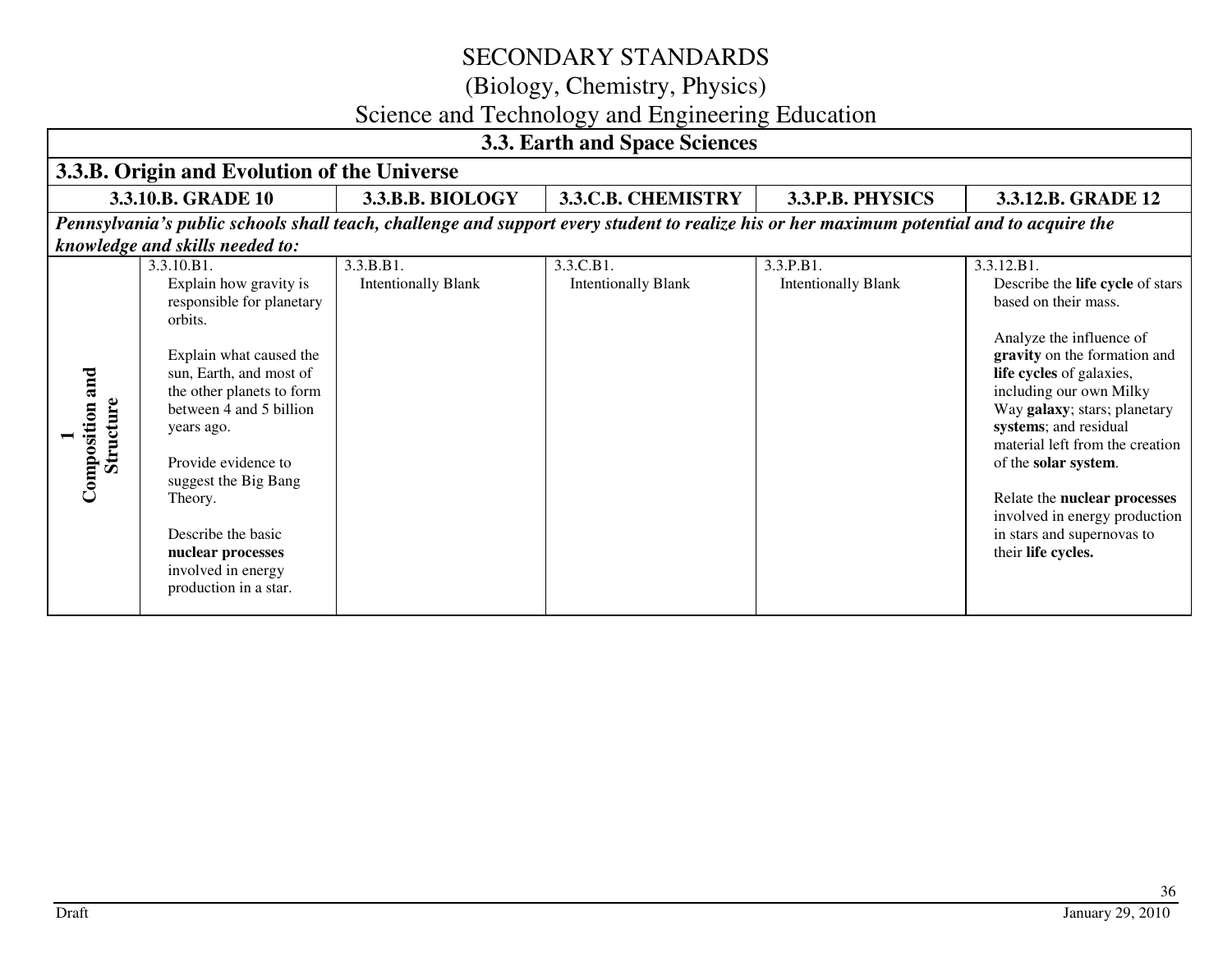(Biology, Chemistry, Physics)

# Science and Technology and Engineering Education

| 3.3. Earth and Space Sciences          |                                                                                                                                                                                                                                                                                                                                                                                                                                                                                                                                          |                                                                                                                                           |                                                                                                                       |                                                                                                                       |                                                                                                                                                                                                                                                                                                                                                         |  |  |
|----------------------------------------|------------------------------------------------------------------------------------------------------------------------------------------------------------------------------------------------------------------------------------------------------------------------------------------------------------------------------------------------------------------------------------------------------------------------------------------------------------------------------------------------------------------------------------------|-------------------------------------------------------------------------------------------------------------------------------------------|-----------------------------------------------------------------------------------------------------------------------|-----------------------------------------------------------------------------------------------------------------------|---------------------------------------------------------------------------------------------------------------------------------------------------------------------------------------------------------------------------------------------------------------------------------------------------------------------------------------------------------|--|--|
|                                        | 3.3.B. Origin and Evolution of the Universe                                                                                                                                                                                                                                                                                                                                                                                                                                                                                              |                                                                                                                                           |                                                                                                                       |                                                                                                                       |                                                                                                                                                                                                                                                                                                                                                         |  |  |
|                                        | 3.3.10.B. GRADE 10                                                                                                                                                                                                                                                                                                                                                                                                                                                                                                                       | 3.3.B.B. BIOLOGY                                                                                                                          | 3.3.C.B. CHEMISTRY                                                                                                    | 3.3.P.B. PHYSICS                                                                                                      | 3.3.12.B. GRADE 12                                                                                                                                                                                                                                                                                                                                      |  |  |
|                                        |                                                                                                                                                                                                                                                                                                                                                                                                                                                                                                                                          | Pennsylvania's public schools shall teach, challenge and support every student to realize his or her maximum potential and to acquire the |                                                                                                                       |                                                                                                                       |                                                                                                                                                                                                                                                                                                                                                         |  |  |
|                                        | knowledge and skills needed to:                                                                                                                                                                                                                                                                                                                                                                                                                                                                                                          |                                                                                                                                           |                                                                                                                       |                                                                                                                       |                                                                                                                                                                                                                                                                                                                                                         |  |  |
| <b>Unifying Themes</b><br>$\mathbf{a}$ | 3.3.10.B2.<br><b>SCALE AND</b><br><b>MEASUREMENT</b><br>Explain how scientists<br>obtain information about<br>the universe by using<br>technology to detect<br>electromagnetic<br>radiation that is emitted,<br>reflected, or absorbed by<br>stars and other objects.<br><b>CONSTANCY AND</b><br><b>CHANGE</b><br>Describe changes in the<br>universe over billions of<br>years.<br><b>SCALE AND</b><br><b>MEASUREMENT</b><br>Explain the scale used to<br>measure the sizes of stars<br>and galaxies and the<br>distances between them. | 3.3.B.B2.<br><b>Intentionally Blank</b>                                                                                                   | 3.3.C.B2.<br><b>Intentionally Blank</b>                                                                               | 3.3.P.B2.<br><b>Intentionally Blank</b>                                                                               | 3.3.12.B2.<br>MODELS AND SCALE<br>Apply mathematical models<br>and computer simulations to<br>study evidence collected<br>relating to the extent and<br>composition of the universe.<br>PATTERNS AND<br><b>CONSTANCY AND</b><br><b>CHANGE</b><br>Analyze the evidence<br>supporting theories of the<br>origin of the universe to<br>predict its future. |  |  |
| Science as<br>Inquiry                  | 3.3.10.B3.<br>See Science as Inquiry in<br>the Introduction for<br>grade level indicators.<br>(As indicated on page 8)                                                                                                                                                                                                                                                                                                                                                                                                                   | 3.3.B.B3.<br>See Science as Inquiry in<br>the Introduction for grade<br>level indicators. (As<br>indicated on page 8)                     | 3.3.C.B3.<br>See Science as Inquiry in<br>the Introduction for grade<br>level indicators. (As<br>indicated on page 8) | 3.3.P.B3.<br>See Science as Inquiry in<br>the Introduction for grade<br>level indicators. (As<br>indicated on page 8) | 3.3.12.B3.<br>See Science as Inquiry in the<br>Introduction for grade level<br>indicators. (As indicated on<br>page 8)                                                                                                                                                                                                                                  |  |  |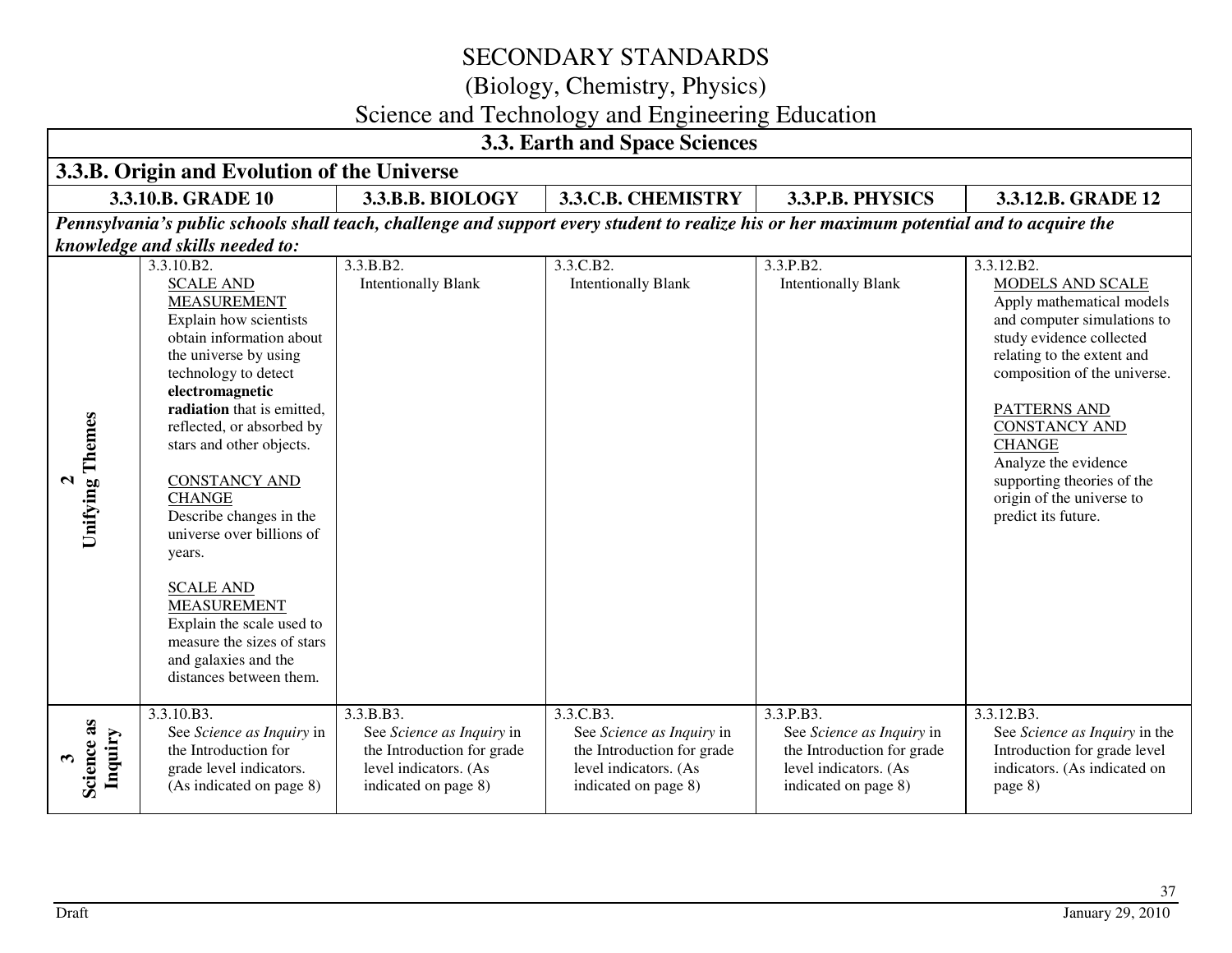| 3.4. Technology and Engineering Education             |                                                                                                                                                                          |  |  |                                                                                                                                           |                                                                                                                                                             |
|-------------------------------------------------------|--------------------------------------------------------------------------------------------------------------------------------------------------------------------------|--|--|-------------------------------------------------------------------------------------------------------------------------------------------|-------------------------------------------------------------------------------------------------------------------------------------------------------------|
|                                                       | 3.4.A. The Scope of Technology                                                                                                                                           |  |  |                                                                                                                                           |                                                                                                                                                             |
|                                                       | 3.4.10.A. GRADE 10                                                                                                                                                       |  |  |                                                                                                                                           | 3.4.12.A. GRADE 12                                                                                                                                          |
|                                                       |                                                                                                                                                                          |  |  | Pennsylvania's public schools shall teach, challenge and support every student to realize his or her maximum potential and to acquire the |                                                                                                                                                             |
|                                                       | knowledge and skills needed to:                                                                                                                                          |  |  |                                                                                                                                           |                                                                                                                                                             |
| Characteristics<br>Of Technology                      | 3.4.10.A1.<br>Illustrate how the<br>development of<br>technologies is often<br>driven by profit and an<br>economic market.                                               |  |  |                                                                                                                                           | 3.4.12.A1.<br>Compare and contrast the rate<br>of technological development<br>over time.                                                                   |
| oncepts<br>of Technology<br>$\mathbf{\Omega}$<br>Core | 3.4.10.A2.<br>Interpret how systems<br>thinking applies logic<br>and creativity with<br>appropriate comprises in<br>complex real-life<br>problems.                       |  |  |                                                                                                                                           | 3.4.12.A2.<br>Describe how management is<br>the process of planning,<br>organizing, and controlling<br>work.                                                |
| Connections<br>Technology                             | 3.4.10.A3.<br>Examine how<br>technology transfer<br>occurs when a new user<br>applies an existing<br>innovation developed<br>for one purpose in a<br>different function. |  |  |                                                                                                                                           | 3.4.12.A3.<br>Demonstrate how<br>technological progress<br>promotes the advancement of<br>science, technology,<br>engineering and mathematics<br>$(STEM)$ . |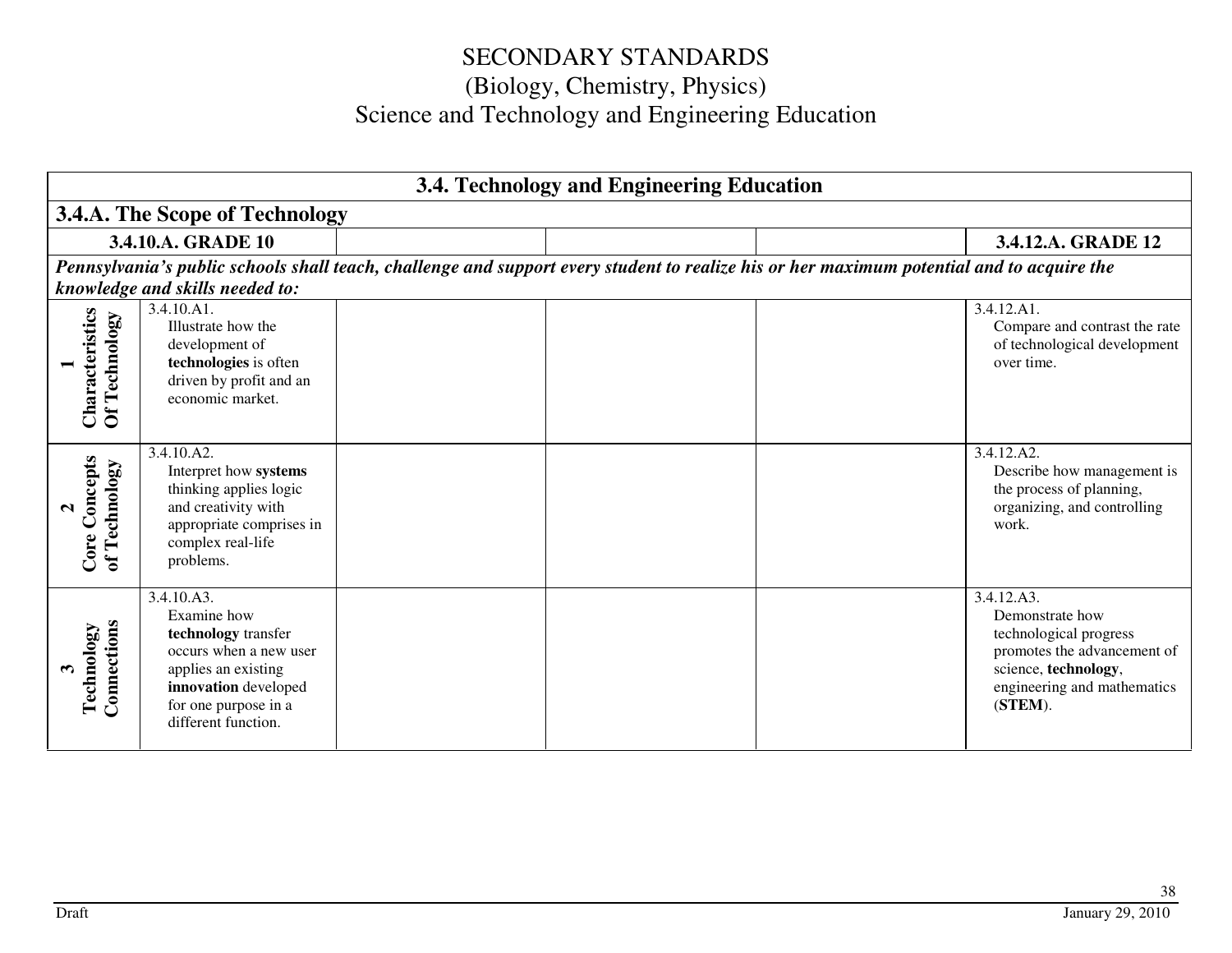| 3.4. Technology and Engineering Education             |                                                                                                                                                                                                                                                                         |  |  |                                                                                                                                           |                                                                                                                                                                          |  |  |  |
|-------------------------------------------------------|-------------------------------------------------------------------------------------------------------------------------------------------------------------------------------------------------------------------------------------------------------------------------|--|--|-------------------------------------------------------------------------------------------------------------------------------------------|--------------------------------------------------------------------------------------------------------------------------------------------------------------------------|--|--|--|
|                                                       | 3.4.B. Technology and Society                                                                                                                                                                                                                                           |  |  |                                                                                                                                           |                                                                                                                                                                          |  |  |  |
|                                                       | 3.4.10.B. GRADE 10                                                                                                                                                                                                                                                      |  |  |                                                                                                                                           | 3.4.12.B. GRADE 12                                                                                                                                                       |  |  |  |
|                                                       |                                                                                                                                                                                                                                                                         |  |  | Pennsylvania's public schools shall teach, challenge and support every student to realize his or her maximum potential and to acquire the |                                                                                                                                                                          |  |  |  |
|                                                       | knowledge and skills needed to:                                                                                                                                                                                                                                         |  |  |                                                                                                                                           |                                                                                                                                                                          |  |  |  |
| <b>Technology</b><br>Effects of                       | 3.4.10.B1.<br>Compare and contrast<br>how the use of<br>technology involves<br>weighing the trade-offs<br>between the positive and<br>negative effects.                                                                                                                 |  |  |                                                                                                                                           | 3.4.12.B1.<br>Analyze ethical, social,<br>economic, and cultural<br>considerations as related to<br>the development, selection,<br>and use of technologies.              |  |  |  |
| and<br>Environment<br>Technology<br>$\mathbf{\Omega}$ | 3.4.10.B2.<br>Demonstrate how<br>humans devise<br>technologies to reduce<br>the negative<br>consequences of other<br>technologies.                                                                                                                                      |  |  |                                                                                                                                           | 3.4.12.B2.<br>Illustrate how, with the aid of<br>technology, various aspects<br>of the environment can be<br>monitored to provide<br>information for decision<br>making. |  |  |  |
| Development<br>of Technology<br>and<br>Society        | 3.4.10.B3.<br>Compare and contrast<br>how a number of<br>different factors, such as<br>advertising, the strength<br>of the economy, the<br>goals of a company and<br>the latest fads, contribute<br>to shaping the design of<br>and demand for various<br>technologies. |  |  |                                                                                                                                           | 3.4.12.B3.<br><b>Intentionally Blank</b>                                                                                                                                 |  |  |  |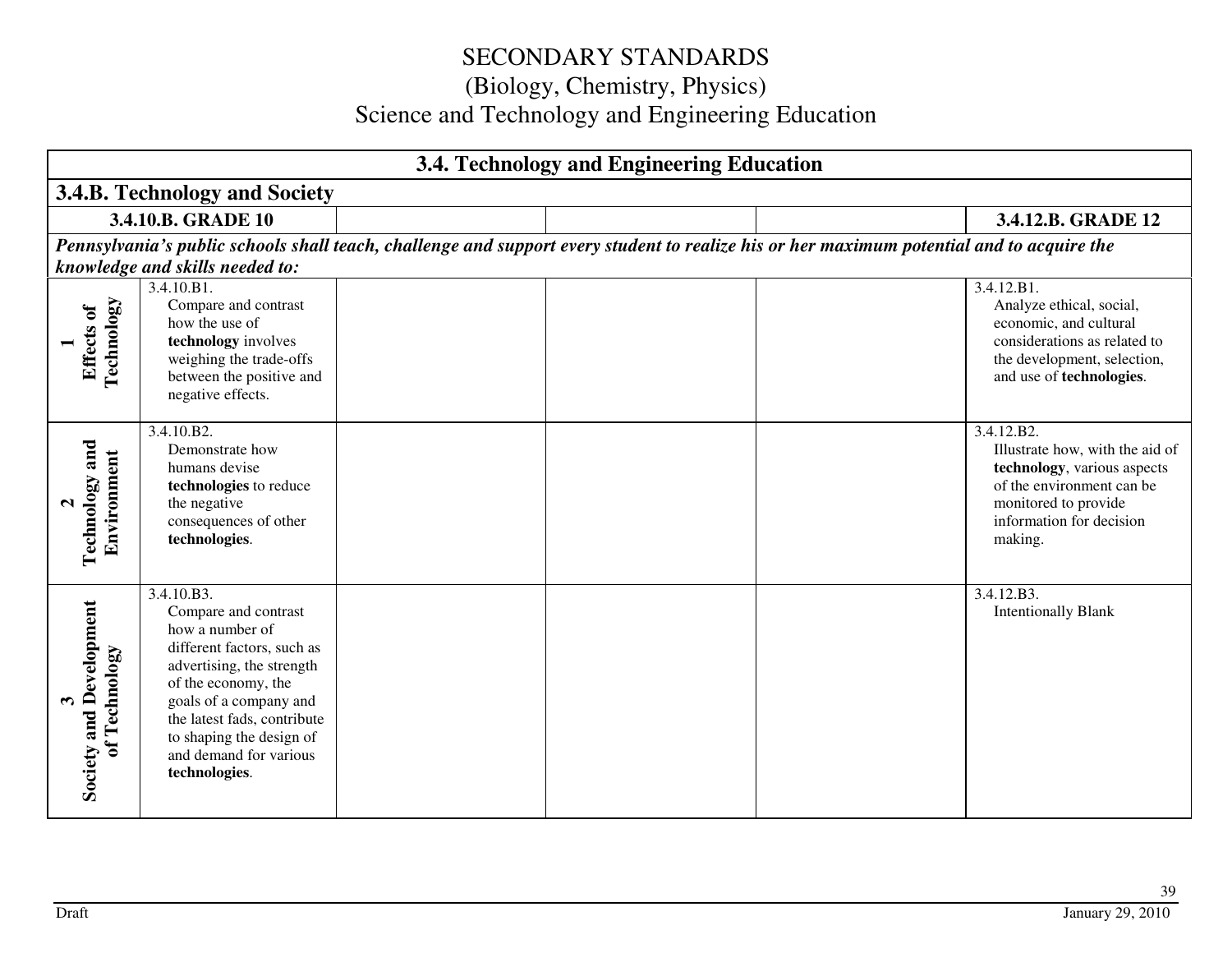### (Biology, Chemistry, Physics)

### Science and Technology and Engineering Education

### **3.4. Technology and Engineering Education 3.4.B. Technology and Society 3.4.10.B. GRADE 10 3.4.12.B. GRADE 12** *Pennsylvania's public schools shall teach, challenge and support every student to realize his or her maximum potential and to acquire the knowledge and skills needed to:*3.4.10.B4. 3.4.12.B4. **Technology**<br>and History Recognize that Intentionally Blank **and History Technology**  technological development has been **4**  evolutionary, the result of a series of refinements to a basic **invention**.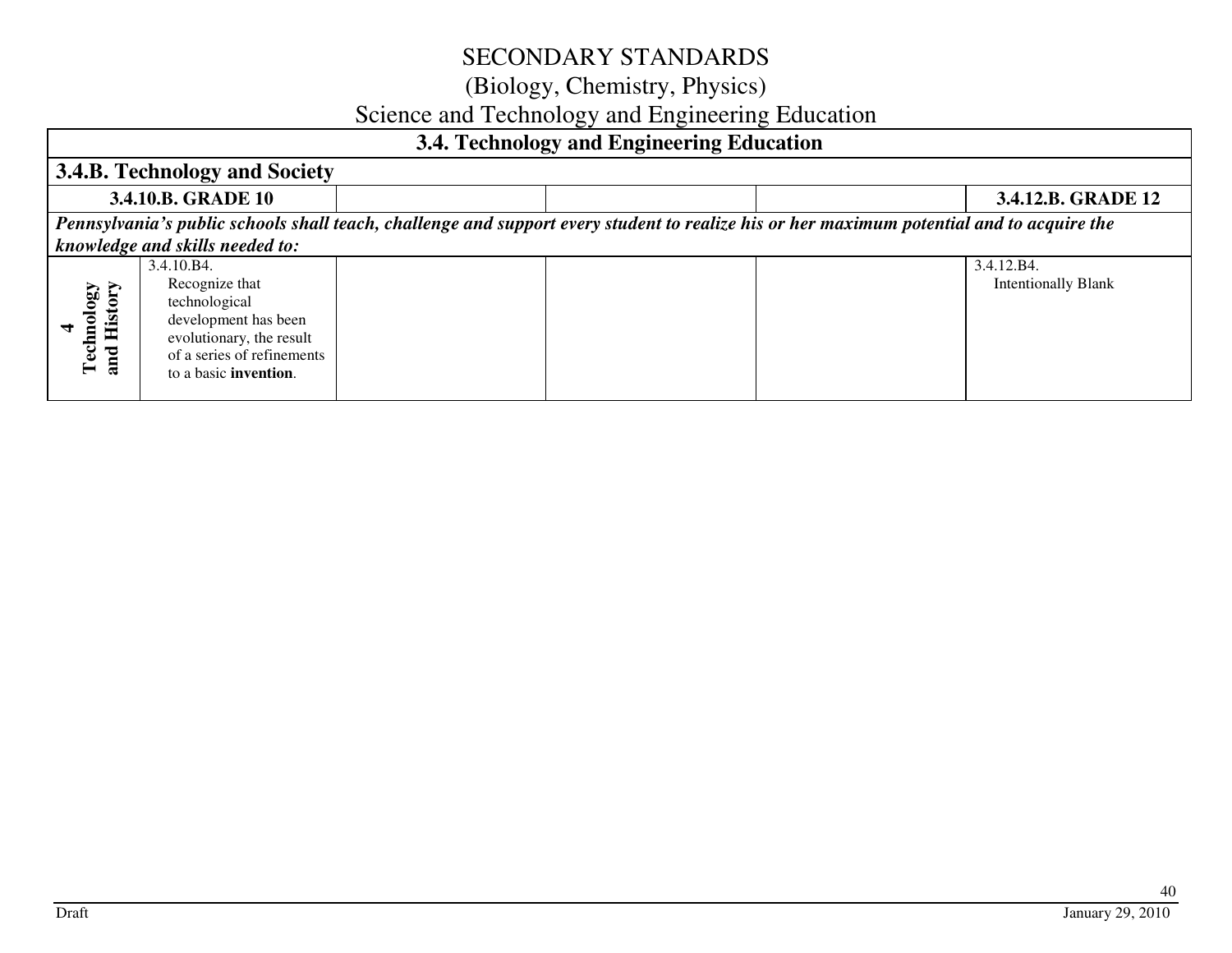# (Biology, Chemistry, Physics)

### Science and Technology and Engineering Education

|                                            | 3.4. Technology and Engineering Education                                                                                                                               |  |  |                                                                                                                                           |                                                                                                                                                                                                              |  |  |
|--------------------------------------------|-------------------------------------------------------------------------------------------------------------------------------------------------------------------------|--|--|-------------------------------------------------------------------------------------------------------------------------------------------|--------------------------------------------------------------------------------------------------------------------------------------------------------------------------------------------------------------|--|--|
|                                            | 3.4.C. Technology and Engineering Design                                                                                                                                |  |  |                                                                                                                                           |                                                                                                                                                                                                              |  |  |
|                                            | 3.4.10.C. GRADE 10                                                                                                                                                      |  |  |                                                                                                                                           | 3.4.12.C. GRADE 12                                                                                                                                                                                           |  |  |
|                                            | knowledge and skills needed to:                                                                                                                                         |  |  | Pennsylvania's public schools shall teach, challenge and support every student to realize his or her maximum potential and to acquire the |                                                                                                                                                                                                              |  |  |
| 8<br>ttribut<br>esign<br>$\Box$            | 3.4.10.C1.<br>Apply the components of<br>the technological design<br>process.                                                                                           |  |  |                                                                                                                                           | 3.4.12.C1.<br><b>Intentionally Blank</b>                                                                                                                                                                     |  |  |
| Engineering<br>Design<br>$\mathbf{\Omega}$ | 3.4.10.C2.<br>Analyze a <b>prototype</b><br>and/or create a working<br>model to test a design<br>concept by making actual<br>observations and<br>necessary adjustments. |  |  |                                                                                                                                           | 3.4.12.C2.<br>Apply the concept that<br>engineering design is<br>influenced by personal<br>characteristics, such as<br>creativity, resourcefulness,<br>and the ability to visualize<br>and think abstractly. |  |  |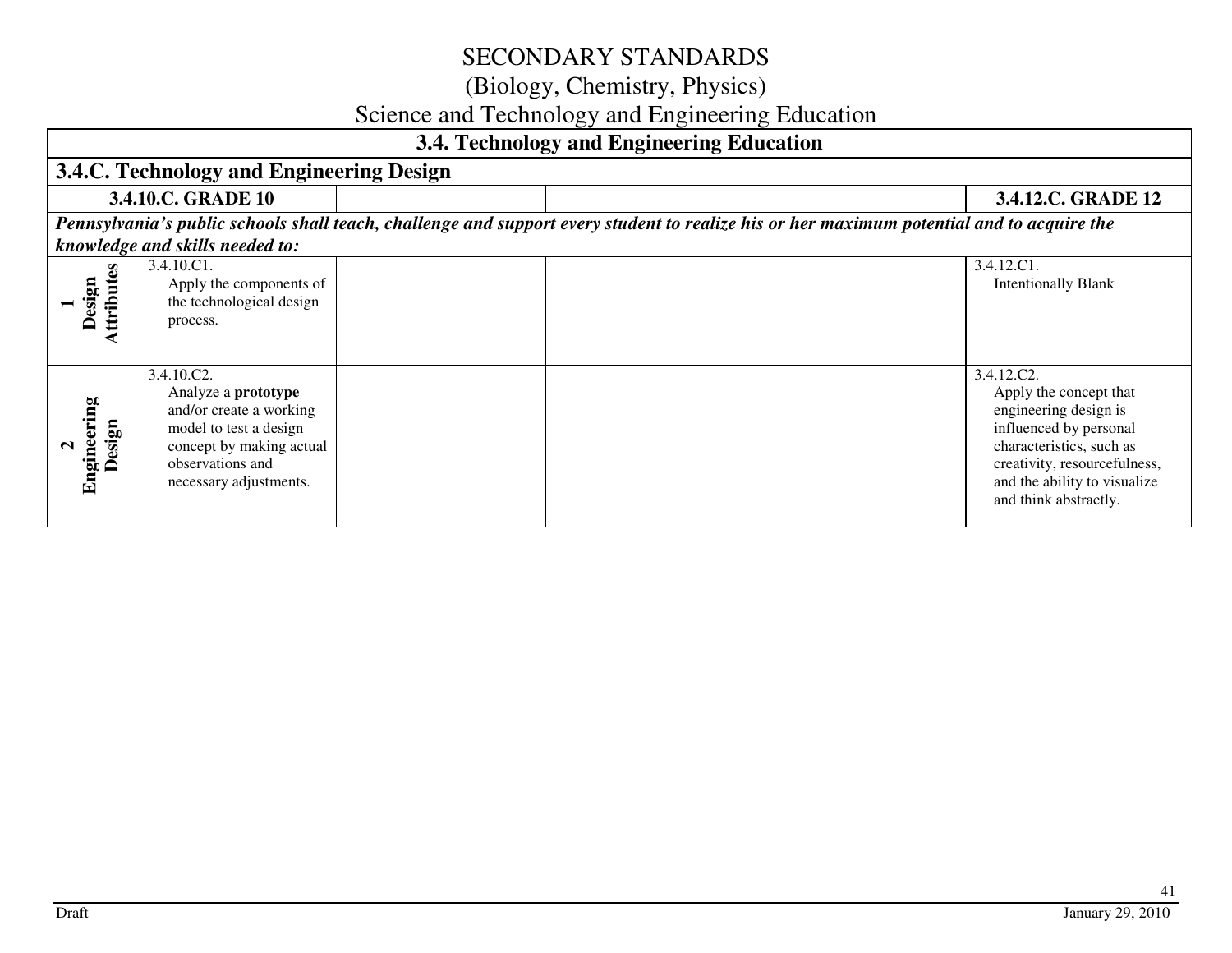### (Biology, Chemistry, Physics)

### Science and Technology and Engineering Education

| 3.4. Technology and Engineering Education                                                                         |                                                                                                                                                |  |  |                                                                                                                                           |                                                                                                                  |  |
|-------------------------------------------------------------------------------------------------------------------|------------------------------------------------------------------------------------------------------------------------------------------------|--|--|-------------------------------------------------------------------------------------------------------------------------------------------|------------------------------------------------------------------------------------------------------------------|--|
|                                                                                                                   | 3.4.C. Technology and Engineering Design                                                                                                       |  |  |                                                                                                                                           |                                                                                                                  |  |
|                                                                                                                   | 3.4.10.C. GRADE 10                                                                                                                             |  |  |                                                                                                                                           | 3.4.12.C. GRADE 12                                                                                               |  |
|                                                                                                                   |                                                                                                                                                |  |  | Pennsylvania's public schools shall teach, challenge and support every student to realize his or her maximum potential and to acquire the |                                                                                                                  |  |
|                                                                                                                   | knowledge and skills needed to:                                                                                                                |  |  |                                                                                                                                           |                                                                                                                  |  |
| Experimentation / Problem Solving and Troubleshooting<br>& Innovation,<br>Invention<br>& Development,<br>Research | 3.4.10.C3.<br>Illustrate the concept that<br>not all problems are<br>technological and not<br>every problem can be<br>solved using technology. |  |  |                                                                                                                                           | 3.4.12.C3.<br>Apply the concept that many<br>technological problems<br>require a multi-disciplinary<br>approach. |  |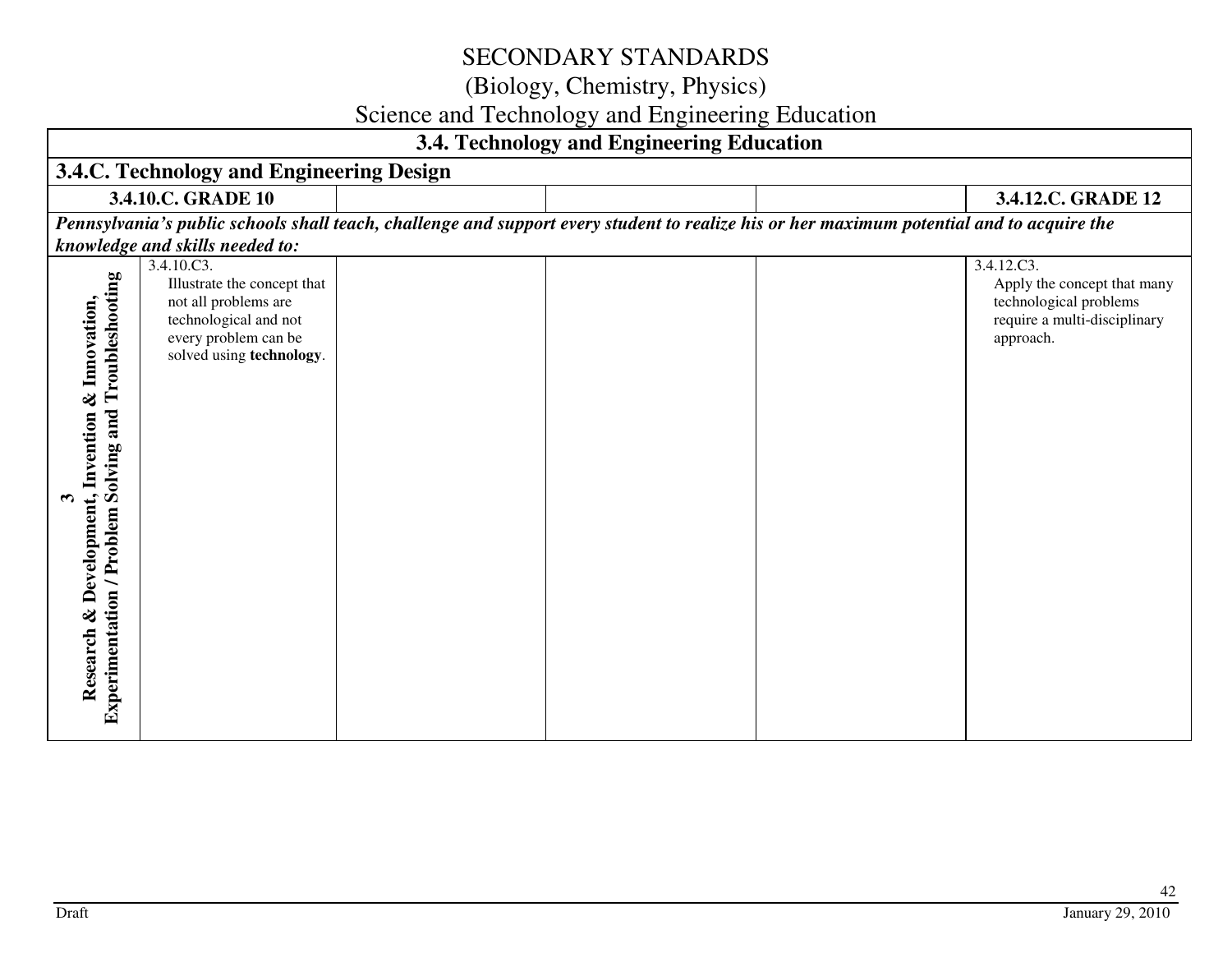# (Biology, Chemistry, Physics)

# Science and Technology and Engineering Education

| 3.4. Technology and Engineering Education                                         |                                                                                                                                                                           |  |  |                                                                                                                                           |                                                                                                                                                                                                |
|-----------------------------------------------------------------------------------|---------------------------------------------------------------------------------------------------------------------------------------------------------------------------|--|--|-------------------------------------------------------------------------------------------------------------------------------------------|------------------------------------------------------------------------------------------------------------------------------------------------------------------------------------------------|
|                                                                                   | 3.4.D. Abilities for a Technological World                                                                                                                                |  |  |                                                                                                                                           |                                                                                                                                                                                                |
|                                                                                   | 3.4.10.D. GRADE 10<br>3.4.12.D. GRADE 12                                                                                                                                  |  |  |                                                                                                                                           |                                                                                                                                                                                                |
|                                                                                   |                                                                                                                                                                           |  |  | Pennsylvania's public schools shall teach, challenge and support every student to realize his or her maximum potential and to acquire the |                                                                                                                                                                                                |
|                                                                                   | knowledge and skills needed to:<br>3.4.10.D1.                                                                                                                             |  |  |                                                                                                                                           | 3.4.12.D1.                                                                                                                                                                                     |
| Design Process<br>Applying the                                                    | Refine a design by using<br>prototypes and<br>modeling to ensure<br>quality, efficiency, and<br>productivity of a final<br>product.                                       |  |  |                                                                                                                                           | <b>Intentionally Blank</b>                                                                                                                                                                     |
| Maintaining<br><b>Technological Systems</b><br>$\mathbf{\mathsf{N}}$<br>Using and | 3.4.10.D2.<br>Diagnose a<br>malfunctioning system<br>and use tools, materials,<br>and knowledge to repair<br>it.                                                          |  |  |                                                                                                                                           | 3.4.12.D2.<br>Verify that engineering<br>design is influenced by<br>personal characteristics, such<br>as creativity, resourcefulness,<br>and the ability to visualize<br>and think abstractly. |
| <b>Systems</b><br>Assessing Impact of<br>Products and<br>$\boldsymbol{\omega}$    | 3.4.10.D3.<br>Synthesize data, analyze<br>trends, and draw<br>conclusions regarding<br>the effect of technology<br>on the individual,<br>society, and the<br>environment. |  |  |                                                                                                                                           | 3.4.12.D3.<br><b>Intentionally Blank</b>                                                                                                                                                       |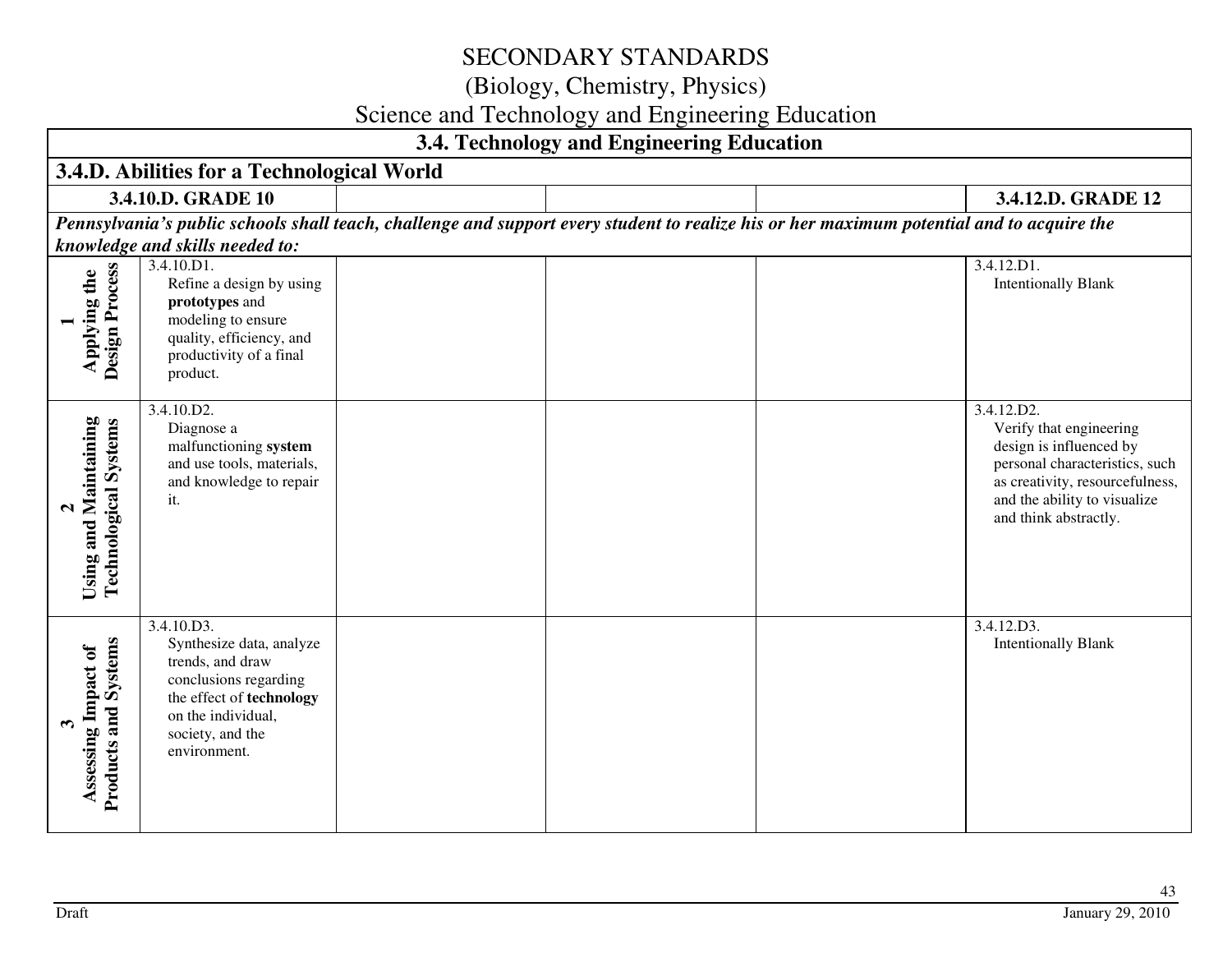| 3.4. Technology and Engineering Education                               |                                                                                                                                                                                                                                             |  |  |                                                                                                                                           |                                                                                                                                                                                         |
|-------------------------------------------------------------------------|---------------------------------------------------------------------------------------------------------------------------------------------------------------------------------------------------------------------------------------------|--|--|-------------------------------------------------------------------------------------------------------------------------------------------|-----------------------------------------------------------------------------------------------------------------------------------------------------------------------------------------|
|                                                                         | 3.4.E. The Designed World                                                                                                                                                                                                                   |  |  |                                                                                                                                           |                                                                                                                                                                                         |
|                                                                         | 3.4.10.E. GRADE 10                                                                                                                                                                                                                          |  |  |                                                                                                                                           | 3.4.12.E. GRADE 12                                                                                                                                                                      |
|                                                                         |                                                                                                                                                                                                                                             |  |  | Pennsylvania's public schools shall teach, challenge and support every student to realize his or her maximum potential and to acquire the |                                                                                                                                                                                         |
|                                                                         | knowledge and skills needed to:                                                                                                                                                                                                             |  |  |                                                                                                                                           |                                                                                                                                                                                         |
| Medical Technologies                                                    | 3.4.10.E1.<br>Assess how medical<br>technologies over time<br>have impacted<br>prevention and<br>rehabilitation, vaccines<br>and pharmaceuticals,<br>medical and surgical<br>procedures, and genetic<br>engineering.                        |  |  |                                                                                                                                           | 3.4.12.E1.<br>Compare and contrast the<br>emerging technologies of<br>telemedicine,<br>nanotechnology, prosthetics,<br>and biochemistry as they<br>relate to improving human<br>health. |
| <b>Related Biotechnologies</b><br>Agricultural and<br>$\mathbf{\Omega}$ | 3.4.10.E2.<br>Compare and contrast<br>how the engineering<br>design and management<br>of agricultural systems<br>require knowledge of<br>artificial ecosystems and<br>the effects of<br>technological<br>development on flora and<br>fauna. |  |  |                                                                                                                                           | 3.4.12.E2.<br>Compare and contrast the<br>technologies of<br>biotechnology, conservation,<br>bio-fuels, and ecosystems as<br>they relate to managing<br>Earth's resources effectively.  |
| and Power<br>Technologies<br>Energy                                     | 3.4.10.E3.<br>Compare and contrast the<br>major forms of energy:<br>thermal, radiant,<br>electrical, mechanical,<br>chemical, nuclear and<br>others.                                                                                        |  |  |                                                                                                                                           | 3.4.12.E3.<br>Compare and contrast energy<br>and power systems as they<br>relate to pollution, renewable<br>and non-renewable resources,<br>and conservation.                           |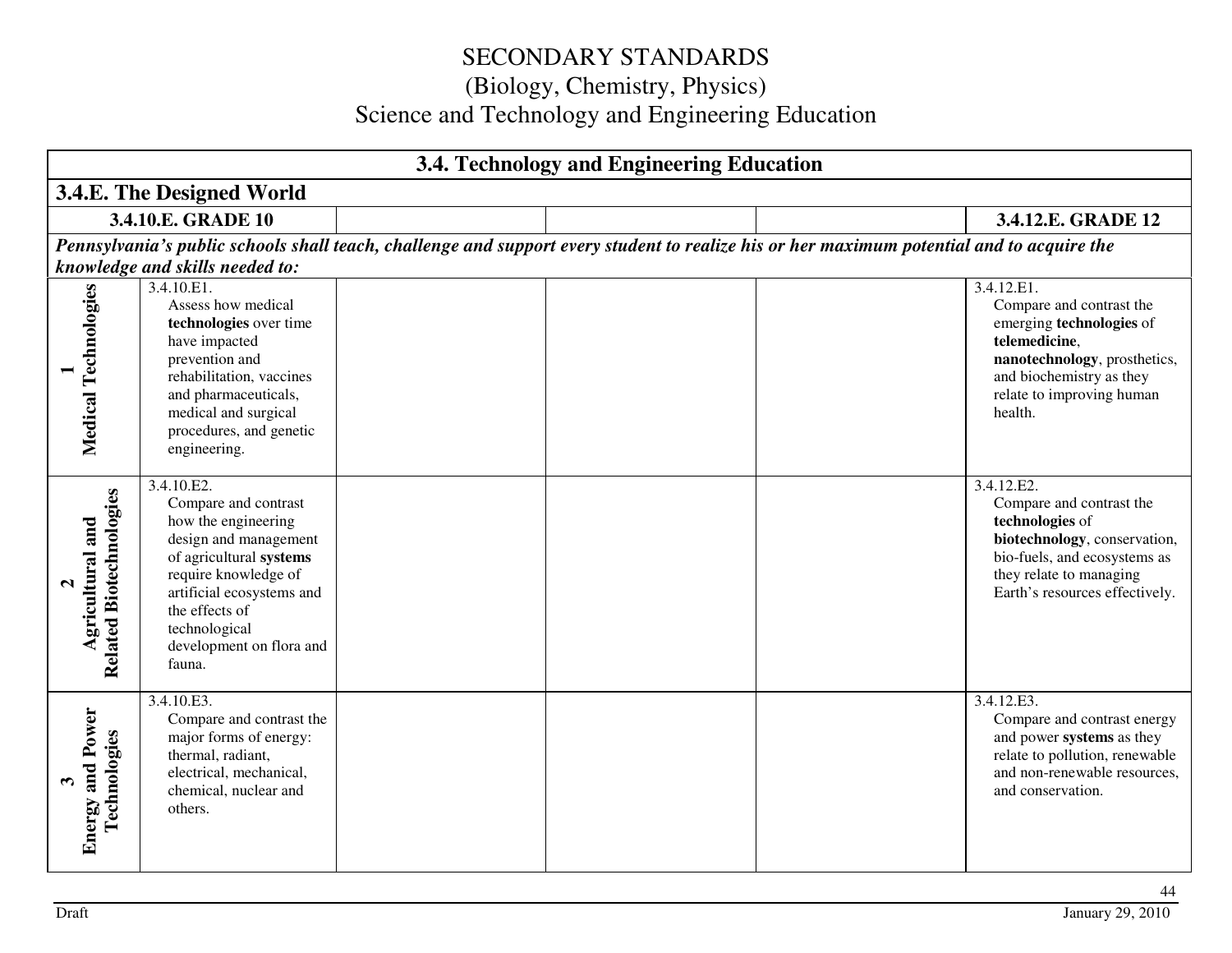### (Biology, Chemistry, Physics)

# Science and Technology and Engineering Education

| 3.4. Technology and Engineering Education                    |                                                                                                                                                                               |  |  |                                                                                                                                           |                                                                                                                                                                 |
|--------------------------------------------------------------|-------------------------------------------------------------------------------------------------------------------------------------------------------------------------------|--|--|-------------------------------------------------------------------------------------------------------------------------------------------|-----------------------------------------------------------------------------------------------------------------------------------------------------------------|
|                                                              | 3.4.E. The Designed World                                                                                                                                                     |  |  |                                                                                                                                           |                                                                                                                                                                 |
|                                                              | 3.4.10.E. GRADE 10<br>3.4.12.E. GRADE 12                                                                                                                                      |  |  |                                                                                                                                           |                                                                                                                                                                 |
|                                                              |                                                                                                                                                                               |  |  | Pennsylvania's public schools shall teach, challenge and support every student to realize his or her maximum potential and to acquire the |                                                                                                                                                                 |
|                                                              | knowledge and skills needed to:<br>3.4.10.E4.<br>Evaluate the purpose and                                                                                                     |  |  |                                                                                                                                           | 3.4.12.E4<br>Synthesize the effects of                                                                                                                          |
| <b>Communication Technologies</b><br>Information and         | effectiveness of<br>information and<br>communication systems.                                                                                                                 |  |  |                                                                                                                                           | information and<br>communication systems and<br>subsystems as an integral<br>part of the development of the<br>Information Age.                                 |
| Technologies<br>Transportati<br>$\overline{\mathbf{g}}$<br>m | 3.4.10.E5.<br>Analyze the development<br>of transportation services<br>and methods and their<br>impact on society.                                                            |  |  |                                                                                                                                           | 3.4.12.E5.<br>Explain how the design of<br>intelligent and non-intelligent<br>transportation systems<br>depends on many processes<br>and innovative techniques. |
| Manufacturing<br>Technologies<br>$\bullet$                   | 3.4.10.E6.<br>Illustrate how<br>manufacturing systems<br>may be classified into<br>types such as customized<br>production, batch<br>production, and<br>continuous production. |  |  |                                                                                                                                           | 3.4.12.E6.<br>Compare and contrast the<br>importance of science,<br>technology, engineering and<br>math (STEM) as it pertains to<br>the manufactured world.     |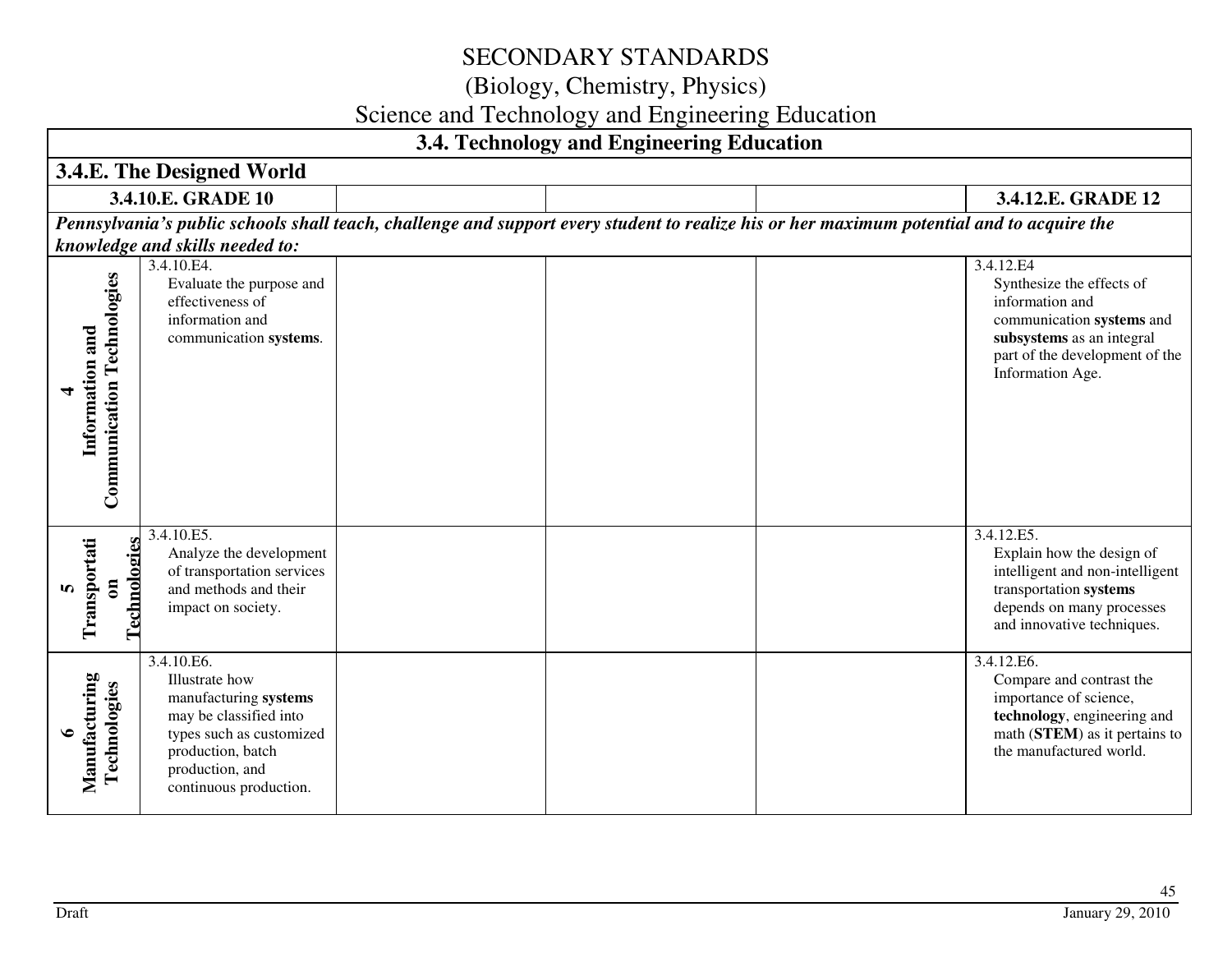### (Biology, Chemistry, Physics)

# Science and Technology and Engineering Education

### **3.4. Technology and Engineering Education**

| of it a connoingly with Engineering Eugenement                                                                                            |                                                                                                                                                     |  |  |                                                                                                                                                                             |
|-------------------------------------------------------------------------------------------------------------------------------------------|-----------------------------------------------------------------------------------------------------------------------------------------------------|--|--|-----------------------------------------------------------------------------------------------------------------------------------------------------------------------------|
| 3.4.E. The Designed World                                                                                                                 |                                                                                                                                                     |  |  |                                                                                                                                                                             |
| 3.4.10.E. GRADE 10                                                                                                                        |                                                                                                                                                     |  |  | 3.4.12.E. GRADE 12                                                                                                                                                          |
| Pennsylvania's public schools shall teach, challenge and support every student to realize his or her maximum potential and to acquire the |                                                                                                                                                     |  |  |                                                                                                                                                                             |
| knowledge and skills needed to:                                                                                                           |                                                                                                                                                     |  |  |                                                                                                                                                                             |
| ction<br>nologies<br>∼<br>onstr<br>Const<br>Techn                                                                                         | 3.4.10.E7.<br>Evaluate structure design<br>as related to function,<br>considering such factors<br>as style, convenience,<br>safety, and efficiency. |  |  | 3.4.12.E7.<br>Analyze the <b>technologies</b> of<br>prefabrication and new<br>structural materials and<br>processes as they pertain to<br>constructing the modern<br>world. |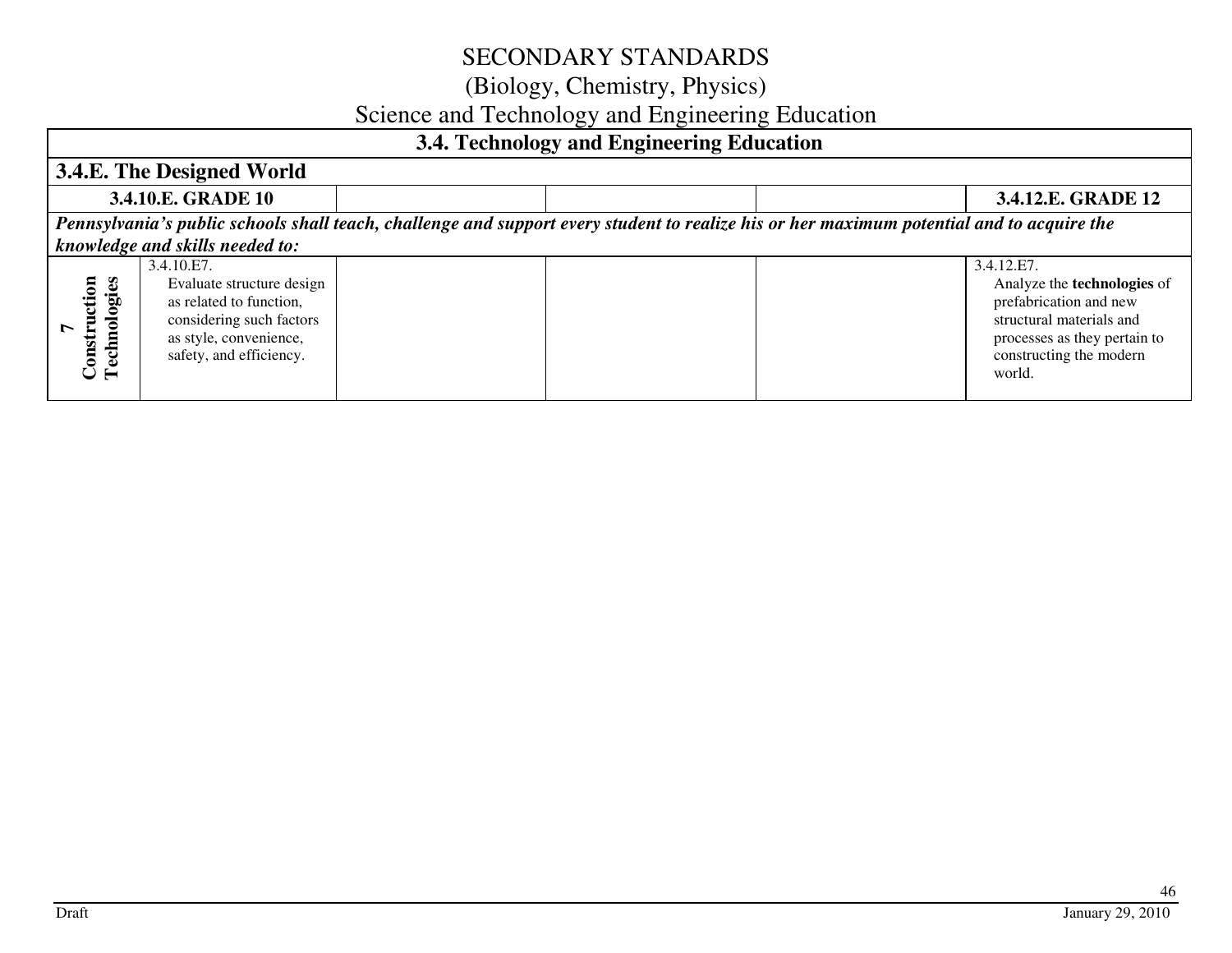### **IX. GLOSSARY**

| <b>Adaptation:</b>             | A characteristic of an organism that has been favored by natural selection and increases its fitness.                                                                                                                                                                                    |
|--------------------------------|------------------------------------------------------------------------------------------------------------------------------------------------------------------------------------------------------------------------------------------------------------------------------------------|
| Anatomical:                    | Relating to the structure of the body.                                                                                                                                                                                                                                                   |
| <b>Angular Momentum:</b>       | The resistance of an object to changes of rotation.                                                                                                                                                                                                                                      |
| <b>Asexual Reproduction:</b>   | Offspring produced from only one parent.                                                                                                                                                                                                                                                 |
| Atmosphere:                    | The gaseous mass or envelope surrounding a celestial body, especially the one surrounding the Earth, and retained<br>by the celestial body's gravitational field.                                                                                                                        |
| Atoms:                         | The smallest unit of an element that retains the chemical properties of that element.                                                                                                                                                                                                    |
| <b>Biochemistry:</b>           | The study of the body's chemical reactions.                                                                                                                                                                                                                                              |
| <b>Biomacromolecules:</b>      | Carbon-containing polymers in living systems commonly referred to as the molecules of life.                                                                                                                                                                                              |
| <b>Biosphere:</b>              | The parts of the land, sea, and atmosphere in which organisms are able to live.                                                                                                                                                                                                          |
| <b>Biotechnology:</b>          | Any procedure or methodology that uses biological systems, living organisms or derivatives thereof to make or<br>modify products or processes for specific use. Recently, some have used the term to refer especially to genetic<br>engineering, which is only one of many applications. |
| <b>Carbon Cycle:</b>           | A cycle by which carbon is exchanged between the biosphere, pedosphere, geosphere, hydrosphere and atmosphere<br>of the Earth.                                                                                                                                                           |
| <b>Cell Cycle:</b>             | The process by which cells duplicate themselves.                                                                                                                                                                                                                                         |
| <b>Colligative Properties:</b> | Properties of solutions that depend on the number of particles in a given volume of solvent and not on the mass of<br>the particles.                                                                                                                                                     |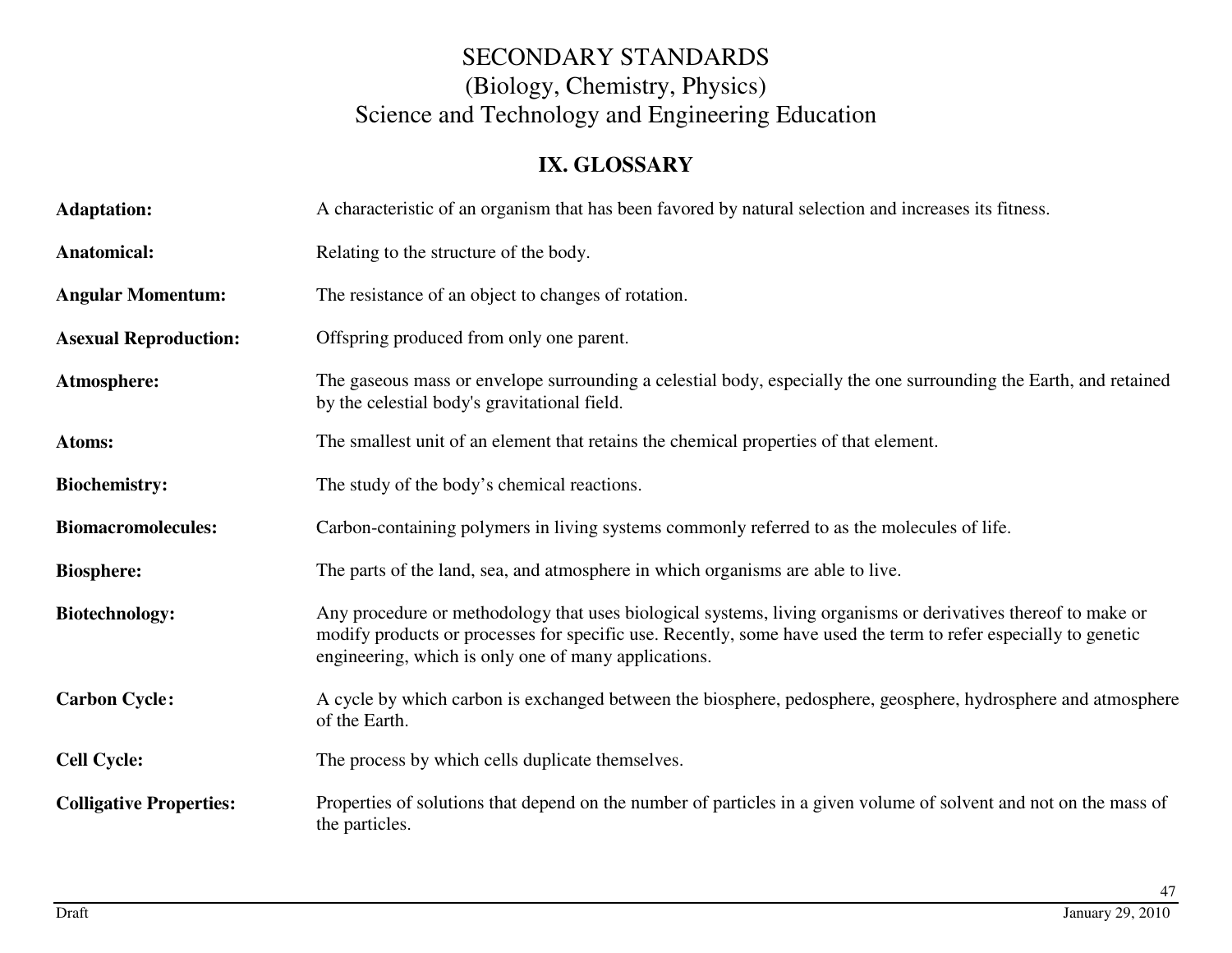| <b>Compounds:</b>                    | A substance consisting of two or more different elements chemically bonded together in a fixed proportion by<br>mass.                                                                                                                   |
|--------------------------------------|-----------------------------------------------------------------------------------------------------------------------------------------------------------------------------------------------------------------------------------------|
| <b>Conduction:</b>                   | The transfer of heat through solids.                                                                                                                                                                                                    |
| <b>Convection:</b>                   | Transfer of heat by moving the molecules of a gas and/or liquid.                                                                                                                                                                        |
| <b>Coulomb's Law:</b>                | Electrical charges attract or repel one another with a force proportional to the product of their charges and inversely<br>proportional to the square of their separation distance.                                                     |
| <b>Current:</b>                      | The flow of electrons through a conductor.                                                                                                                                                                                              |
| Density:                             | The ratio of its mass $(m)$ to its volume $(V)$ , a measure of how tightly the matter within it is packed together.                                                                                                                     |
| Digestion:                           | How the body breaks down eaten food into molecules.                                                                                                                                                                                     |
| DNA:                                 | The fundamental substance of which genes are composed. Deoxyribonucleic acid (DNA) is a nucleic acid that<br>contains the genetic instructions directing the biological development of all cellular forms of life, and many<br>viruses. |
| <b>Electricity:</b>                  | The flow of electrons through a conductor or the additional or loss of electrons from a material.                                                                                                                                       |
| <b>Electrochemical Reactions:</b>    | Any process either caused or accompanied by the passage of an electric current and involving in most cases the<br>transfer of electrons between two substances—one a solid and the other a liquid.                                      |
| <b>Electromagnetic Force:</b>        | The force that charged objects exert on one another.                                                                                                                                                                                    |
| <b>Electromagnetic Spectrum:</b>     | Electromagnetic waves can exhibit a distribution of frequencies ranging below radio wave to light beyond the<br>visible.                                                                                                                |
| <b>Electron Orbital Transitions:</b> | The probability distribution of an electron in an atom or molecule.                                                                                                                                                                     |
| <b>Elements:</b>                     | A type of atom that is distinguished by its atomic number; i.e., by the number of protons in its nucleus. The term is<br>also used to refer to a pure chemical substance composed of atoms with the same number of protons.             |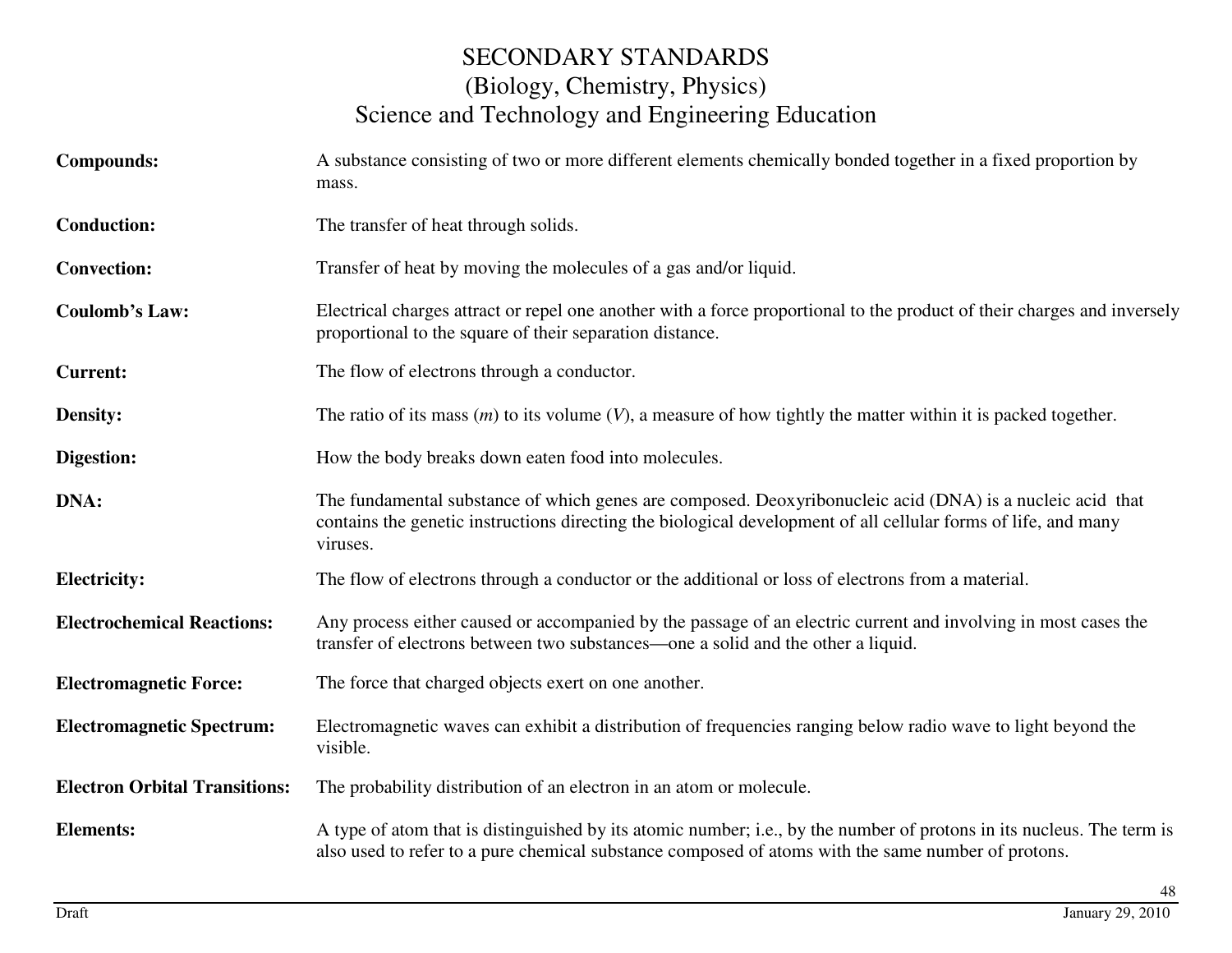| <b>Endothermic:</b>                | A process or reaction that absorbs energy in the form of heat.                                                                                                                                                                                                                      |  |
|------------------------------------|-------------------------------------------------------------------------------------------------------------------------------------------------------------------------------------------------------------------------------------------------------------------------------------|--|
| <b>Engineering Design Process:</b> | The process or method used by engineers to solve a problem. The steps include:<br>1. Define a problem<br>Generate ideas<br>2.<br>Select a solution and test it<br>3.<br>4. Make the item<br>5. Evaluate the item<br>Communicate the solution with others<br>7. Present the results. |  |
| <b>Enzymes:</b>                    | Protein that catalyzes chemical reactions in cells.                                                                                                                                                                                                                                 |  |
| Equilibrium:                       | A condition in which all acting influences are cancelled by others, resulting in a stable, balanced or unchanging<br>system.                                                                                                                                                        |  |
| <b>Evolution:</b>                  | The change in genetic composition of a population over successive generations leading to the formation of a new<br>species.                                                                                                                                                         |  |
| <b>Exothermic:</b>                 | A process or reaction that releases energy usually in the form of heat, but it can also release energy in form of light<br>(e.g. explosions), sound or electricity (e.g., a battery).                                                                                               |  |
| <b>Extinction:</b>                 | The cessation of existence of a species.                                                                                                                                                                                                                                            |  |
| <b>Families:</b>                   | A taxonomic rank; a way of classifying organisms into groups based on similarities.                                                                                                                                                                                                 |  |
| <b>Food Chain:</b>                 | A relationship of who eats whom.                                                                                                                                                                                                                                                    |  |
| <b>Food Web:</b>                   | A complex relationship where most organisms are eaten by more than one type of consumer.                                                                                                                                                                                            |  |
| <b>Forensics:</b>                  | The use of DNA for identification. Some examples of DNA use are to establish paternity in child support cases;<br>establish the presence of a suspect at a crime scene, and identify accident victims.                                                                              |  |
| <b>Frequency:</b>                  | The number of repeated wave cycles per second.<br>49                                                                                                                                                                                                                                |  |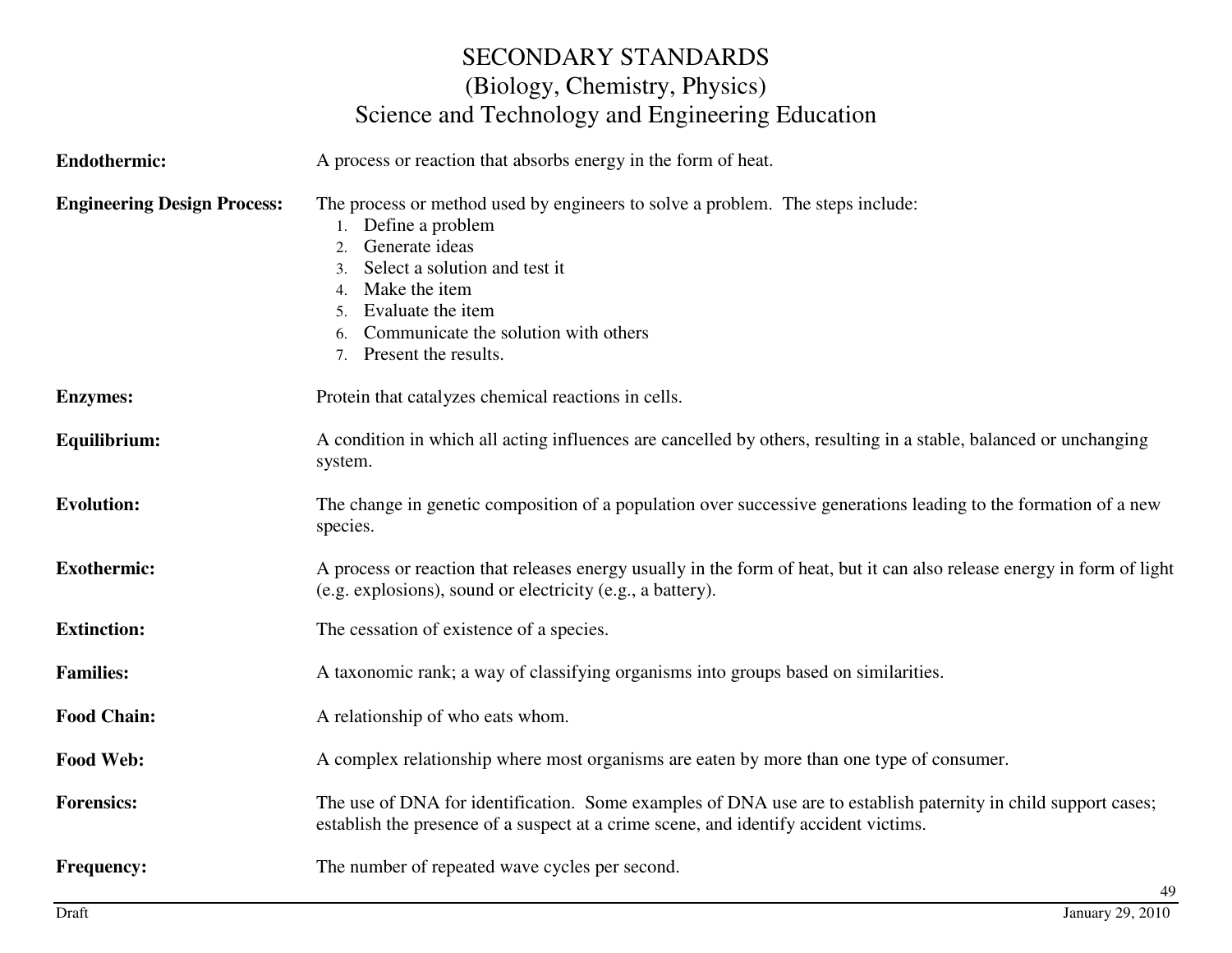| <b>Galaxy:</b>              | A massive, gravitationally bound system consisting of stars, an interstellar medium of gas and dust and dark matter.                                                                                                   |
|-----------------------------|------------------------------------------------------------------------------------------------------------------------------------------------------------------------------------------------------------------------|
| <b>Gamete:</b>              | A sex cell containing one set of chromosomes, sperm or egg.                                                                                                                                                            |
| <b>Gene Expression:</b>     | The process by which inheritable information from a gene, such as the DNA sequence, is made into a functional<br>gene product, such as protein or RNA.                                                                 |
| <b>Gene Recombination:</b>  | The process by which a strand of genetic material (usually DNA but can also be RNA) is broken and then joined to<br>a different DNA molecule.                                                                          |
| <b>Genetic Engineering:</b> | The technology entailing all processes of altering the genetic material of a cell to make it capable of performing the<br>desired functions, such as mass-producing substances like insulin.                           |
| Genetic(s):                 | The study of inheritance.                                                                                                                                                                                              |
| Genotypic:                  | Referring to the actual genetic composition of an organism.                                                                                                                                                            |
| <b>Geochemical Cycles:</b>  | The Earth is a containing essentially a fixed amount of each stable chemical atom or element. Each element can<br>exist in several different chemical reservoirs in the solid earth, oceans, atmosphere and organisms. |
| <b>Geologic Time:</b>       | A chronologic schema to describe the timing and relationships between events that have occurred during the<br>history of Earth.                                                                                        |
| Geology:                    | The science and study of the solid matter that constitutes the Earth.                                                                                                                                                  |
| Gradualism:                 | Evolution model stating that mutations and phenotypic changes leading to the formation of new species are gradual<br>and explain the fossil record gaps as simply missing because fossils are hard to find.            |
| <b>Gravity:</b>             | The fundamental force of attraction that all objects with mass have for each other.                                                                                                                                    |
| <b>Hydrogen Bonds:</b>      | A special type of dipole-dipole force that exists between an electronegative atom and a hydrogen atom bonded to<br>Nitrogen, Oxygen or Fluorine.                                                                       |
| <b>Hydrologic Cycle:</b>    | Describes the continuous movement of water on, above and below the surface of the Earth.                                                                                                                               |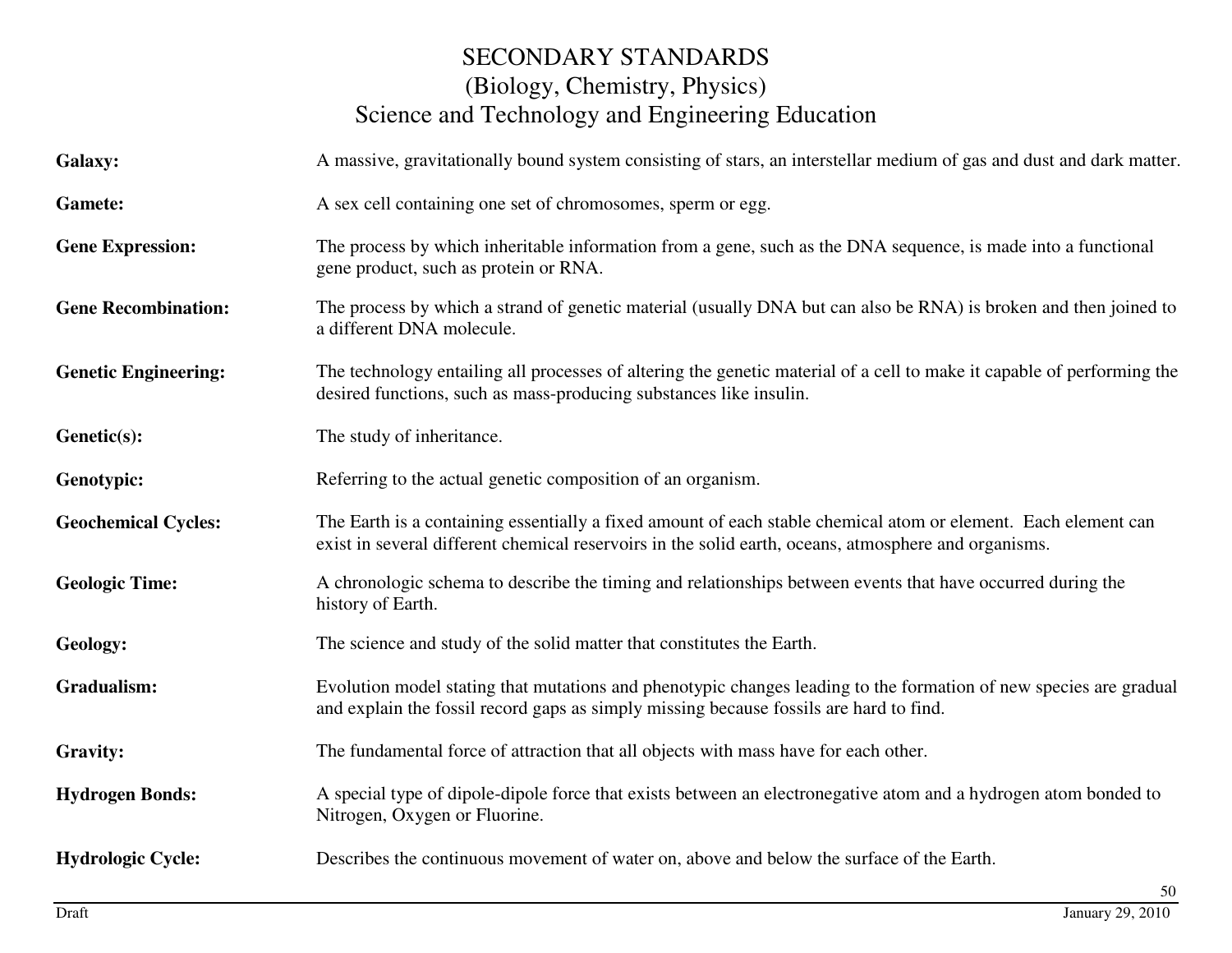| Hydrosphere:                     | The water on or surrounding the surface of the globe, including the water of the oceans and the water in the<br>atmosphere.                                                                                                                                                                                                                                                                                                                                                                                                                                                                                                                                                                                        |
|----------------------------------|--------------------------------------------------------------------------------------------------------------------------------------------------------------------------------------------------------------------------------------------------------------------------------------------------------------------------------------------------------------------------------------------------------------------------------------------------------------------------------------------------------------------------------------------------------------------------------------------------------------------------------------------------------------------------------------------------------------------|
| Igneous:                         | Rock produced under conditions involving intense heat, as rocks of volcanic origin or rocks crystallized from<br>molten magma.                                                                                                                                                                                                                                                                                                                                                                                                                                                                                                                                                                                     |
| Inertia:                         | The resistance an object has to a change in its state of motion.                                                                                                                                                                                                                                                                                                                                                                                                                                                                                                                                                                                                                                                   |
| <b>Innovation:</b>               | The introduction of something new or a new idea, method or device. An innovation can be clearly complex or<br>seemingly simple.                                                                                                                                                                                                                                                                                                                                                                                                                                                                                                                                                                                    |
| <b>Invention:</b>                | An invention is a creation of the mind, and both the process to arrive at this creation or the capabilities to create it<br>are referred to as invention. An invention is also supposed to be new, although it is unspecified for whom. An<br>invention is a novel device, material, or technique. It is also useful to contrast invention with two other highly<br>related words: discovery and innovation. Although invention and discovery are synonymous in certain contexts, it<br>is also common to use invention for a creation of the mind and discovery for a novel observation, usually of a<br>natural phenomenon. (We quote Reference.com to explain the difference between invention and innovation.) |
| <b>Kinetic Molecular Theory:</b> | Explains the forces between molecules and the energy that they possess; explains macroscopic properties of gases,<br>such as pressure, temperature or volume, by considering their molecular composition and motion.                                                                                                                                                                                                                                                                                                                                                                                                                                                                                               |
| <b>Law of Superposition:</b>     | A general law stating that in any sequence of sediments or rocks that has not been overturned, the youngest<br>sediments or rocks are at the top of the sequence and the oldest are at the bottom.                                                                                                                                                                                                                                                                                                                                                                                                                                                                                                                 |
| <b>Life Cycles:</b>              | The lifetime of an organism from birth to death.                                                                                                                                                                                                                                                                                                                                                                                                                                                                                                                                                                                                                                                                   |
| Lithosphere:                     | The outer part of the Earth, consisting of the crust and upper mantle.                                                                                                                                                                                                                                                                                                                                                                                                                                                                                                                                                                                                                                             |
| Lymphocytes:                     | White blood cells.                                                                                                                                                                                                                                                                                                                                                                                                                                                                                                                                                                                                                                                                                                 |
| <b>Magnets:</b>                  | A material that attracts or repels the same material and attracts iron and steel.                                                                                                                                                                                                                                                                                                                                                                                                                                                                                                                                                                                                                                  |
| Mass:                            | How much matter there is in an object.                                                                                                                                                                                                                                                                                                                                                                                                                                                                                                                                                                                                                                                                             |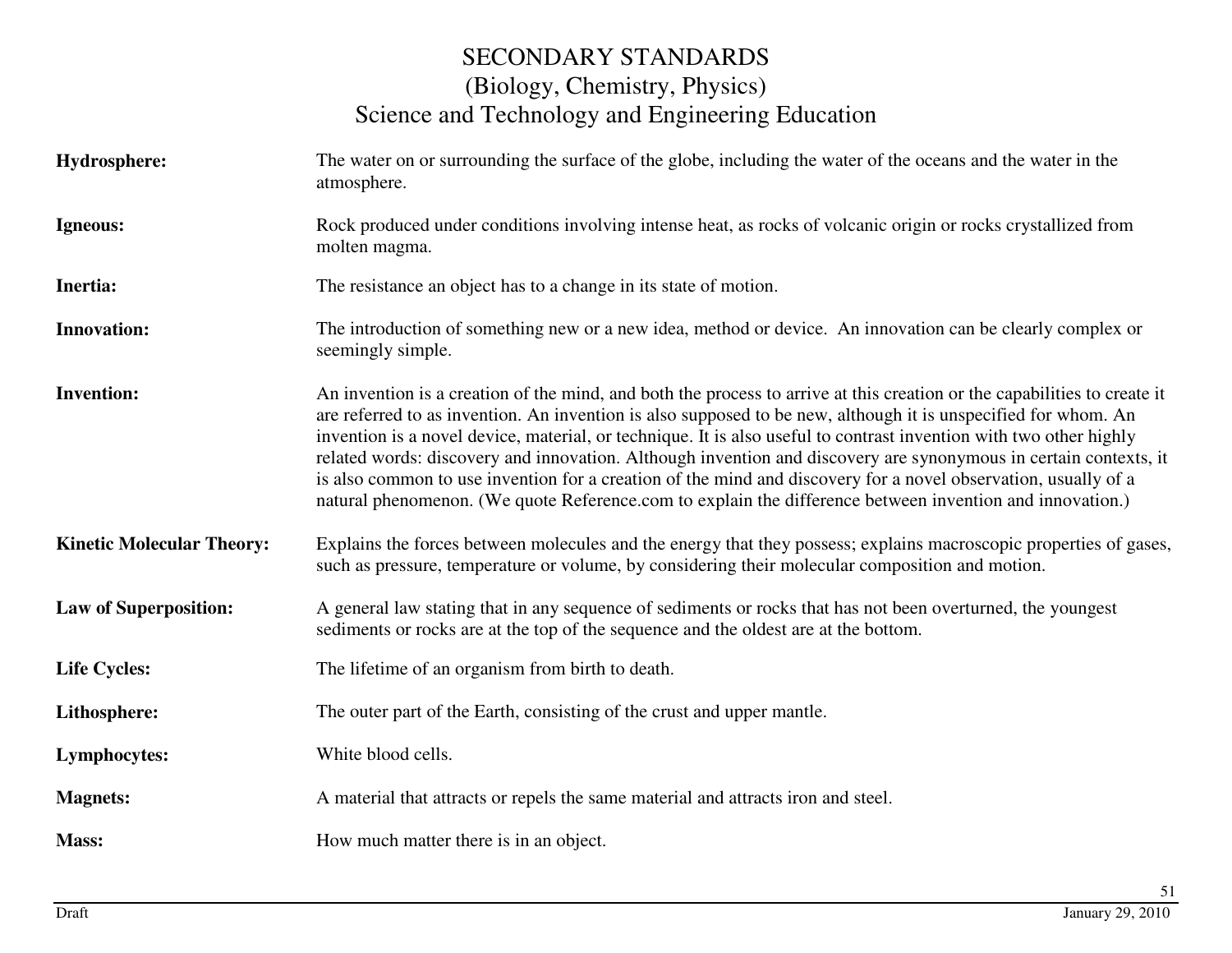| <b>Meiosis</b>                                     | A type of cell division consisting or two rounds of nuclear and cellular division.                                                                                                                                                                                                                                                                                                                                                              |
|----------------------------------------------------|-------------------------------------------------------------------------------------------------------------------------------------------------------------------------------------------------------------------------------------------------------------------------------------------------------------------------------------------------------------------------------------------------------------------------------------------------|
| <b>Mendelian Patterns of</b><br><b>Inheritance</b> | Predicting the inheritance of offspring traits                                                                                                                                                                                                                                                                                                                                                                                                  |
| <b>Metamorphic:</b>                                | Rock that was once one form of rock but has changed to another under the influence of heat, pressure or some other<br>agent without passing through a liquid phase.                                                                                                                                                                                                                                                                             |
| Meteorology:                                       | The interdisciplinary scientific study of the atmosphere that focuses on weather processes and forecasting.                                                                                                                                                                                                                                                                                                                                     |
| <b>Mitosis:</b>                                    | Process by which one cell divides into two cells.                                                                                                                                                                                                                                                                                                                                                                                               |
| <b>Mixtures:</b>                                   | A substance that is not the same from one sample to the next, and a mixture can be separated into its parts; Two or<br>more substances that are mixed together but not chemically joined.                                                                                                                                                                                                                                                       |
| <b>Molar Mass:</b>                                 | The mass of one mole of a substance, chemical element or chemical compound.                                                                                                                                                                                                                                                                                                                                                                     |
| <b>Mole:</b>                                       | Avogadro's number of the constituent entities of that substance; Avogadro's number, approximately $6.02214\times10^{23}$ ,<br>makes the weight of a mole in grams equal to the weight of an entity in daltons.                                                                                                                                                                                                                                  |
| <b>Molecular Biology:</b>                          | The study of how genes work.                                                                                                                                                                                                                                                                                                                                                                                                                    |
| <b>Molecules:</b>                                  | The smallest particle of a substance that retains the chemical and physical properties of the substance and is<br>composed of two or more atoms; a group of like or different atoms held together by chemical forces.                                                                                                                                                                                                                           |
| <b>Multicellular:</b>                              | An organism made up of a multiple cells.                                                                                                                                                                                                                                                                                                                                                                                                        |
| <b>Mutations:</b>                                  | Permanent transmissible change in the genetic material.                                                                                                                                                                                                                                                                                                                                                                                         |
| Nanotechnology:                                    | Deals with materials and machines on an incredibly tiny scale -- less than one billionth of a meter. A nanometer<br>(nm) is one-billionth of a meter, smaller than the wavelength of visible light and a hundred-thousandth the width of<br>a human hair [source: Berkeley Lab].<br>The arrangement of carbon molecules and the ability to roll atoms into carbon nano tubes can create products that<br>are incredibly strong but lightweight. |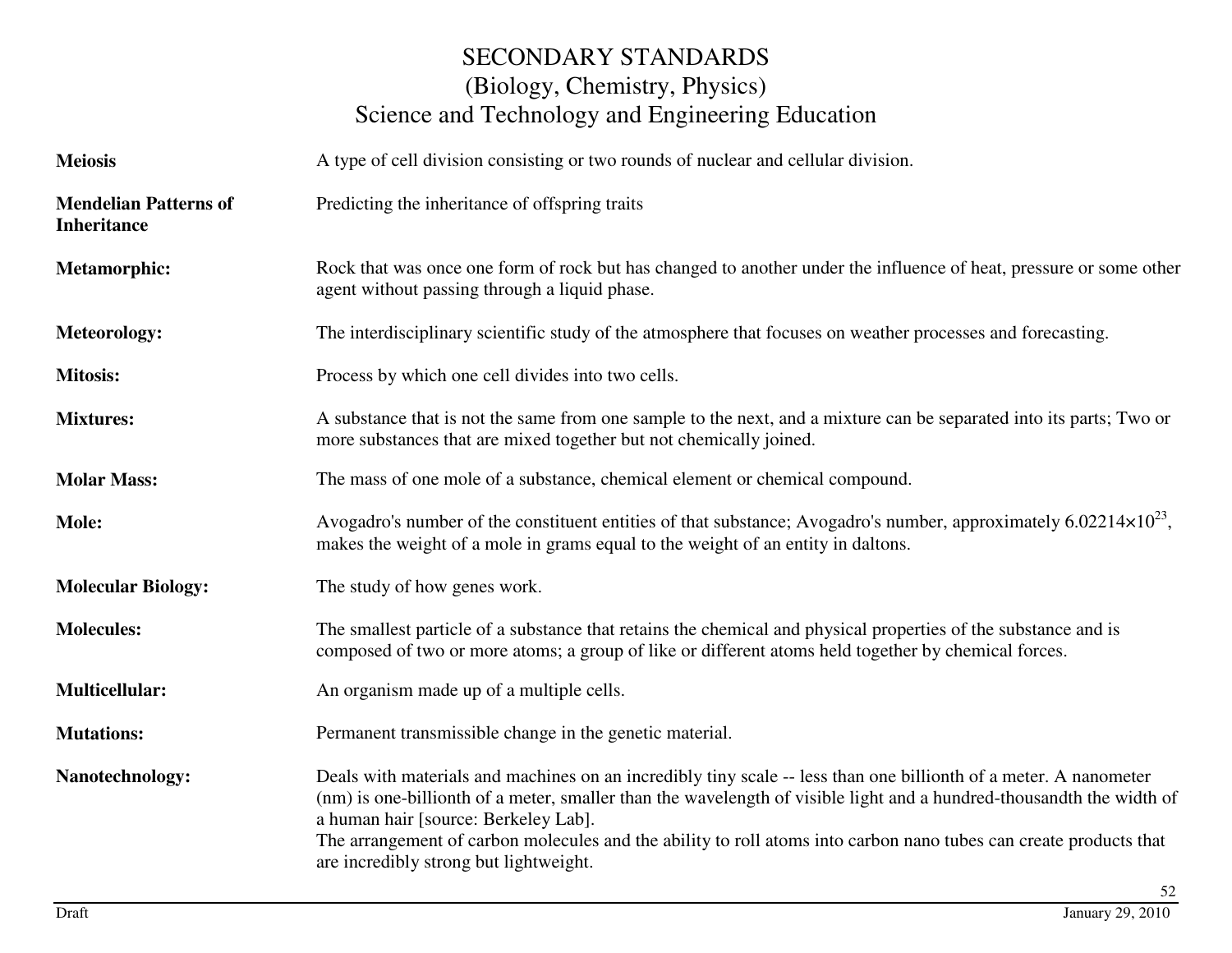**Natural Selection:** A process in nature in which organisms possessing certain genes that code for traits that make them better adjusted to an environment tend to survive, reproduce, increase in number or frequency, and therefore, are able to transmit and perpetuate these traits. **Neurons:** Nerve cells. **Newton's Laws:** Three laws that explain the motion of objects caused by forces. **Nuclear Processes:** The splitting (fission) or merging together (fusion) of the nuclei of atom(s). **Nuclear Reactions:** A process in which two nuclei or nuclear particles collide to produce products different from the initial particles. **Nucleic Acids:** The bimolecular DNA and RNA. **Ohm's Law:** Voltage is equal to the *current* times the *resistance*. **Organic Molecules:** Molecules that use carbon as their chemical backbones. **Organisms:** A living individual. **Period:** The time in seconds for one wave cycle to occur. **Periodic Table:** A tabular method of displaying the chemical elements; used to illustrate recurring trends in the properties of the elements. The layout of the table has been refined and extended over time, as new elements have been discovered and new theoretical models have been developed to explain chemical behavior. **Phenotypic:** Referring to the observable expression of an organism's genes. **Physiology:** The study of the body's cells function. **Plate Tectonics:** The branch of geology studying the folding and faulting of the earth's crust. **Polarity:**Description of how equally bonding electrons are shared between atoms.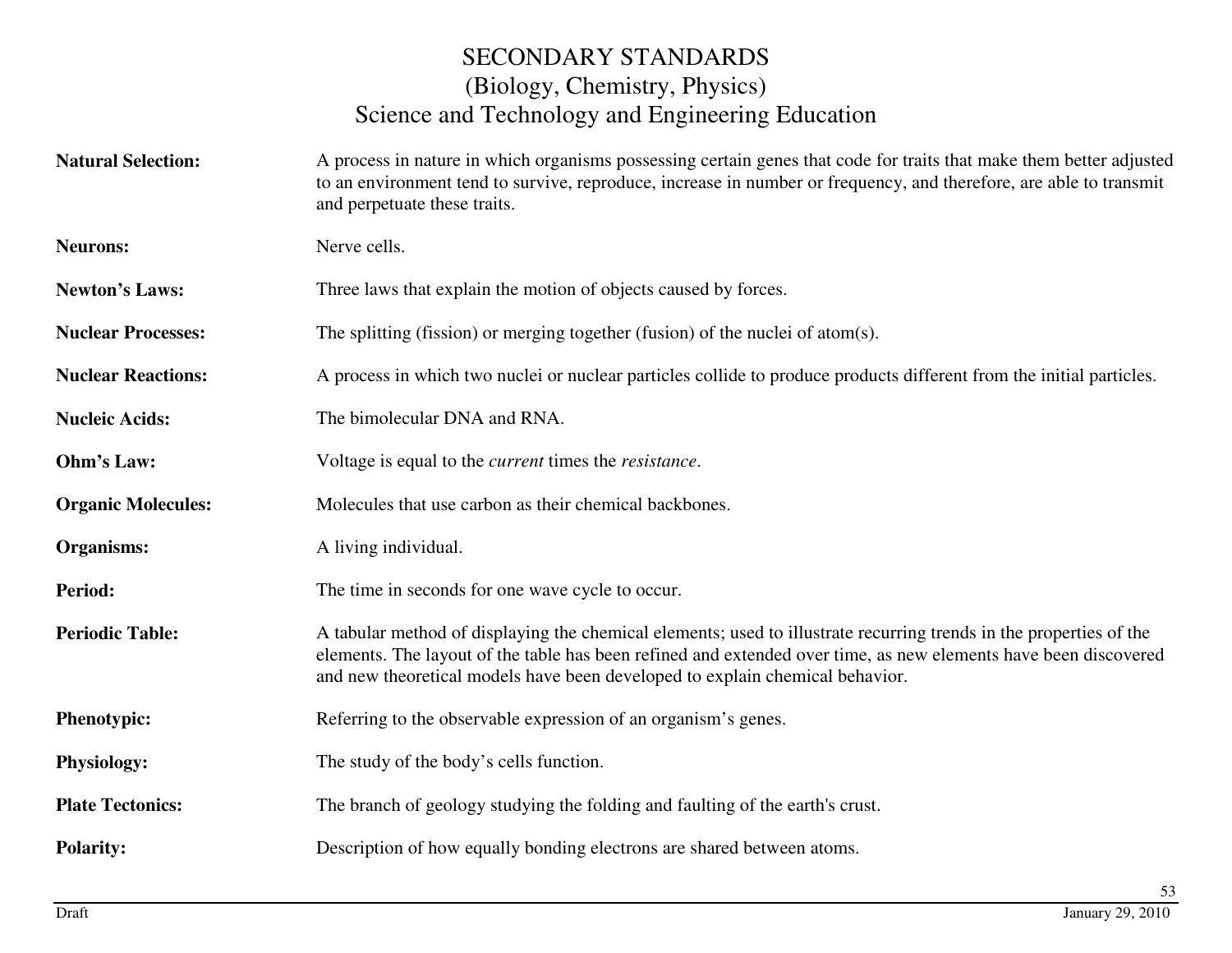| <b>Protein Synthesis:</b>      | The creation of proteins using DNA and RNA.                                                                                                                                                                                                                                                                                    |
|--------------------------------|--------------------------------------------------------------------------------------------------------------------------------------------------------------------------------------------------------------------------------------------------------------------------------------------------------------------------------|
| Prototype:                     | A rudimentary working model of a product or information system, usually built for demonstration purposes or as<br>part of the development process.                                                                                                                                                                             |
| <b>Punctuated Equilibrium:</b> | Evolution model stating that over long periods of time, mutations simply accumulate but do not cause any drastic<br>phenotypic changes, followed by short periods where these mutations are suddenly expressed and new species<br>formed. This would account for the lack of transitional fossils in many phylogenic branches. |
| <b>Radiation:</b>              | Transfer of heat through light.                                                                                                                                                                                                                                                                                                |
| <b>Radioactive Decay:</b>      | The process in which an unstable atomic nucleus loses energy by emitting radiation in the form of particles or<br>electromagnetic waves.                                                                                                                                                                                       |
| <b>Red Blood Cells:</b>        | Blood cells that carry oxygen through the body.                                                                                                                                                                                                                                                                                |
| <b>Resistance:</b>             | A material that cause a reduction in voltage between two points.                                                                                                                                                                                                                                                               |
| <b>Rock Cycle:</b>             | The process by which rocks are formed, altered, destroyed, and reformed by geological processes and which is<br>recurrent, returning to a starting point.                                                                                                                                                                      |
| <b>Sedimentary:</b>            | Rock that has formed through the deposition and solidification of sediment.                                                                                                                                                                                                                                                    |
| <b>Seismic Events:</b>         | The rupture of geological faults, huge amounts of gas migration, mainly methane deep within the earth, but also by<br>volcanic activity, landslides, mine blasts and nuclear experiments.                                                                                                                                      |
| <b>Sexual Reproduction</b>     | Reproduction by the union of a sperm and an egg.                                                                                                                                                                                                                                                                               |
| <b>Simple Harmonic Motion:</b> | A motion that repeats over identical time intervals.                                                                                                                                                                                                                                                                           |
| <b>Speciation:</b>             | The evolutionary process by which new biological species arise.                                                                                                                                                                                                                                                                |
| <b>Species:</b>                | A group of organisms capable of interbreeding and producing fertile offspring.                                                                                                                                                                                                                                                 |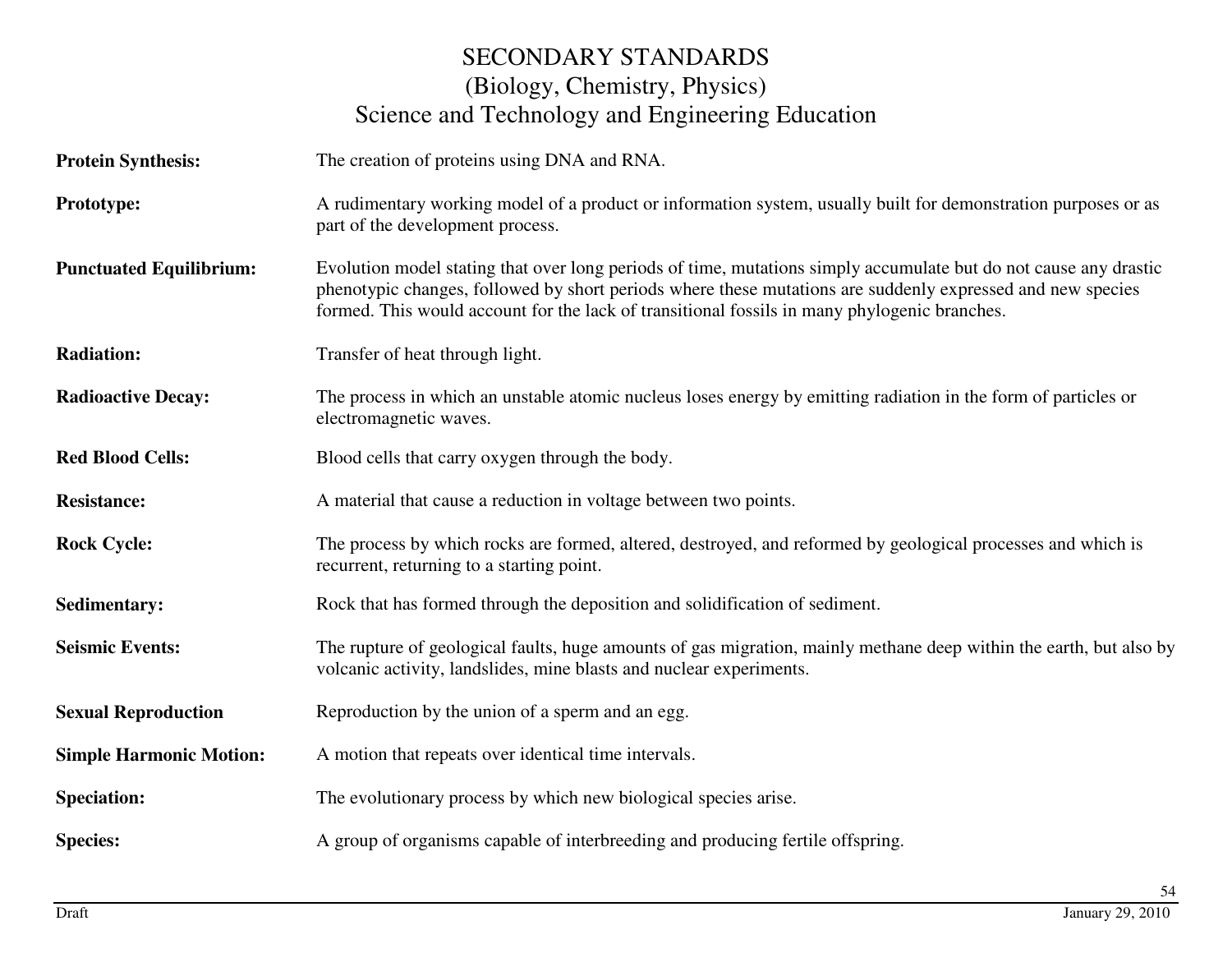- **Specific Heat:** The measure of the heat energy required to increase the temperature of a unit quantity of a substance by a certain temperature interval.
- **STEM:** Science, Technology, Engineering and Math
- **Stem Cells:**Cells that can divide to different type of cells.
- **Strains:** Groups sharing common ancestry with clear-cut physiological distinctions but usually not structural distinctions.
- **Subsystem:** A set of elements, which is a system itself, and a part of a larger system.
- **System:** A set of interacting or interdependent entities, real or abstract, forming an integrated whole. An open system usually interacts with some entities in their environment. A closed system is isolated from its environment.
- **Technology:** The application of knowledge to the practical aims of human life or to changing and manipulating the human environment. Technology is a broad concept that deals with a species' usage and knowledge of tools and crafts, and how it affects a species' ability to control and adapt to its environment.
- **Telemedicine:** The use of telecommunications and information technologies for the provision of health care at a distance.
- **Theory of Evolution:** Theory that explains the process of change in the inherited traits of a population of organisms from one generation to the next. There are two major mechanisms driving evolution: natural selection and genetic drift.
- **Topography:** The three-dimensional arrangement of physical attributes (such as shape, height, and depth) of a land surface in a place or region; physical features that make up the topography of an area include mountains, valleys, plains, and bodies of water; human-made features such as roads, railroads and landfills are also often considered part of a region's topography.
- **Torque:** A force applied at right angles to an object's center of rotation that cause rotation.
- **Unicellular:**An organism made up of a single cell.
- **Velocity:**The speed and direction of an object or wave.